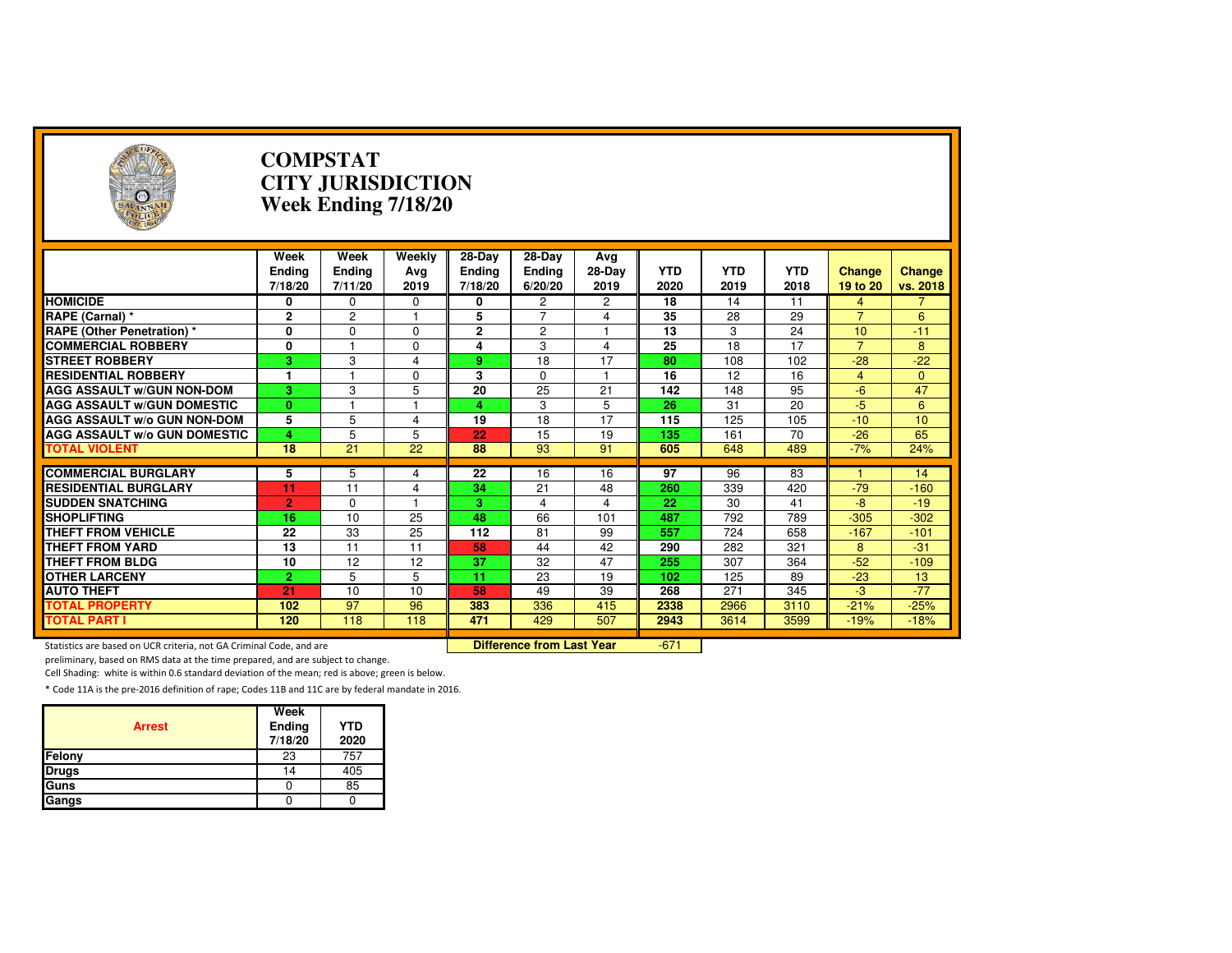

#### **COMPSTATNORTH PRECINCTWeek Ending 7/18/20**

#### **PRECINCT COMMANDER:**

**CAPT. CARY HILL**



|                                     | Week<br><b>Endina</b> | Week<br>Ending          | Weekly<br>Ava | 28-Day<br><b>Ending</b> | $28-Dav$<br>Ending       | Avg<br>28-Day  | <b>YTD</b>     | <b>YTD</b>              | <b>YTD</b>       | Change         | Change         |
|-------------------------------------|-----------------------|-------------------------|---------------|-------------------------|--------------------------|----------------|----------------|-------------------------|------------------|----------------|----------------|
|                                     | 7/18/20               | 7/11/20                 | 2019          | 7/18/20                 | 6/20/20                  | 2019           | 2020           | 2019                    | 2018             | 19 to 20       | vs. 2018       |
| <b>HOMICIDE</b>                     | 0                     | $\Omega$                | $\Omega$      | 0                       | $\Omega$                 | 0              | 3              | 3                       | $\overline{2}$   | 0              |                |
| RAPE (Carnal) *                     | 0                     | $\Omega$                | $\Omega$      | $\bf{0}$                | 2                        |                | 12             | 6                       | $\overline{ }$   | 6              | 5              |
| <b>RAPE</b> (Other Penetration) *   | $\bf{0}$              | $\Omega$                | $\Omega$      | $\mathbf{0}$            | $\overline{\phantom{a}}$ | $\Omega$       | $\overline{2}$ | $\overline{\mathbf{1}}$ | 3                |                | $-1$           |
| <b>COMMERCIAL ROBBERY</b>           | 0                     | $\Omega$                | <sup>0</sup>  | 0                       |                          |                | 3              | $\overline{c}$          | 5                |                | $-2$           |
| <b>STREET ROBBERY</b>               |                       |                         |               | $\overline{2}$          | 6                        | 5              | 24             | 31                      | 30               | $-7$           | $-6$           |
| <b>RESIDENTIAL ROBBERY</b>          | 0                     | $\Omega$                | $\Omega$      | 0                       | $\Omega$                 | $\Omega$       | 4              | 3                       | 5                |                | -1             |
| <b>AGG ASSAULT W/GUN NON-DOM</b>    | 1                     | $\Omega$                |               | 5                       | 7                        | 4              | 40             | 38                      | 24               | $\overline{2}$ | 16             |
| <b>AGG ASSAULT W/GUN DOMESTIC</b>   | $\bf{0}$              | $\Omega$                | $\Omega$      | ٠                       |                          | н              | 8              | $\overline{\mathbf{1}}$ | 5                | $\overline{7}$ | 3              |
| <b>AGG ASSAULT w/o GUN NON-DOM</b>  | 3                     | $\overline{c}$          |               | 8                       | 3                        | 6              | 32             | 45                      | 34               | $-13$          | $-2$           |
| <b>AGG ASSAULT W/o GUN DOMESTIC</b> | 1                     | $\Omega$                |               | 5                       | $\overline{2}$           | 5              | 21             | 37                      | 19               | $-16$          | $\overline{2}$ |
| <b>TOTAL VIOLENT</b>                | 6                     | 3                       | 6             | 21                      | 23                       | 24             | 149            | 167                     | 134              | $-11%$         | 11%            |
|                                     |                       |                         |               |                         |                          |                |                |                         |                  |                |                |
| <b>COMMERCIAL BURGLARY</b>          | 0                     | 0                       |               | 4                       | 9                        | 4              | 29             | 18                      | 18               | 11             | 11             |
| <b>RESIDENTIAL BURGLARY</b>         | $\mathbf{2}$          | $\overline{\mathbf{1}}$ | н             | 6                       | 4                        | $\overline{7}$ | 55             | 48                      | 47               | $\overline{7}$ | 8              |
| <b>SUDDEN SNATCHING</b>             | $\bf{0}$              | $\Omega$                | $\Omega$      | 4.                      | 4                        | 1              | 12             | 11                      | 22               |                | $-10$          |
| <b>SHOPLIFTING</b>                  | 5                     |                         | 3             | 9                       | 17                       | 12             | 84             | 85                      | 154              | $-1$           | $-70$          |
| <b>THEFT FROM VEHICLE</b>           | 9                     | 11                      | 6             | 26                      | 26                       | 24             | 111            | 168                     | 133              | $-57$          | $-22$          |
| <b>THEFT FROM YARD</b>              | 5                     | $\overline{4}$          | 3             | 19                      | 8                        | 11             | 82             | 71                      | 85               | 11             | -3             |
| <b>THEFT FROM BLDG</b>              | $\mathbf{2}$          | 3                       | 3             | 8                       | 3                        | 11             | 46             | 69                      | 97               | $-23$          | $-51$          |
| <b>OTHER LARCENY</b>                | ٠                     | $\overline{c}$          |               | 4                       | 3                        | 4              | 22             | 19                      | 21               | 3              | и              |
| <b>AUTO THEFT</b>                   | 8                     | $\overline{c}$          | 2             | 14                      | $\overline{7}$           | 8              | 56             | 38                      | 64               | 18             | -8             |
| <b>TOTAL PROPERTY</b>               | 32                    | 24                      | 19            | 91                      | 81                       | 82             | 497            | 527                     | 641              | $-6%$          | $-22%$         |
| <b>TOTAL PART I</b>                 | 38                    | 27                      | 25            | 112                     | 104                      | 106            | 646            | 694                     | $\overline{775}$ | $-7%$          | $-17%$         |

Statistics are based on UCR criteria, not GA Criminal Code, and are **Difference from Last Year** 

-48

preliminary, based on RMS data at the time prepared, and are subject to change.

Cell Shading: white is within 0.6 standard deviation of the mean; red is above; green is below.

| <b>Arrests</b> | Week<br>Ending<br>7/18/20 | <b>YTD</b><br>2020 |
|----------------|---------------------------|--------------------|
| Felony         | b                         | 216                |
| <b>Drugs</b>   | 2                         | 109                |
| Guns           |                           | 30                 |
| Gangs          |                           |                    |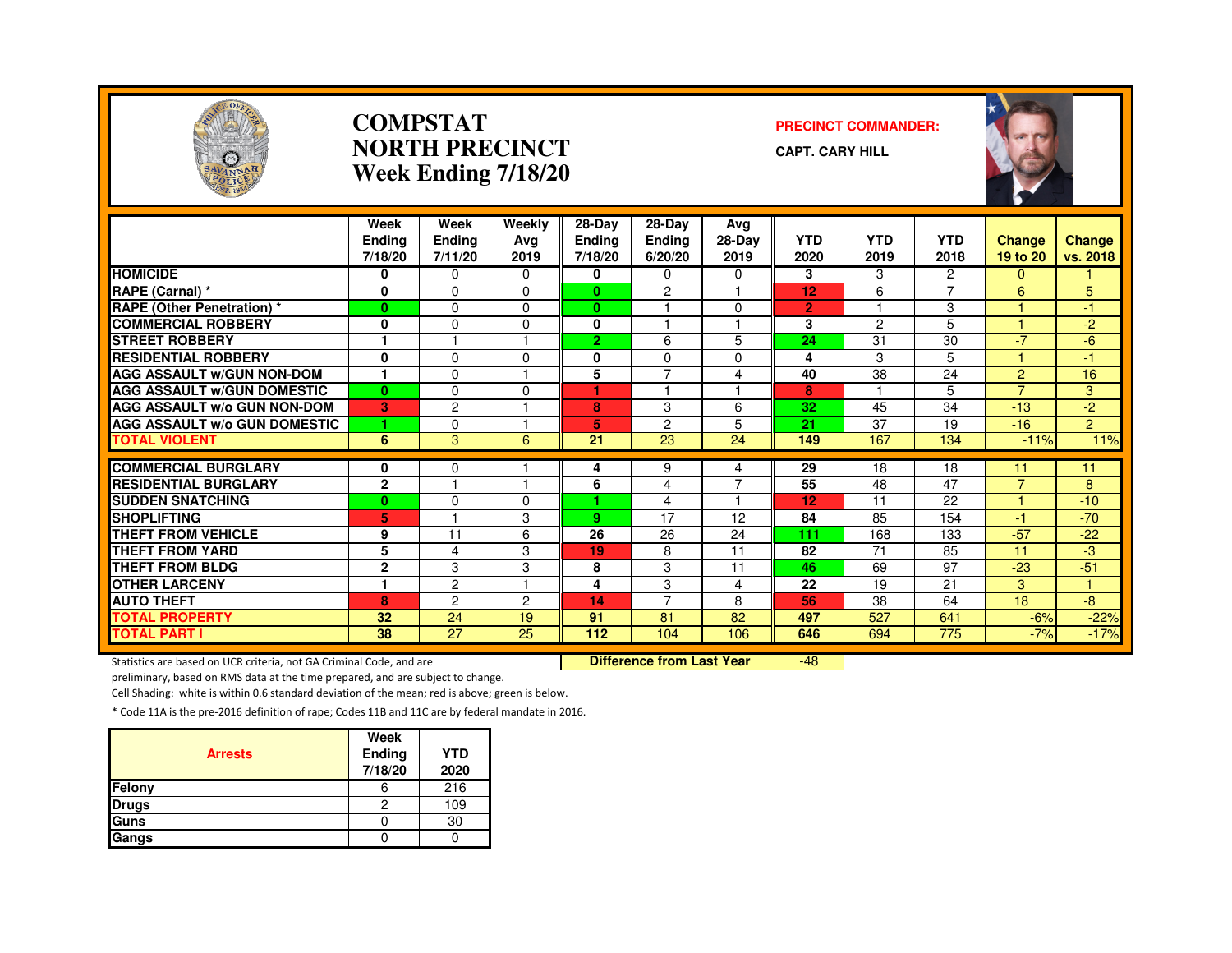

#### **COMPSTATCENTRAL PRECINCTWeek Ending 7/18/20**

#### **PRECINCT COMMANDER:**

**CAPT. TONYA REID**



|                                                           | Week<br><b>Ending</b><br>7/18/20 | Week<br><b>Ending</b><br>7/11/20 | Weekly<br>Ava<br>2019 | 28-Day<br><b>Ending</b><br>7/18/20 | 28-Day<br><b>Ending</b><br>6/20/20 | Avg<br>28-Day<br>2019 | <b>YTD</b><br>2020 | <b>YTD</b><br>2019 | <b>YTD</b><br>2018 | <b>Change</b><br>19 to 20 | <b>Change</b><br>vs. 2018 |
|-----------------------------------------------------------|----------------------------------|----------------------------------|-----------------------|------------------------------------|------------------------------------|-----------------------|--------------------|--------------------|--------------------|---------------------------|---------------------------|
| <b>HOMICIDE</b>                                           | 0                                | $\mathbf{0}$                     | $\Omega$              | 0                                  | $\overline{2}$                     | $\Omega$              | 10                 | 3                  | $\Omega$           | $\overline{7}$            | 10 <sup>°</sup>           |
| <b>RAPE (Carnal) *</b>                                    | $\overline{2}$                   |                                  | 0                     | 3                                  | 2                                  |                       | 12                 | $\overline{ }$     | 8                  | 5                         | $\overline{4}$            |
| <b>RAPE (Other Penetration) *</b>                         | 0                                | $\Omega$                         | 0                     | 2                                  | $\Omega$                           | 0                     | 3                  |                    | 5                  | $\overline{2}$            | $-2$                      |
| <b>COMMERCIAL ROBBERY</b>                                 | 0                                |                                  | 0                     | $\mathbf{2}$                       |                                    | $\overline{c}$        | 5                  | 6                  | 3                  | $-1$                      | $\overline{2}$            |
| <b>STREET ROBBERY</b>                                     | 1                                |                                  |                       | 4                                  | $\overline{7}$                     | 5                     | 26                 | 33                 | 29                 | $-7$                      | $-3$                      |
| <b>RESIDENTIAL ROBBERY</b>                                | ٠                                | $\Omega$                         | 0                     | ٠                                  | $\mathbf 0$                        | 0                     | 6                  | 3                  | 5                  | 3                         | 4                         |
| <b>AGG ASSAULT W/GUN NON-DOM</b>                          | $\bf{0}$                         |                                  | $\overline{2}$        | 5                                  | 5                                  | $\overline{7}$        | 37                 | 48                 | 38                 | $-11$                     | $-1$                      |
| <b>AGG ASSAULT W/GUN DOMESTIC</b>                         | $\mathbf{0}$                     | $\Omega$                         | $\Omega$              | 1.                                 | $\Omega$                           |                       | 5                  | 9                  | 9                  | $-4$                      | $-4$                      |
| <b>AGG ASSAULT W/o GUN NON-DOM</b>                        | $\mathbf{0}$                     |                                  |                       | $\overline{2}$                     | 5                                  | 4                     | 24                 | 28                 | 27                 | $-4$                      | $-3$                      |
| <b>AGG ASSAULT W/o GUN DOMESTIC</b>                       | $\overline{2}$                   | $\overline{c}$                   |                       | 5                                  | 5                                  | 5                     | 39                 | 43                 | 21                 | $-4$                      | 18                        |
| <b>TOTAL VIOLENT</b>                                      | 6                                | $\overline{7}$                   | 6                     | 25                                 | $\overline{27}$                    | 26                    | 167                | 181                | 145                | $-8%$                     | 15%                       |
|                                                           |                                  |                                  |                       |                                    |                                    |                       |                    |                    |                    |                           | $\overline{7}$            |
| <b>COMMERCIAL BURGLARY</b><br><b>RESIDENTIAL BURGLARY</b> | 2<br>3                           | 3                                |                       | 9<br>5.                            | 3                                  | 6<br>16               | 29<br>81           | 26<br>109          | 22<br>121          | 3<br>$-28$                | $-40$                     |
| <b>SUDDEN SNATCHING</b>                                   |                                  | $\Omega$                         | 0                     |                                    | 6<br>$\Omega$                      |                       | 5                  | 4                  | 7                  |                           | -2                        |
| <b>SHOPLIFTING</b>                                        | $\overline{2}$                   |                                  |                       | $\overline{2}$<br>7                | 16                                 | 19                    | 92                 | 129                | 106                | $-37$                     | $-14$                     |
| <b>THEFT FROM VEHICLE</b>                                 | 3<br>9                           | $\mathbf 0$<br>$\overline{7}$    | 5<br>6                | 27                                 | 23                                 | 25                    | 127                | 169                | 179                | $-42$                     | $-52$                     |
| <b>THEFT FROM YARD</b>                                    | 5                                | 4                                | 4                     | 20                                 | 12                                 | 15                    | 92                 | 104                | 92                 | $-12$                     | $\Omega$                  |
| <b>THEFT FROM BLDG</b>                                    | $\bf{0}$                         |                                  |                       | $\overline{7}$                     | 14                                 |                       | 62                 |                    | 99                 | $-7$                      | $-37$                     |
| <b>OTHER LARCENY</b>                                      |                                  | 4                                | 3<br>$\overline{2}$   | 3.                                 | 6                                  | 10<br>$\overline{7}$  | 29                 | 69<br>46           | 19                 | $-17$                     | 10                        |
| <b>AUTO THEFT</b>                                         |                                  | $\overline{c}$                   |                       | 17                                 | 13                                 |                       | 85                 | 74                 |                    |                           |                           |
|                                                           | 4<br>29                          | 22                               | $\overline{c}$        | 97                                 | 93                                 | 10<br>107             |                    | 730                | 110<br>755         | 11                        | $-25$<br>$-20%$           |
| <b>TOTAL PROPERTY</b>                                     |                                  |                                  | 24                    |                                    |                                    |                       | 602                |                    |                    | $-18%$                    |                           |
| <b>TOTAL PART I</b>                                       | 35                               | 29                               | 30                    | 122                                | 120                                | 133                   | 769                | 911                | 900                | $-16%$                    | $-15%$                    |

Statistics are based on UCR criteria, not GA Criminal Code, and are **Difference from Last Year** 

 $-142$ 

preliminary, based on RMS data at the time prepared, and are subject to change.

Cell Shading: white is within 0.6 standard deviation of the mean; red is above; green is below.

| <b>Arrests</b> | Week<br>Ending<br>7/18/20 | <b>YTD</b><br>2020 |
|----------------|---------------------------|--------------------|
| Felony         | 14                        | 347                |
| <b>Drugs</b>   |                           | 206                |
| Guns           |                           | 38                 |
| Gangs          |                           |                    |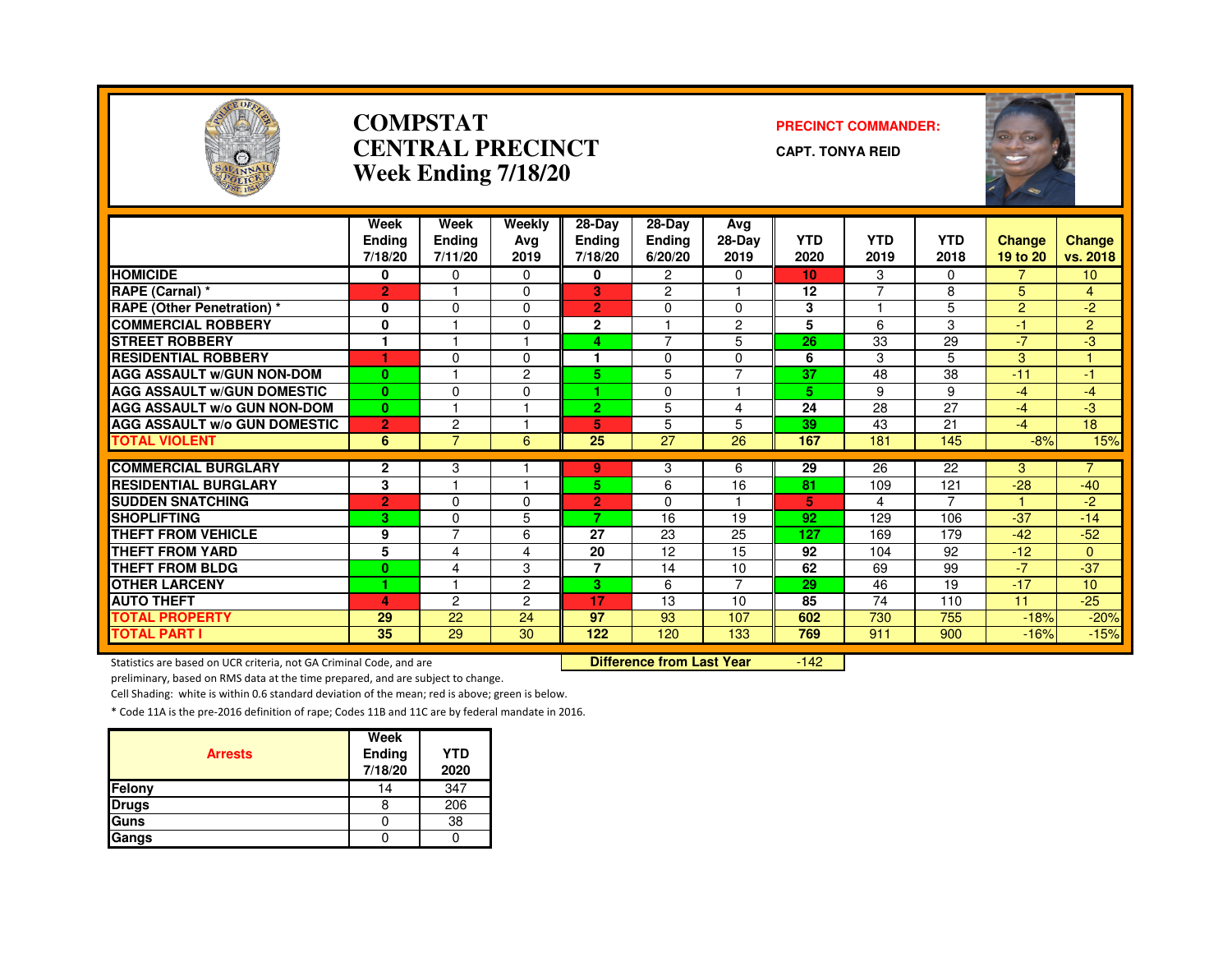

#### **COMPSTATSOUTH PRECINCTWeek Ending 7/18/20**

#### **PRECINCT COMMANDER:**

**CAPT. MICHELLE HALFORD**



|                                     | Week<br><b>Endina</b><br>7/18/20 | Week<br>Ending<br>7/11/20 | Weekly<br>Avg<br>2019 | 28-Day<br><b>Ending</b><br>7/18/20 | 28-Day<br><b>Ending</b><br>6/20/20 | Avg<br>$28-Dav$<br>2019 | <b>YTD</b><br>2020 | <b>YTD</b><br>2019 | <b>YTD</b><br>2018 | <b>Change</b><br>19 to 20 | <b>Change</b><br>vs. 2018 |
|-------------------------------------|----------------------------------|---------------------------|-----------------------|------------------------------------|------------------------------------|-------------------------|--------------------|--------------------|--------------------|---------------------------|---------------------------|
| <b>HOMICIDE</b>                     | 0                                | $\Omega$                  | $\Omega$              | 0                                  | $\Omega$                           |                         | $\overline{2}$     | 5                  | $\overline{2}$     | $-3$                      | $\mathbf{0}$              |
| RAPE (Carnal) *                     | $\mathbf 0$                      |                           | $\Omega$              | $\mathbf{2}$                       | 3                                  |                         | 11                 | $\overline{7}$     | 6                  | $\overline{4}$            | 5                         |
| <b>RAPE (Other Penetration)*</b>    | $\bf{0}$                         | $\Omega$                  | $\Omega$              | 0                                  |                                    | $\Omega$                | 5                  | н                  | 12                 | $\overline{4}$            | $-7$                      |
| <b>COMMERCIAL ROBBERY</b>           | 0                                | $\Omega$                  | $\Omega$              | $\overline{2}$                     |                                    |                         | 13                 | 8                  | 7                  | 5                         | 6                         |
| <b>STREET ROBBERY</b>               | ٦                                | $\Omega$                  |                       |                                    |                                    | 3                       | 16                 | 19                 | 21                 | -3                        | -5                        |
| <b>RESIDENTIAL ROBBERY</b>          | 0                                | $\Omega$                  | $\Omega$              |                                    | $\Omega$                           | $\Omega$                | 4                  | 3                  | 5                  |                           | -1                        |
| <b>AGG ASSAULT W/GUN NON-DOM</b>    | $\bf{0}$                         | $\overline{c}$            |                       | 4                                  | 10                                 | 3                       | 35                 | 25                 | 5                  | 10                        | 30                        |
| <b>AGG ASSAULT W/GUN DOMESTIC</b>   | $\bf{0}$                         |                           | $\Omega$              |                                    | $\Omega$                           |                         | 4                  | 9                  | $\overline{2}$     | -5                        | $\overline{2}$            |
| <b>AGG ASSAULT w/o GUN NON-DOM</b>  | $\bf{0}$                         | $\Omega$                  |                       |                                    | 3                                  | $\overline{2}$          | 17                 | 17                 | 12                 | $\Omega$                  | 5                         |
| <b>AGG ASSAULT w/o GUN DOMESTIC</b> | $\bf{0}$                         | $\overline{c}$            |                       | 4                                  |                                    | 4                       | 26                 | 32                 | 12                 | -6                        | 14                        |
| <b>TOTAL VIOLENT</b>                | $\blacktriangleleft$             | 6                         | 4                     | 16                                 | 20                                 | 17                      | 133                | 126                | 84                 | 6%                        | 58%                       |
|                                     |                                  |                           |                       |                                    |                                    |                         |                    |                    |                    |                           |                           |
| <b>COMMERCIAL BURGLARY</b>          |                                  | $\mathbf{2}$              |                       | 6                                  | 3                                  | 5                       | 21                 | 40                 | 26                 | $-19$                     | $-5$                      |
| <b>RESIDENTIAL BURGLARY</b>         | 4                                | 3                         |                       | 10                                 | 5                                  | 9                       | 51                 | 56                 | 123                | $-5$                      | $-72$                     |
| <b>SUDDEN SNATCHING</b>             | 0                                | 0                         | $\Omega$              | 0                                  | $\Omega$                           |                         | 3                  | 8                  | 5.                 | -5                        | -2                        |
| <b>SHOPLIFTING</b>                  | 5                                | 6                         | 12                    | 21                                 | 21                                 | 48                      | 167                | 402                | 345                | $-235$                    | $-178$                    |
| THEFT FROM VEHICLE                  | 4                                | 8                         | 7                     | 40                                 | 22                                 | 26                      | 178                | 209                | 186                | $-31$                     | -8                        |
| <b>THEFT FROM YARD</b>              | $\mathbf{1}$                     |                           |                       | 6                                  | 10                                 | 6                       | 48                 | 42                 | 57                 | 6                         | -9                        |
| <b>THEFT FROM BLDG</b>              | 5                                | $\overline{c}$            | 3                     | 10                                 | 5                                  | 13                      | 64                 | 92                 | 74                 | $-28$                     | $-10$                     |
| <b>OTHER LARCENY</b>                | $\bf{0}$                         |                           |                       | 2 <sup>1</sup>                     | $\overline{7}$                     | 4                       | 22                 | 26                 | 16                 | $-4$                      | 6                         |
| <b>AUTO THEFT</b>                   | 6                                | 4                         | 3                     | 18                                 | 18                                 | 11                      | 73                 | 77                 | 83                 | $-4$                      | $-10$                     |
| <b>TOTAL PROPERTY</b>               | 26                               | 27                        | 29                    | 113                                | 91                                 | 123                     | 627                | 952                | 915                | $-34%$                    | $-31%$                    |
| <b>TOTAL PART I</b>                 | 27                               | 33                        | 34                    | 129                                | 111                                | 141                     | 760                | 1078               | 999                | $-29%$                    | $-24%$                    |

Statistics are based on UCR criteria, not GA Criminal Code, and are **Difference from Last Year** 

-318

preliminary, based on RMS data at the time prepared, and are subject to change.

Cell Shading: white is within 0.6 standard deviation of the mean; red is above; green is below.

| <b>Arrests</b> | Week<br>Ending<br>7/18/20 | <b>YTD</b><br>2020 |
|----------------|---------------------------|--------------------|
| Felony         |                           | 194                |
| <b>Drugs</b>   |                           | 90                 |
| <b>Guns</b>    |                           |                    |
| Gangs          |                           |                    |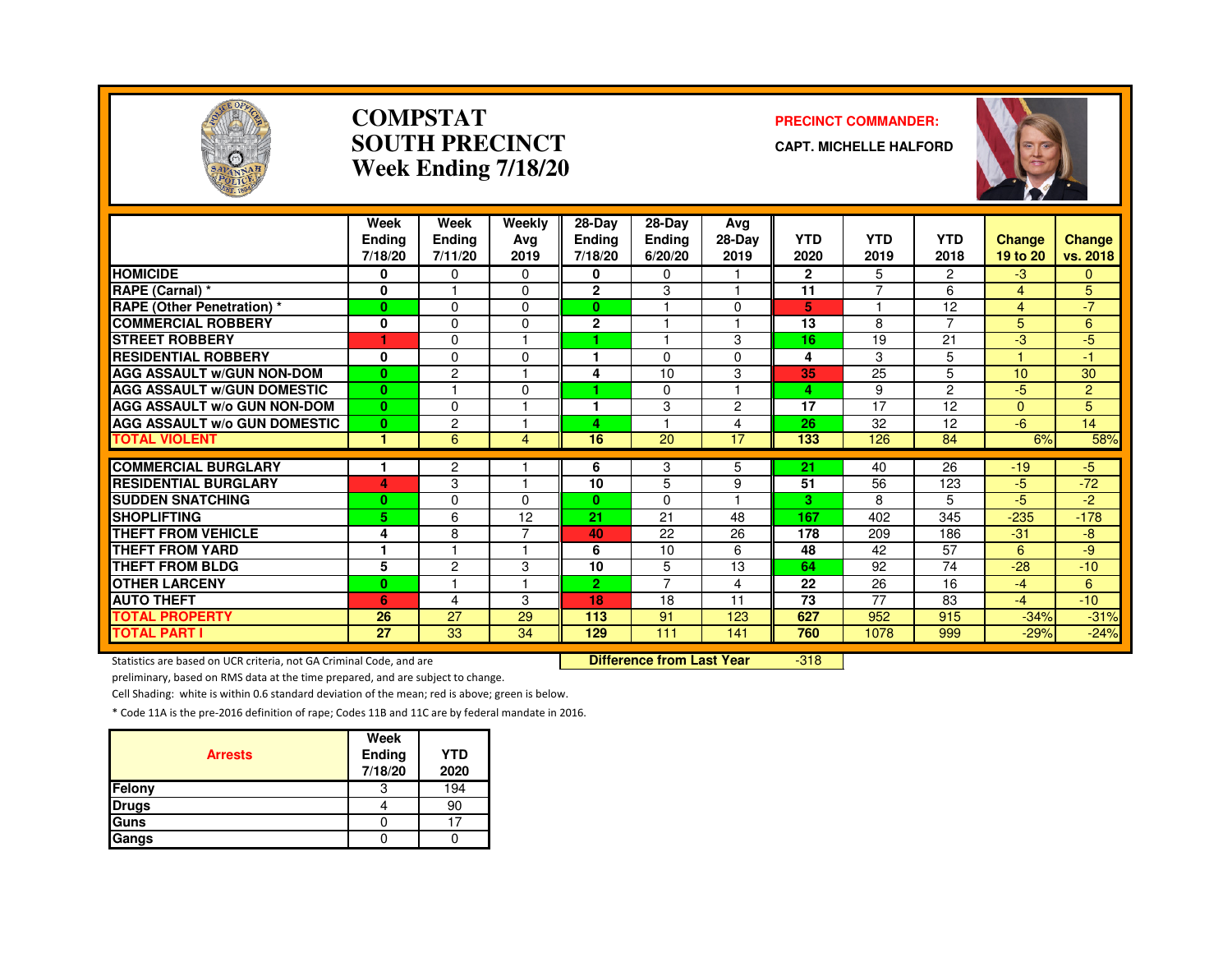

#### **COMPSTATEAST PRECINCTWeek Ending 7/18/20**

#### **PRECINCT COMMANDER:**

**CAPT. GEORGE GUNDICH**



|                                                     | Week           | Week                | Weekly         | 28-Day              | 28-Dav         | Avg            |                       |                |                        |                |                |
|-----------------------------------------------------|----------------|---------------------|----------------|---------------------|----------------|----------------|-----------------------|----------------|------------------------|----------------|----------------|
|                                                     | <b>Endina</b>  | Ending              | Ava            | <b>Ending</b>       | Ending         | 28-Day         | <b>YTD</b>            | <b>YTD</b>     | <b>YTD</b>             | <b>Change</b>  | <b>Change</b>  |
|                                                     | 7/18/20        | 7/11/20             | 2019           | 7/18/20             | 6/20/20        | 2019           | 2020                  | 2019           | 2018                   | 19 to 20       | vs. 2018       |
| <b>HOMICIDE</b>                                     | 0              | $\Omega$            | $\Omega$       | 0                   | 0              | 0              | 3                     | 3              |                        | 0              | $-4$           |
| RAPE (Carnal) *                                     | 0              | $\Omega$            | $\Omega$       | 0                   | 0              |                | $\bf{0}$              | 8              | 8                      | -8             | -8             |
| <b>RAPE (Other Penetration) *</b>                   | $\mathbf{0}$   | $\Omega$            | $\Omega$       | $\mathbf{0}$        | 0              | $\Omega$       | 3                     | $\Omega$       | 4                      | 3              | 47             |
| <b>COMMERCIAL ROBBERY</b>                           | 0              | $\Omega$            | $\Omega$       | $\bf{0}$            | 0              | ٠              | 4                     | $\overline{c}$ | $\overline{2}$         | $\overline{2}$ | $\overline{2}$ |
| <b>STREET ROBBERY</b>                               | $\bf{0}$       |                     |                | $\overline{2}$      | 4              | 4              | 14                    | 25             | 22                     | $-11$          | -8             |
| <b>RESIDENTIAL ROBBERY</b>                          | 0              |                     | 0              |                     | 0              |                | $\mathbf{2}$          | 3              |                        | $-1$           |                |
| <b>AGG ASSAULT W/GUN NON-DOM</b>                    | $\mathbf{2}$   | $\Omega$            | 2              | 6                   | 3              | 6              | 30                    | 37             | 28                     | $-7$           | $\overline{2}$ |
| <b>AGG ASSAULT W/GUN DOMESTIC</b>                   | $\bf{0}$       | $\Omega$            | $\Omega$       |                     | $\overline{c}$ | $\overline{c}$ | 9                     | 12             | 4                      | -3             | 5              |
| <b>AGG ASSAULT w/o GUN NON-DOM</b>                  | $\overline{2}$ | $\overline{c}$      |                | 8                   | $\overline{7}$ | 5              | 42                    | 35             | 32                     | $\overline{z}$ | 10             |
| <b>AGG ASSAULT W/o GUN DOMESTIC</b>                 | 1              |                     |                | 8                   | 7              | 5              | 49                    | 49             | 18                     | $\Omega$       | 31             |
| <b>TOTAL VIOLENT</b>                                | 5              | 5                   | 6              | 26                  | 23             | 24             | 156                   | 174            | 126                    | $-10%$         | 24%            |
| <b>COMMERCIAL BURGLARY</b>                          | $\overline{2}$ | $\Omega$            | $\Omega$       | 3                   |                | $\overline{2}$ | 18                    | 12             | 17                     | 6              |                |
| <b>RESIDENTIAL BURGLARY</b>                         | $\mathbf{2}$   | 6                   | $\overline{2}$ | 13                  | 6              | 17             | 73                    | 126            | 129                    | $-53$          | $-56$          |
| <b>SUDDEN SNATCHING</b>                             |                |                     | $\Omega$       |                     | 0              | 1              |                       | 7              | 7                      | $-5$           |                |
| <b>SHOPLIFTING</b>                                  | $\bf{0}$       | $\Omega$            | 6              | $\mathbf{0}$<br>11. | 12             | 23             | $\overline{2}$<br>144 | 176            | 184                    | $-32$          | $-5$<br>$-40$  |
|                                                     | 3              | 3<br>$\overline{7}$ |                |                     |                |                |                       |                |                        |                |                |
| <b>THEFT FROM VEHICLE</b><br><b>THEFT FROM YARD</b> | $\bf{0}$       |                     | 6              | 19<br>13            | 10             | 24             | 141<br>68             | 178            | 160<br>$\overline{87}$ | $-37$          | $-19$          |
|                                                     | $\overline{2}$ | $\overline{c}$      | $\overline{2}$ |                     | 14             | 10             |                       | 65             |                        | 3              | $-19$          |
| <b>THEFT FROM BLDG</b>                              | 3              | 3                   | 3<br>٠         | 12                  | 10             | 12             | 83                    | 77             | 94                     | 6              | $-11$          |
| <b>OTHER LARCENY</b>                                | $\bf{0}$       |                     |                | 2 <sup>1</sup>      | $\overline{7}$ | 5              | 29                    | 34             | 33                     | $-5$           | $-4$           |
| <b>AUTO THEFT</b>                                   | 3              | 2                   | 2              | 9                   | 11             | 10             | 54                    | 82             | 88                     | $-28$          | $-34$          |
| <b>TOTAL PROPERTY</b>                               | 15             | 24                  | 23             | 82                  | 71             | 103            | 612                   | 757            | 799                    | $-19%$         | $-23%$         |
| <b>TOTAL PART I</b>                                 | 20             | 29                  | 29             | 108                 | 94             | 127            | 768                   | 931            | 925                    | $-18%$         | $-17%$         |

Statistics are based on UCR criteria, not GA Criminal Code, and are **Difference from Last Year** 

-163

preliminary, based on RMS data at the time prepared, and are subject to change.

Cell Shading: white is within 0.6 standard deviation of the mean; red is above; green is below.

| <b>Arrests</b> | Week<br>Ending<br>7/18/20 | <b>YTD</b><br>2020 |
|----------------|---------------------------|--------------------|
| Felony         |                           |                    |
| <b>Drugs</b>   |                           |                    |
| Guns           |                           |                    |
| Gangs          |                           |                    |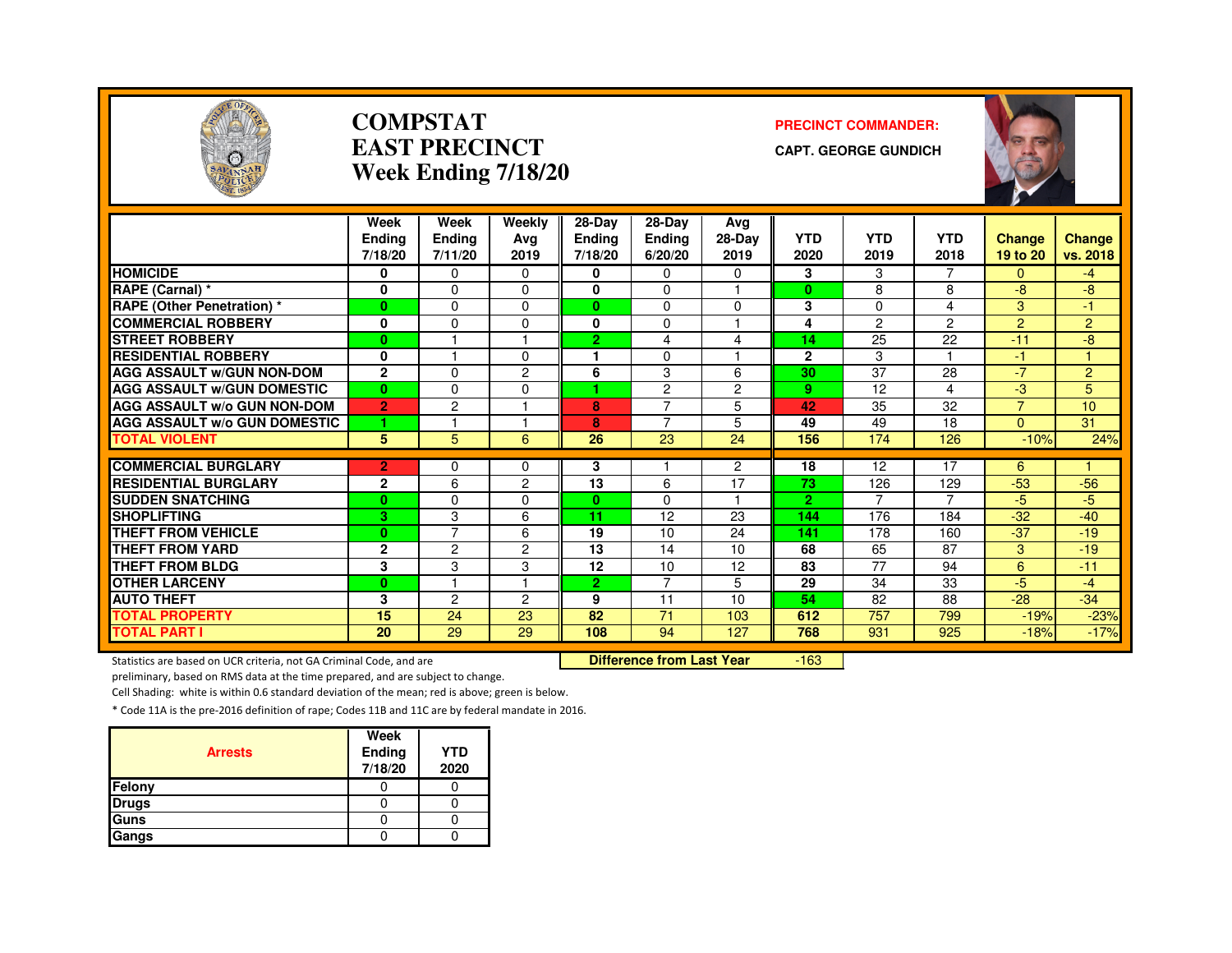# **BEAT 21 North PrecinctWeek Ending 7/18/20**

|                                     |                | <b>Last 4 Weeks</b> |                |                   | 28 Days        | 28 Day  |                |                |                |                |                |
|-------------------------------------|----------------|---------------------|----------------|-------------------|----------------|---------|----------------|----------------|----------------|----------------|----------------|
|                                     | <b>Endina</b>  | <b>Ending</b>       | <b>Endina</b>  | <b>Endina</b>     | <b>Endina</b>  | Average | <b>YTD</b>     | <b>YTD</b>     | <b>YTD</b>     | <b>Change</b>  | <b>Change</b>  |
|                                     | 06/27/20       | 07/04/20            |                | 07/11/20 07/18/20 | 07/18/20       | 2019    | 2020           | 2019           | 2018           | 19 to 20       | vs. 2018       |
| <b>HOMICIDE</b>                     | 0              | $\mathbf{0}$        | 0              | 0                 | 0              | 0.0     | $\mathbf{0}$   | $\mathbf{0}$   | $\Omega$       | $\mathbf{0}$   | $\mathbf{0}$   |
| RAPE (Carnal) *                     | $\Omega$       | $\Omega$            | $\Omega$       | $\Omega$          | $\Omega$       | 0.2     | $\overline{2}$ | $\mathbf{1}$   | $\Omega$       | $\mathbf{1}$   | $\overline{2}$ |
| <b>RAPE (Other Penetration)*</b>    | 0              | $\Omega$            | $\Omega$       | $\Omega$          | $\Omega$       | 0.0     | $\Omega$       | $\Omega$       | $\mathbf{1}$   | $\Omega$       | $-1$           |
| <b>COMMERCIAL ROBBERY</b>           | 0              | 0                   | 0              | $\Omega$          | $\Omega$       | 0.0     | $\Omega$       | $\Omega$       | $\Omega$       | $\Omega$       | $\Omega$       |
| <b>STREET ROBBERY</b>               | 0              | $\Omega$            | 0              | $\mathbf{0}$      | $\Omega$       | 0.0     | $\overline{2}$ | 0              | 0              | $\overline{2}$ | $\overline{2}$ |
| <b>RESIDENTIAL ROBBERY</b>          | 0              | $\Omega$            | $\Omega$       | $\Omega$          | $\Omega$       | 0.0     | $\Omega$       | $\Omega$       | $\Omega$       | $\Omega$       | $\Omega$       |
| <b>AGG ASSAULT W/GUN NON-DOM</b>    | $\Omega$       | $\Omega$            | $\Omega$       | $\mathbf{0}$      | $\Omega$       | 0.1     | $\overline{2}$ | 3              | $\Omega$       | $-1$           | $\overline{2}$ |
| <b>AGG ASSAULT w/GUN DOMESTIC</b>   | $\Omega$       | $\Omega$            | 0              | $\Omega$          | $\Omega$       | 0.0     | $\overline{2}$ | $\Omega$       | $\Omega$       | $\overline{2}$ | $\overline{2}$ |
| <b>AGG ASSAULT W/o GUN NON-DOM</b>  | $\Omega$       | 0                   | $\Omega$       | $\Omega$          | $\Omega$       | 0.2     | $\Omega$       | $\mathbf{1}$   | $\overline{2}$ | $-1$           | $-2$           |
| <b>AGG ASSAULT w/o GUN DOMESTIC</b> | $\Omega$       | $\Omega$            | $\Omega$       | $\Omega$          | $\Omega$       | 0.4     | 3              | $\mathbf{1}$   | $\mathbf{1}$   | $\overline{2}$ | $\overline{2}$ |
| <b>TOTAL VIOLENT</b>                | $\Omega$       | $\mathbf{0}$        | $\overline{0}$ | $\mathbf{0}$      | $\mathbf{0}$   | 0.8     | 11             | 6              | $\overline{4}$ | 83%            | 175%           |
| <b>COMMERCIAL BURGLARY</b>          | $\Omega$       | 0                   | 0              | 0                 | $\Omega$       | 0.1     | $\mathbf{1}$   | $\mathbf{1}$   | $\Omega$       | $\Omega$       | 1              |
| <b>RESIDENTIAL BURGLARY</b>         | 0              | 0                   | 0              | 0                 | $\Omega$       | 1.3     | 3              | 11             | 7              | $-8$           | $-4$           |
| <b>SUDDEN SNATCHING</b>             | 0              | 0                   | 0              | 0                 | 0              | 0.0     | 0              | 0              | 0              | $\Omega$       | $\Omega$       |
| <b>SHOPLIFTING</b>                  | $\mathbf 0$    | 0                   | $\Omega$       | $\mathbf{0}$      | $\Omega$       | 0.5     | $\overline{2}$ | 6              | $\overline{2}$ | $-4$           | $\Omega$       |
| <b>THEFT FROM VEHICLE</b>           | $\Omega$       | $\Omega$            | $\Omega$       | $\mathbf{0}$      | $\Omega$       | 3.8     | 3              | 36             | 23             | $-33$          | $-20$          |
| <b>THEFT FROM YARD</b>              | 0              | $\mathbf{1}$        | $\Omega$       | $\mathbf{1}$      | $\mathfrak{p}$ | 0.6     | $\overline{2}$ | 3              | 12             | $-1$           | $-10$          |
| <b>THEFT FROM BLDG</b>              | 0              | 0                   | 0              | 0                 | 0              | 0.5     | 5              | $\overline{2}$ | 7              | 3              | $-2$           |
| <b>OTHER LARCENY</b>                | 0              | $\Omega$            | 0              | $\mathbf{0}$      | $\Omega$       | 0.6     | 0              | $\mathbf{1}$   | 3              | $-1$           | $-3$           |
| <b>AUTO THEFT</b>                   | $\Omega$       | $\Omega$            | 0              | $\mathbf{1}$      | $\mathbf{1}$   | 1.5     | 3              | 13             | 9              | $-10$          | $-6$           |
| <b>TOTAL PROPERTY</b>               | $\overline{0}$ | $\mathbf{1}$        | $\mathbf{0}$   | $\overline{2}$    | 3              | 8.7     | 19             | 73             | 63             | $-74%$         | $-70%$         |
| <b>TOTAL PART I</b>                 | $\mathbf{0}$   | $\mathbf{1}$        | $\mathbf{0}$   | $\overline{2}$    | 3              | 9.5     | 30             | 79             | 67             | $-62%$         | $-55%$         |

 **Difference from Last Year**

-49

Statistics are based on UCR criteria, not GA Criminal Code.

\* Rape Code 11A is the historical definition of rape (aka Legacy Rape); Rape Codes 11B and 11C are those moved from Part II to Part I in 2017.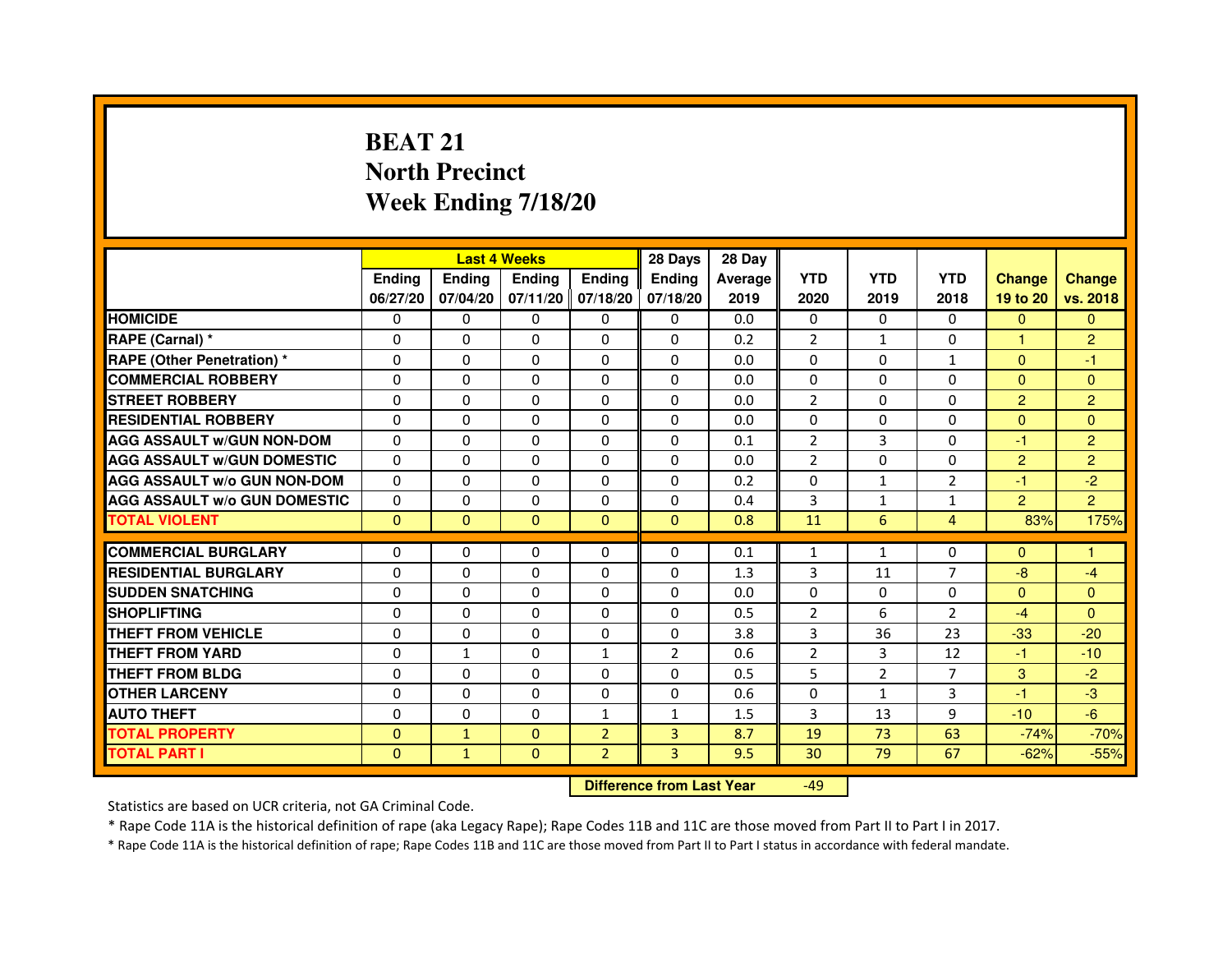# **BEAT 22 North PrecinctWeek Ending 7/18/20**

|                                     |                | <b>Last 4 Weeks</b> |                                  |                | 28 Days        | 28 Day  |                |                |                |                |                |
|-------------------------------------|----------------|---------------------|----------------------------------|----------------|----------------|---------|----------------|----------------|----------------|----------------|----------------|
|                                     | <b>Ending</b>  | <b>Ending</b>       | <b>Ending</b>                    | <b>Ending</b>  | <b>Ending</b>  | Average | <b>YTD</b>     | <b>YTD</b>     | <b>YTD</b>     | <b>Change</b>  | <b>Change</b>  |
|                                     | 06/27/20       | 07/04/20            | 07/11/20                         | 07/18/20       | 07/18/20       | 2019    | 2020           | 2019           | 2018           | 19 to 20       | vs. 2018       |
| <b>HOMICIDE</b>                     | 0              | $\Omega$            | $\Omega$                         | 0              | 0              | 0.1     | $\mathbf{1}$   | $\mathbf{1}$   | $\mathcal{P}$  | $\Omega$       | $-1$           |
| RAPE (Carnal) *                     | 0              | $\mathbf{0}$        | 0                                | 0              | 0              | 0.2     | 2              | $\mathbf{1}$   | $\overline{2}$ | 1              | $\mathbf{0}$   |
| RAPE (Other Penetration) *          | $\Omega$       | $\Omega$            | $\Omega$                         | $\Omega$       | $\Omega$       | 0.0     | $\mathbf{1}$   | $\mathbf{0}$   | $\mathbf{1}$   | 1              | $\overline{0}$ |
| <b>COMMERCIAL ROBBERY</b>           | $\Omega$       | $\Omega$            | $\Omega$                         | $\Omega$       | $\Omega$       | 0.2     | $\mathbf{1}$   | $\mathbf{1}$   | $\overline{2}$ | $\mathbf{0}$   | $-1$           |
| <b>STREET ROBBERY</b>               | $\Omega$       | $\Omega$            | $\Omega$                         | $\Omega$       | $\Omega$       | 0.7     | $\overline{2}$ | $\overline{7}$ | 6              | $-5$           | $-4$           |
| <b>RESIDENTIAL ROBBERY</b>          | 0              | 0                   | 0                                | 0              | 0              | 0.1     | 2              | $\mathbf{1}$   | 0              | $\mathbf{1}$   | $\overline{2}$ |
| <b>AGG ASSAULT w/GUN NON-DOM</b>    | $\mathbf{1}$   | $\Omega$            | $\Omega$                         | $\mathbf{1}$   | $\overline{2}$ | 1.5     | 18             | 12             | $\overline{7}$ | 6              | 11             |
| <b>AGG ASSAULT W/GUN DOMESTIC</b>   | $\Omega$       | $\Omega$            | $\Omega$                         | $\Omega$       | $\Omega$       | 0.4     | $\overline{2}$ | $\mathbf{0}$   | $\mathbf{1}$   | $\overline{2}$ | $\mathbf{1}$   |
| <b>AGG ASSAULT W/o GUN NON-DOM</b>  | $\Omega$       | $\Omega$            | $\Omega$                         | $\Omega$       | $\Omega$       | 1.2     | 3              | 8              | 8              | $-5$           | $-5$           |
| <b>AGG ASSAULT w/o GUN DOMESTIC</b> | $\Omega$       | $\Omega$            | 0                                | $\mathbf{1}$   | $\mathbf{1}$   | 1.6     | 3              | 16             | 6              | $-13$          | $-3$           |
| <b>TOTAL VIOLENT</b>                | $\mathbf{1}$   | $\mathbf{0}$        | $\mathbf{0}$                     | $\overline{2}$ | 3              | 5.8     | 35             | 47             | 35             | $-26%$         | 0%             |
| <b>COMMERCIAL BURGLARY</b>          | 0              | 0                   | 0                                | 0              | 0              | 0.5     | 2              | 3              | 3              | $-1$           | $-1$           |
| <b>RESIDENTIAL BURGLARY</b>         | $\overline{2}$ | $\Omega$            | $\Omega$                         | $\overline{2}$ | 4              | 1.3     | 26             | 8              | 13             | 18             | 13             |
| <b>SUDDEN SNATCHING</b>             | 0              | $\Omega$            | $\Omega$                         | $\Omega$       | $\Omega$       | 0.2     | $\mathbf{1}$   | $\overline{2}$ | 3              | $-1$           | $-2$           |
| <b>SHOPLIFTING</b>                  | 0              | $\Omega$            | 0                                | 1              | $\mathbf{1}$   | 0.9     | 5              | 6              | 25             | $-1$           | $-20$          |
| <b>THEFT FROM VEHICLE</b>           | 0              | 0                   | $\mathbf{1}$                     | $\overline{2}$ | 3              | 2.8     | 16             | 14             | 24             | $\overline{2}$ | $-8$           |
| <b>THEFT FROM YARD</b>              | $\Omega$       | $\Omega$            | $\Omega$                         | $\Omega$       | $\Omega$       | 1.4     | 9              | 8              | 11             | 1              | $-2$           |
| <b>THEFT FROM BLDG</b>              | $\Omega$       | $\Omega$            | $\Omega$                         | $\mathbf{1}$   | $\mathbf{1}$   | 1.8     | 8              | 13             | 8              | $-5$           | $\Omega$       |
| <b>OTHER LARCENY</b>                | 0              | $\Omega$            | $\Omega$                         | 0              | 0              | 0.2     | $\mathbf{1}$   | 0              | $\Omega$       | 1              | 1              |
| <b>AUTO THEFT</b>                   | $\Omega$       | $\Omega$            | $\Omega$                         | $\Omega$       | $\Omega$       | 1.8     | 9              | 6              | 13             | $\overline{3}$ | $-4$           |
| <b>TOTAL PROPERTY</b>               | $\overline{2}$ | $\mathbf{0}$        | $\mathbf{1}$                     | 6              | $\overline{9}$ | 10.9    | 77             | 60             | 100            | 28%            | $-23%$         |
| <b>TOTAL PART I</b>                 | $\overline{3}$ | $\mathbf{0}$        | $\mathbf{1}$                     | 8              | 12             | 16.7    | 112            | 107            | 135            | 5%             | $-17%$         |
|                                     |                |                     | <b>Difference from Last Year</b> |                | 5              |         |                |                |                |                |                |

 **Difference from Last Year**

Statistics are based on UCR criteria, not GA Criminal Code.

\* Rape Code 11A is the historical definition of rape (aka Legacy Rape); Rape Codes 11B and 11C are those moved from Part II to Part I in 2017.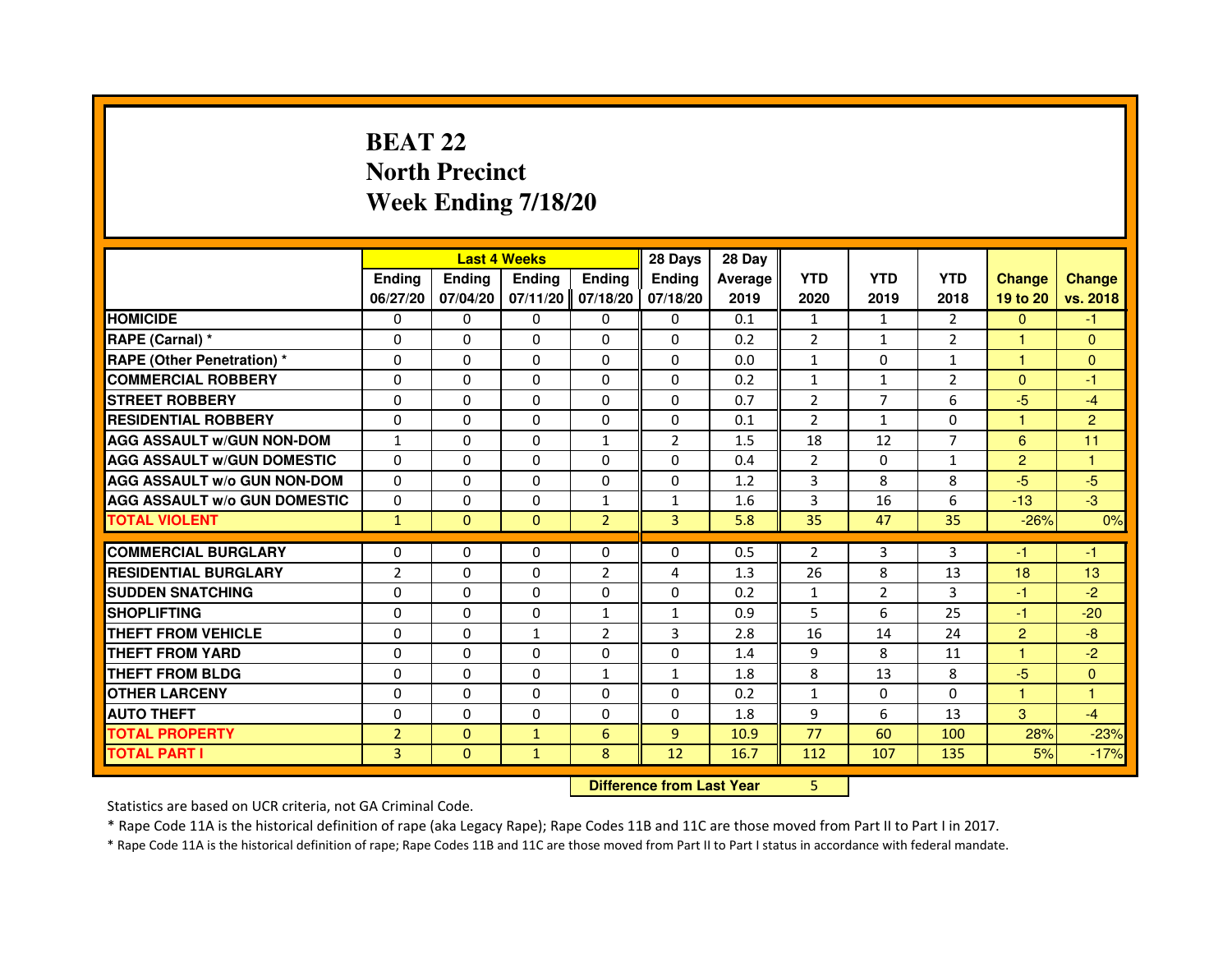# **BEAT 23 North PrecinctWeek Ending 7/18/20**

|                                     |                |                | <b>Last 4 Weeks</b>              |               | 28 Days        | 28 Day  |                |                |                |                |                |
|-------------------------------------|----------------|----------------|----------------------------------|---------------|----------------|---------|----------------|----------------|----------------|----------------|----------------|
|                                     | <b>Ending</b>  | Ending         | <b>Ending</b>                    | <b>Ending</b> | <b>Ending</b>  | Average | <b>YTD</b>     | <b>YTD</b>     | <b>YTD</b>     | <b>Change</b>  | <b>Change</b>  |
|                                     | 06/27/20       | 07/04/20       | 07/11/20                         | 07/18/20      | 07/18/20       | 2019    | 2020           | 2019           | 2018           | 19 to 20       | vs. 2018       |
| <b>HOMICIDE</b>                     | 0              | $\Omega$       | $\Omega$                         | $\Omega$      | 0              | 0.2     | $\mathbf{1}$   | $\mathcal{P}$  | $\Omega$       | $-1$           | $\mathbf{1}$   |
| RAPE (Carnal) *                     | 0              | 0              | 0                                | 0             | 0              | 0.1     | 0              | $\mathbf{1}$   | $\mathbf{1}$   | $-1$           | $-1$           |
| RAPE (Other Penetration) *          | $\Omega$       | 0              | $\Omega$                         | $\Omega$      | $\Omega$       | 0.0     | $\mathbf{1}$   | $\Omega$       | $\Omega$       | 1              | 1              |
| <b>COMMERCIAL ROBBERY</b>           | $\Omega$       | $\Omega$       | $\Omega$                         | $\Omega$      | $\Omega$       | 0.0     | $\Omega$       | $\Omega$       | $\mathbf{1}$   | $\Omega$       | $-1$           |
| <b>STREET ROBBERY</b>               | $\Omega$       | $\Omega$       | $\Omega$                         | $\Omega$      | $\Omega$       | 0.2     | $\overline{7}$ | $\overline{2}$ | $\overline{a}$ | 5              | 3              |
| <b>RESIDENTIAL ROBBERY</b>          | 0              | 0              | $\Omega$                         | 0             | 0              | 0.0     | $\mathbf{1}$   | 0              | 3              | 1              | $-2$           |
| <b>AGG ASSAULT W/GUN NON-DOM</b>    | $\Omega$       | $\Omega$       | $\Omega$                         | $\Omega$      | $\Omega$       | 1.0     | $\overline{3}$ | 8              | 8              | $-5$           | $-5$           |
| <b>AGG ASSAULT W/GUN DOMESTIC</b>   | $\mathbf{1}$   | $\Omega$       | $\Omega$                         | $\Omega$      | $\mathbf{1}$   | 0.2     | 3              | $\Omega$       | $\overline{2}$ | 3              | $\mathbf{1}$   |
| <b>AGG ASSAULT W/o GUN NON-DOM</b>  | $\Omega$       | $\Omega$       | $\Omega$                         | $\Omega$      | $\Omega$       | 1.2     | $\mathbf{1}$   | 10             | 5              | $-9$           | $-4$           |
| <b>AGG ASSAULT W/o GUN DOMESTIC</b> | $\Omega$       | $\overline{2}$ | 0                                | $\Omega$      | $\overline{2}$ | 0.8     | 3              | 5              | $\overline{7}$ | $-2$           | $-4$           |
| <b>TOTAL VIOLENT</b>                | $\mathbf{1}$   | $\overline{2}$ | $\mathbf{0}$                     | $\mathbf{0}$  | 3              | 3.6     | 20             | 28             | 31             | $-29%$         | $-35%$         |
| <b>COMMERCIAL BURGLARY</b>          | 0              | 0              | 0                                | 0             | 0              | 1.3     | 5              | 5              | 8              | $\Omega$       | $-3$           |
| <b>RESIDENTIAL BURGLARY</b>         | $\mathbf{1}$   | $\Omega$       | $\Omega$                         | $\Omega$      | $\mathbf{1}$   | 0.8     | 9              | 6              | 12             | 3              | $-3$           |
| <b>SUDDEN SNATCHING</b>             | $\Omega$       | $\Omega$       | $\Omega$                         | $\Omega$      | $\Omega$       | 0.2     | $\overline{2}$ | $\mathbf{1}$   | $\overline{2}$ | $\mathbf{1}$   | $\Omega$       |
| <b>SHOPLIFTING</b>                  | 0              | $\Omega$       | 0                                | 0             | 0              | 1.5     | 8              | 4              | 20             | $\overline{4}$ | $-12$          |
| THEFT FROM VEHICLE                  | $\overline{2}$ | $\Omega$       | $\mathbf{1}$                     | 3             | 6              | 2.5     | 21             | 16             | 19             | 5              | $\overline{2}$ |
| <b>THEFT FROM YARD</b>              | $\Omega$       | $\Omega$       | $\Omega$                         | $\mathbf{1}$  | $\mathbf{1}$   | 1.0     | 17             | 5              | 13             | 12             | 4              |
| <b>THEFT FROM BLDG</b>              | $\Omega$       | $\Omega$       | $\overline{2}$                   | $\Omega$      | $\overline{2}$ | 1.0     | 5              | 6              | 13             | $-1$           | $-8$           |
| <b>OTHER LARCENY</b>                | 1              | 0              | 0                                | 0             | 1              | 0.2     | $\overline{2}$ | 2              | 5              | $\mathbf{0}$   | $-3$           |
| <b>AUTO THEFT</b>                   | $\Omega$       | $\Omega$       | $\Omega$                         | 4             | 4              | 1.1     | 9              | 6              | 9              | 3              | $\Omega$       |
| <b>TOTAL PROPERTY</b>               | $\overline{4}$ | $\Omega$       | $\overline{3}$                   | 8             | 15             | 9.6     | 78             | 51             | 101            | 53%            | $-23%$         |
| <b>TOTAL PART I</b>                 | 5              | $\overline{2}$ | 3                                | 8             | 18             | 13.2    | 98             | 79             | 132            | 24%            | $-26%$         |
|                                     |                |                | <b>Difference from Last Year</b> |               | 19             |         |                |                |                |                |                |

 **Difference from Last Year**

Statistics are based on UCR criteria, not GA Criminal Code.

\* Rape Code 11A is the historical definition of rape (aka Legacy Rape); Rape Codes 11B and 11C are those moved from Part II to Part I in 2017.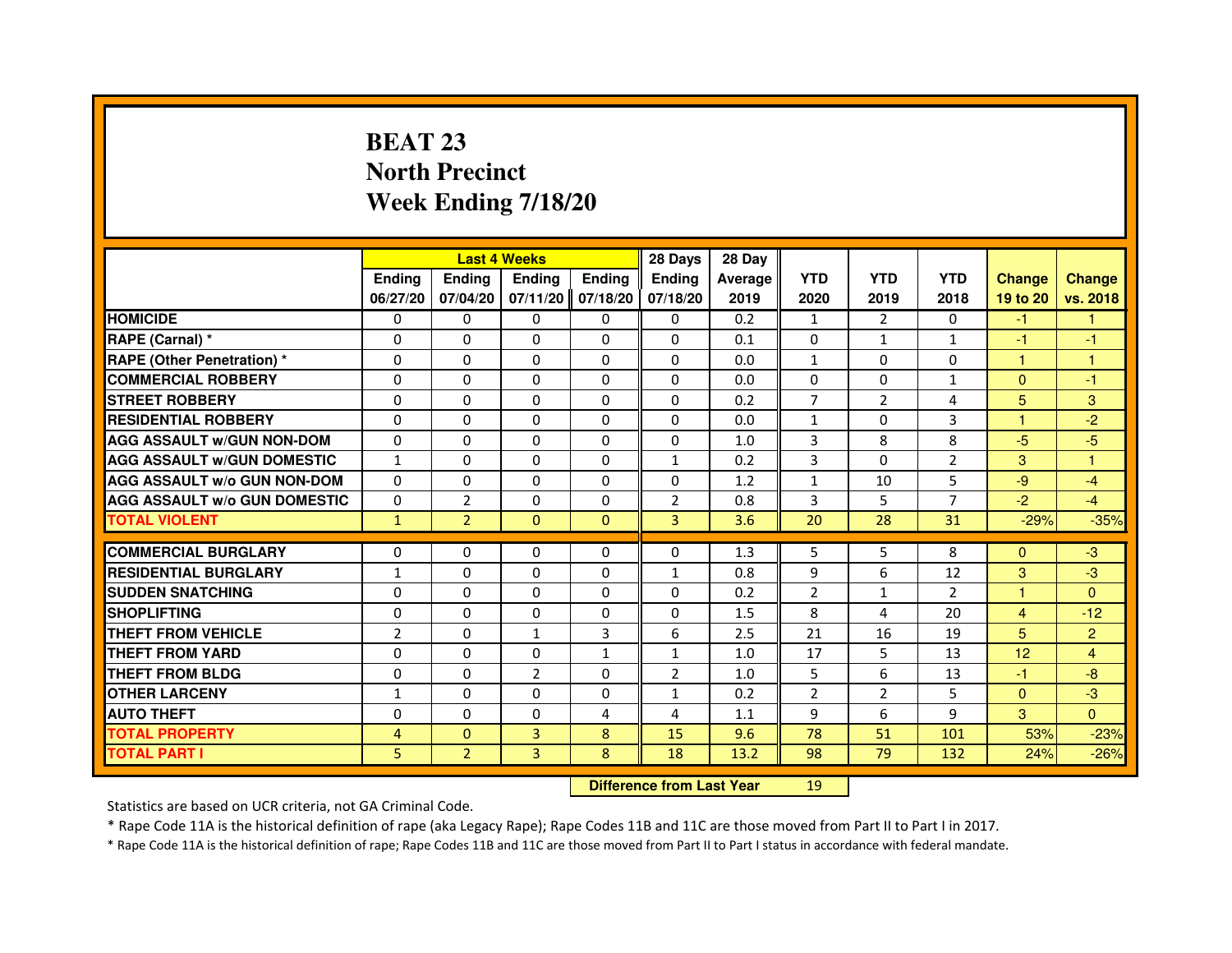# **BEAT 24 North PrecinctWeek Ending 7/18/20**

|                                     |                | <b>Last 4 Weeks</b> |                                  |                | 28 Days        | 28 Day  |                |                |              |                |                      |
|-------------------------------------|----------------|---------------------|----------------------------------|----------------|----------------|---------|----------------|----------------|--------------|----------------|----------------------|
|                                     | <b>Ending</b>  | Ending              | <b>Ending</b>                    | <b>Ending</b>  | Ending         | Average | <b>YTD</b>     | <b>YTD</b>     | <b>YTD</b>   | <b>Change</b>  | <b>Change</b>        |
|                                     | 06/27/20       | 07/04/20            | 07/11/20                         | 07/18/20       | 07/18/20       | 2019    | 2020           | 2019           | 2018         | 19 to 20       | vs. 2018             |
| <b>HOMICIDE</b>                     | 0              | $\Omega$            | 0                                | 0              | $\mathbf{0}$   | 0.0     | $\mathbf{1}$   | $\Omega$       | $\Omega$     | 1.             | 1.                   |
| RAPE (Carnal) *                     | 0              | 0                   | 0                                | 0              | 0              | 0.2     | $\mathbf{1}$   | $\mathbf{1}$   | 0            | $\mathbf{0}$   | 1                    |
| RAPE (Other Penetration) *          | $\Omega$       | $\Omega$            | $\Omega$                         | $\Omega$       | $\Omega$       | 0.2     | $\Omega$       | $\mathbf{1}$   | $\Omega$     | $-1$           | $\mathbf{0}$         |
| <b>COMMERCIAL ROBBERY</b>           | 0              | $\Omega$            | $\Omega$                         | $\Omega$       | $\Omega$       | 0.2     | $\mathbf{1}$   | $\Omega$       | $\Omega$     | $\mathbf{1}$   | $\mathbf{1}$         |
| <b>STREET ROBBERY</b>               | $\Omega$       | $\Omega$            | $\Omega$                         | $\Omega$       | $\Omega$       | 0.8     | 4              | $\overline{2}$ | 3            | $\overline{2}$ | 1                    |
| <b>RESIDENTIAL ROBBERY</b>          | 0              | 0                   | 0                                | 0              | 0              | 0.1     | 0              | $\mathbf{1}$   | 0            | $-1$           | $\mathbf{0}$         |
| <b>AGG ASSAULT w/GUN NON-DOM</b>    | $\Omega$       | $\mathbf{1}$        | $\Omega$                         | $\Omega$       | $\mathbf{1}$   | 0.3     | 5              | $\overline{2}$ | $\mathbf{1}$ | 3              | $\overline{4}$       |
| <b>AGG ASSAULT W/GUN DOMESTIC</b>   | $\Omega$       | $\Omega$            | $\Omega$                         | $\Omega$       | $\Omega$       | 0.0     | $\Omega$       | $\Omega$       | 0            | $\Omega$       | $\Omega$             |
| <b>AGG ASSAULT W/o GUN NON-DOM</b>  | $\Omega$       | $\Omega$            | $\mathbf{1}$                     | $\Omega$       | $\mathbf{1}$   | 0.4     | 3              | 2              | 3            | $\mathbf{1}$   | $\mathbf{0}$         |
| <b>AGG ASSAULT w/o GUN DOMESTIC</b> | $\Omega$       | $\Omega$            | $\Omega$                         | $\Omega$       | $\Omega$       | 0.5     | $\overline{2}$ | $\mathbf{1}$   | $\mathbf{1}$ | $\overline{1}$ | $\blacktriangleleft$ |
| <b>TOTAL VIOLENT</b>                | $\mathbf{0}$   | $\mathbf{1}$        | $\mathbf{1}$                     | $\mathbf{0}$   | $\overline{2}$ | 2.7     | 17             | 10             | 8            | 70%            | 113%                 |
| <b>COMMERCIAL BURGLARY</b>          | 0              | 0                   | 0                                | 0              | 0              | 0.4     | $\mathbf{1}$   | 2              | $\mathbf{1}$ | $-1$           | $\mathbf{0}$         |
| <b>RESIDENTIAL BURGLARY</b>         | 0              | $\Omega$            | $\Omega$                         | $\Omega$       | 0              | 1.2     | 5              | 6              | 6            | $-1$           | $-1$                 |
| <b>SUDDEN SNATCHING</b>             | $\Omega$       | $\Omega$            | $\Omega$                         | $\Omega$       | $\Omega$       | 0.2     | $\mathbf{1}$   | $\Omega$       | 3            | $\mathbf{1}$   | $-2$                 |
| <b>SHOPLIFTING</b>                  | $\overline{2}$ | $\Omega$            | $\mathbf{1}$                     | $\overline{2}$ | 5              | 2.1     | 20             | 21             | 52           | $-1$           | $-32$                |
| <b>THEFT FROM VEHICLE</b>           | 0              | 0                   | $\overline{2}$                   | $\Omega$       | 2              | 3.6     | 17             | 30             | 16           | $-13$          | $\mathbf{1}$         |
| <b>THEFT FROM YARD</b>              | $\Omega$       | $\mathbf{1}$        | $\mathbf{1}$                     | $\Omega$       | $\overline{2}$ | 4.1     | 14             | 28             | 14           | $-14$          | $\Omega$             |
| <b>THEFT FROM BLDG</b>              | $\Omega$       | $\Omega$            | $\Omega$                         | $\Omega$       | $\Omega$       | 1.1     | 6              | 4              | 16           | $\overline{2}$ | $-10$                |
| <b>OTHER LARCENY</b>                | 0              | $\Omega$            | $\mathbf{1}$                     | 0              | $\mathbf{1}$   | 1.4     | 10             | 8              | 3            | $\overline{2}$ | $\overline{7}$       |
| <b>AUTO THEFT</b>                   | $\Omega$       | $\mathbf{1}$        | $\mathbf{1}$                     | $\Omega$       | $\overline{2}$ | 0.7     | 9              | 4              | 6            | 5              | 3                    |
| <b>TOTAL PROPERTY</b>               | $\overline{2}$ | $\overline{2}$      | 6                                | $\overline{2}$ | 12             | 14.8    | 83             | 103            | 117          | $-19%$         | $-29%$               |
| <b>TOTAL PART I</b>                 | $\overline{2}$ | $\overline{3}$      | $\overline{7}$                   | $\overline{2}$ | 14             | 17.5    | 100            | 113            | 125          | $-12%$         | $-20%$               |
|                                     |                |                     | <b>Difference from Last Year</b> |                | $-13$          |         |                |                |              |                |                      |

 **Difference from Last Year**

Statistics are based on UCR criteria, not GA Criminal Code.

\* Rape Code 11A is the historical definition of rape (aka Legacy Rape); Rape Codes 11B and 11C are those moved from Part II to Part I in 2017.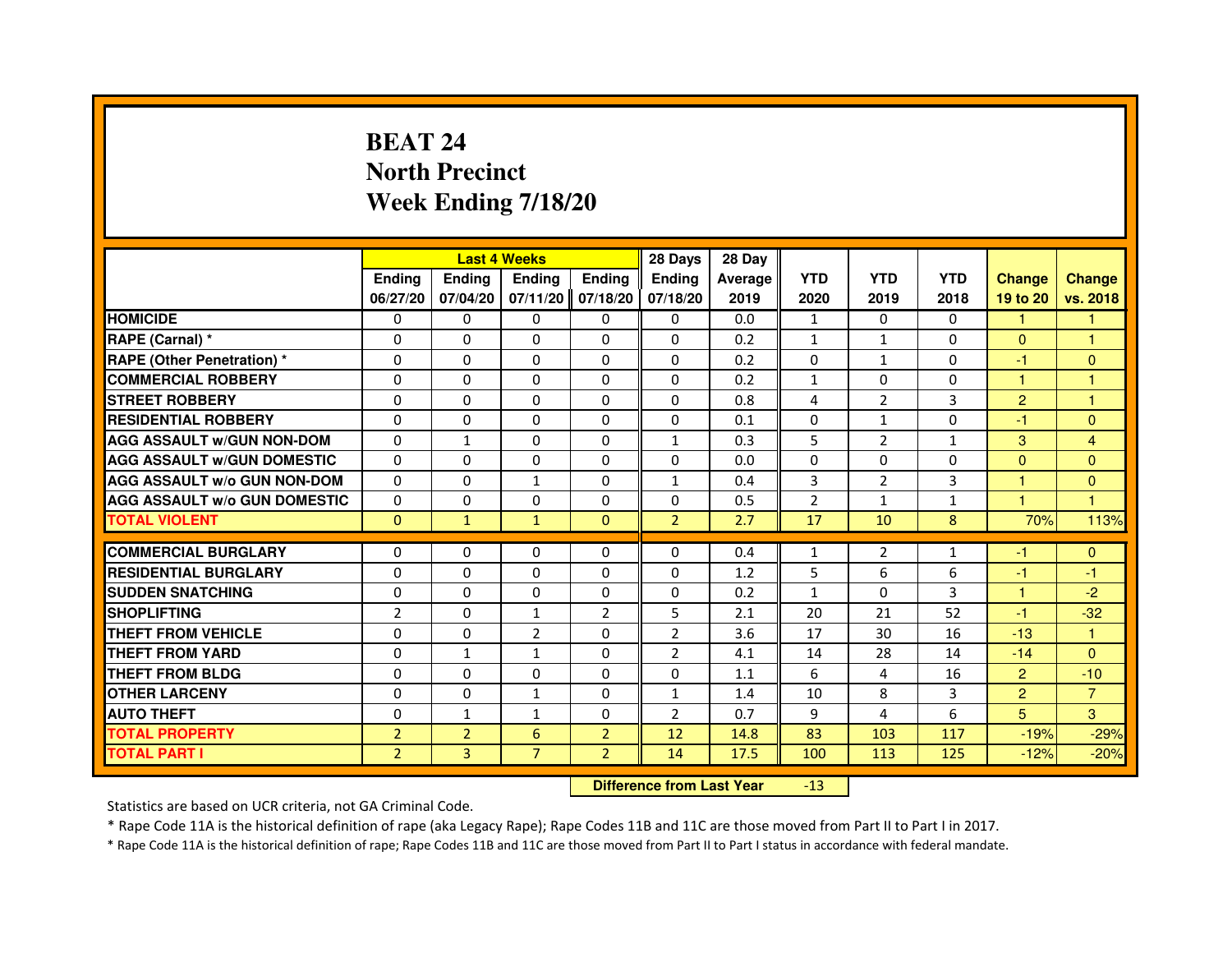### **BEAT 25 North PrecinctWeek Ending 7/18/20**

|                                     |                |                                  | <b>Last 4 Weeks</b> |                | 28 Days        | 28 Day  |                |                |                |                      |                |
|-------------------------------------|----------------|----------------------------------|---------------------|----------------|----------------|---------|----------------|----------------|----------------|----------------------|----------------|
|                                     | <b>Ending</b>  | Ending                           | <b>Ending</b>       | <b>Ending</b>  | Ending         | Average | <b>YTD</b>     | <b>YTD</b>     | <b>YTD</b>     | <b>Change</b>        | <b>Change</b>  |
|                                     | 06/27/20       | 07/04/20                         | 07/11/20            | 07/18/20       | 07/18/20       | 2019    | 2020           | 2019           | 2018           | 19 to 20             | vs. 2018       |
| <b>HOMICIDE</b>                     | $\Omega$       | $\Omega$                         | $\mathbf{0}$        | 0              | 0              | 0.0     | $\mathbf{0}$   | $\Omega$       | $\Omega$       | $\mathbf{0}$         | $\mathbf{0}$   |
| RAPE (Carnal) *                     | 0              | 0                                | 0                   | 0              | 0              | 0.1     | $\overline{2}$ | 1              | $\overline{2}$ | $\blacktriangleleft$ | $\mathbf{0}$   |
| <b>RAPE (Other Penetration) *</b>   | $\Omega$       | $\Omega$                         | $\Omega$            | $\Omega$       | $\Omega$       | 0.0     | $\Omega$       | $\Omega$       | $\Omega$       | $\Omega$             | $\mathbf{0}$   |
| <b>COMMERCIAL ROBBERY</b>           | $\Omega$       | $\Omega$                         | $\Omega$            | $\Omega$       | $\Omega$       | 0.1     | $\Omega$       | $\mathbf{1}$   | $\Omega$       | $-1$                 | $\mathbf{0}$   |
| <b>STREET ROBBERY</b>               | $\Omega$       | $\Omega$                         | $\Omega$            | $\Omega$       | $\Omega$       | 0.5     | $\Omega$       | 3              | 8              | $-3$                 | $-8$           |
| <b>RESIDENTIAL ROBBERY</b>          | 0              | 0                                | 0                   | 0              | 0              | 0.0     | $\mathbf{1}$   | 0              | $\Omega$       | $\mathbf{1}$         | $\mathbf{1}$   |
| <b>AGG ASSAULT w/GUN NON-DOM</b>    | $\Omega$       | $\Omega$                         | $\Omega$            | $\Omega$       | $\Omega$       | 0.2     | $\Omega$       | $\overline{2}$ | 0              | $-2$                 | $\Omega$       |
| <b>AGG ASSAULT W/GUN DOMESTIC</b>   | $\Omega$       | $\Omega$                         | $\Omega$            | $\Omega$       | $\Omega$       | 0.0     | $\Omega$       | $\Omega$       | $\mathbf{1}$   | $\Omega$             | $-1$           |
| <b>AGG ASSAULT w/o GUN NON-DOM</b>  | $\mathbf{1}$   | $\Omega$                         | $\Omega$            | $\Omega$       | $\mathbf{1}$   | 0.2     | 5              | 3              | $\mathbf{1}$   | $\overline{2}$       | $\overline{4}$ |
| <b>AGG ASSAULT W/o GUN DOMESTIC</b> | $\Omega$       | $\mathbf{1}$                     | $\Omega$            | $\Omega$       | $\mathbf{1}$   | 0.2     | 5              | $\mathbf{1}$   | $\overline{2}$ | 4                    | 3              |
| <b>TOTAL VIOLENT</b>                | $\mathbf{1}$   | $\mathbf{1}$                     | $\mathbf{0}$        | $\mathbf{0}$   | $\overline{2}$ | 1.2     | 13             | 11             | 14             | 18%                  | $-7%$          |
| <b>COMMERCIAL BURGLARY</b>          | 0              | 2                                | 0                   | 0              | 2              | 0.8     | 6              | 1              | $\mathbf{1}$   | 5                    | 5              |
| <b>RESIDENTIAL BURGLARY</b>         | 0              | 0                                | $\mathbf{1}$        | $\Omega$       | 1              | 1.4     | 8              | 12             | $\overline{2}$ | $-4$                 | 6              |
| <b>SUDDEN SNATCHING</b>             | $\Omega$       | $\Omega$                         | $\Omega$            | $\Omega$       | $\Omega$       | 0.1     | $\overline{2}$ | $\mathbf{1}$   | $\Omega$       | $\mathbf{1}$         | $\overline{2}$ |
| <b>SHOPLIFTING</b>                  | 0              | $\Omega$                         | $\Omega$            | $\mathbf{1}$   | 1              | 1.5     | 15             | 12             | $\overline{7}$ | 3                    | 8              |
| <b>THEFT FROM VEHICLE</b>           | 1              | $\mathbf{1}$                     | 4                   | $\mathbf{1}$   | $\overline{7}$ | 5.0     | 22             | 31             | 24             | $-9$                 | $-2$           |
| <b>THEFT FROM YARD</b>              | $\mathbf{1}$   | $\Omega$                         | $\Omega$            | $\mathbf{1}$   | $\overline{2}$ | 1.8     | 12             | 13             | 12             | $-1$                 | $\Omega$       |
| <b>THEFT FROM BLDG</b>              | $\Omega$       | $\Omega$                         | $\Omega$            | $\Omega$       | $\Omega$       | 2.0     | 5              | 12             | 13             | $-7$                 | $-8$           |
| <b>OTHER LARCENY</b>                | 0              | $\Omega$                         | $\Omega$            | $\mathbf{1}$   | $\mathbf{1}$   | 0.5     | 6              | 4              | 6              | $\overline{2}$       | $\Omega$       |
| <b>AUTO THEFT</b>                   | $\Omega$       | $\mathbf{1}$                     | $\Omega$            | $\Omega$       | $\mathbf{1}$   | 1.3     | 6              | 4              | 8              | $\overline{2}$       | $-2$           |
| <b>TOTAL PROPERTY</b>               | $\overline{2}$ | $\overline{4}$                   | 5                   | 4              | 15             | 14.3    | 82             | 90             | 73             | $-9%$                | 12%            |
| <b>TOTAL PART I</b>                 | $\overline{3}$ | 5                                | 5                   | $\overline{4}$ | 17             | 15.4    | 95             | 101            | 87             | $-6%$                | 9%             |
|                                     |                | <b>Difference from Last Year</b> |                     | $-6$           |                |         |                |                |                |                      |                |

 **Difference from Last Year**

Statistics are based on UCR criteria, not GA Criminal Code.

\* Rape Code 11A is the historical definition of rape (aka Legacy Rape); Rape Codes 11B and 11C are those moved from Part II to Part I in 2017.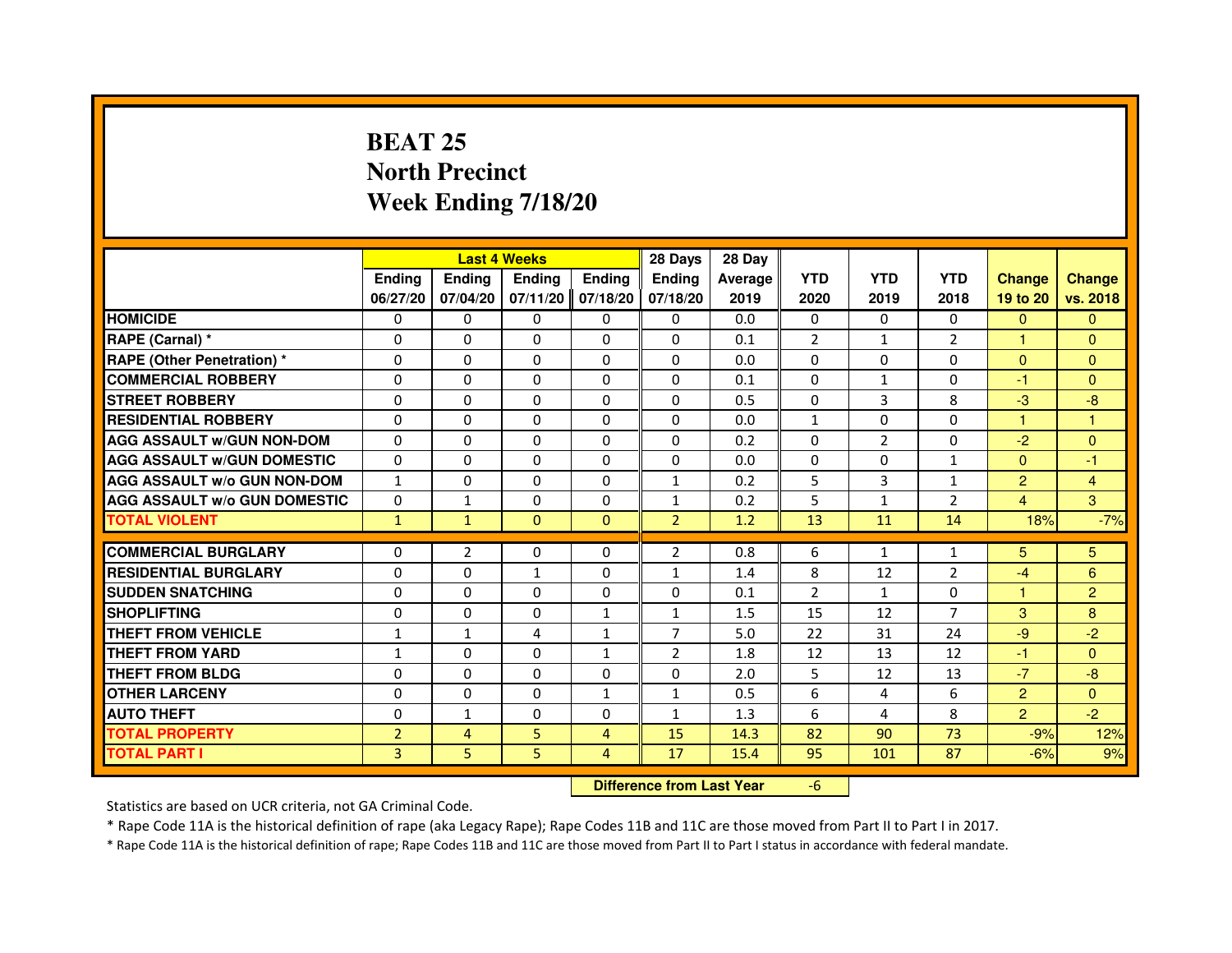# **BEAT 26 North PrecinctWeek Ending 7/18/20**

|                                     |                | <b>Last 4 Weeks</b>              |                |                | 28 Days        | 28 Day  |                |                |                |                |                |
|-------------------------------------|----------------|----------------------------------|----------------|----------------|----------------|---------|----------------|----------------|----------------|----------------|----------------|
|                                     | <b>Ending</b>  | Ending                           | <b>Ending</b>  | <b>Ending</b>  | Ending         | Average | <b>YTD</b>     | <b>YTD</b>     | <b>YTD</b>     | <b>Change</b>  | <b>Change</b>  |
|                                     | 06/27/20       | 07/04/20                         | 07/11/20       | 07/18/20       | 07/18/20       | 2019    | 2020           | 2019           | 2018           | 19 to 20       | vs. 2018       |
| <b>HOMICIDE</b>                     | 0              | $\Omega$                         | $\Omega$       | 0              | $\mathbf{0}$   | 0.1     | $\mathbf{0}$   | $\Omega$       | $\Omega$       | $\mathbf{0}$   | $\mathbf{0}$   |
| RAPE (Carnal) *                     | 0              | 0                                | 0              | 0              | 0              | 0.2     | 3              | $\mathbf{1}$   | 2              | $\overline{2}$ | 1              |
| RAPE (Other Penetration) *          | $\Omega$       | $\Omega$                         | $\Omega$       | $\Omega$       | $\Omega$       | 0.0     | $\Omega$       | $\Omega$       | $\Omega$       | $\Omega$       | $\mathbf{0}$   |
| <b>COMMERCIAL ROBBERY</b>           | 0              | $\Omega$                         | $\Omega$       | 0              | $\mathbf 0$    | 0.1     | $\mathbf{1}$   | $\Omega$       | $\Omega$       | $\mathbf{1}$   | $\mathbf{1}$   |
| <b>STREET ROBBERY</b>               | $\Omega$       | $\Omega$                         | $\Omega$       | $\mathbf{1}$   | $\mathbf{1}$   | 1.2     | 5              | $\overline{7}$ | $\overline{7}$ | $-2$           | $-2$           |
| <b>RESIDENTIAL ROBBERY</b>          | 0              | 0                                | 0              | 0              | 0              | 0.0     | 0              | 0              | $\Omega$       | $\Omega$       | $\overline{0}$ |
| <b>AGG ASSAULT w/GUN NON-DOM</b>    | $\mathbf{1}$   | $\Omega$                         | $\Omega$       | $\Omega$       | $\mathbf{1}$   | 0.4     | $\overline{2}$ | $\overline{3}$ | 0              | -1             | $\overline{2}$ |
| <b>AGG ASSAULT W/GUN DOMESTIC</b>   | $\Omega$       | $\Omega$                         | $\Omega$       | $\Omega$       | $\Omega$       | 0.0     | $\Omega$       | $\Omega$       | 0              | $\Omega$       | $\Omega$       |
| <b>AGG ASSAULT W/o GUN NON-DOM</b>  | $\Omega$       | $\Omega$                         | $\mathbf{1}$   | $\overline{2}$ | $\overline{3}$ | 1.2     | 11             | 9              | 11             | $\overline{2}$ | $\mathbf{0}$   |
| <b>AGG ASSAULT w/o GUN DOMESTIC</b> | $\mathbf{1}$   | $\Omega$                         | $\Omega$       | $\Omega$       | $\mathbf{1}$   | 0.2     | 3              | 2              | $\mathbf{1}$   | $\overline{1}$ | $\overline{2}$ |
| <b>TOTAL VIOLENT</b>                | $\overline{2}$ | $\mathbf{0}$                     | $\mathbf{1}$   | 3              | 6              | 3.4     | 25             | 22             | 21             | 14%            | 19%            |
| <b>COMMERCIAL BURGLARY</b>          | 1              | 1                                | 0              | 0              | $\overline{2}$ | 0.5     | 12             | 3              | $\mathbf{1}$   | 9              | 11             |
| <b>RESIDENTIAL BURGLARY</b>         | 0              | $\Omega$                         | $\Omega$       | $\Omega$       | 0              | 0.2     | 0              | $\mathbf{1}$   | $\mathbf{1}$   | $-1$           | $-1$           |
| <b>SUDDEN SNATCHING</b>             | $\mathbf{1}$   | $\Omega$                         | $\Omega$       | $\Omega$       | $\mathbf{1}$   | 0.5     | $\overline{2}$ | 5              | $\overline{7}$ | $-3$           | $-5$           |
| <b>SHOPLIFTING</b>                  | 0              | $\Omega$                         | $\Omega$       | $\Omega$       | $\Omega$       | 2.6     | 18             | 20             | 19             | $-2$           | $-1$           |
| <b>THEFT FROM VEHICLE</b>           | 1              | 0                                | $\overline{2}$ | $\mathbf{1}$   | 4              | 2.9     | 16             | 19             | 15             | $-3$           | $\mathbf{1}$   |
| <b>THEFT FROM YARD</b>              | $\overline{2}$ | $\mathbf{1}$                     | $\Omega$       | $\mathbf{1}$   | 4              | 1.7     | 14             | 11             | 12             | 3              | $\overline{2}$ |
| <b>THEFT FROM BLDG</b>              | $\Omega$       | $\mathbf{1}$                     | $\Omega$       | $\Omega$       | $\mathbf{1}$   | 2.5     | 4              | 12             | 20             | $-8$           | $-16$          |
| <b>OTHER LARCENY</b>                | 0              | $\Omega$                         | $\mathbf{1}$   | 0              | $\mathbf{1}$   | 0.4     | 3              | $\overline{2}$ | 3              | 1              | $\mathbf{0}$   |
| <b>AUTO THEFT</b>                   | $\Omega$       | $\Omega$                         | $\mathbf{1}$   | $\overline{3}$ | 4              | 0.7     | 9              | $\overline{2}$ | 11             | $\overline{7}$ | $-2$           |
| <b>TOTAL PROPERTY</b>               | 5              | 3                                | $\overline{4}$ | 5              | 17             | 11.9    | 78             | 75             | 89             | 4%             | $-12%$         |
| <b>TOTAL PART I</b>                 | $\overline{7}$ | 3                                | 5              | 8              | 23             | 15.3    | 103            | 97             | 110            | 6%             | $-6%$          |
|                                     |                | <b>Difference from Last Year</b> |                | 6              |                |         |                |                |                |                |                |

 **Difference from Last Year**

Statistics are based on UCR criteria, not GA Criminal Code.

\* Rape Code 11A is the historical definition of rape (aka Legacy Rape); Rape Codes 11B and 11C are those moved from Part II to Part I in 2017.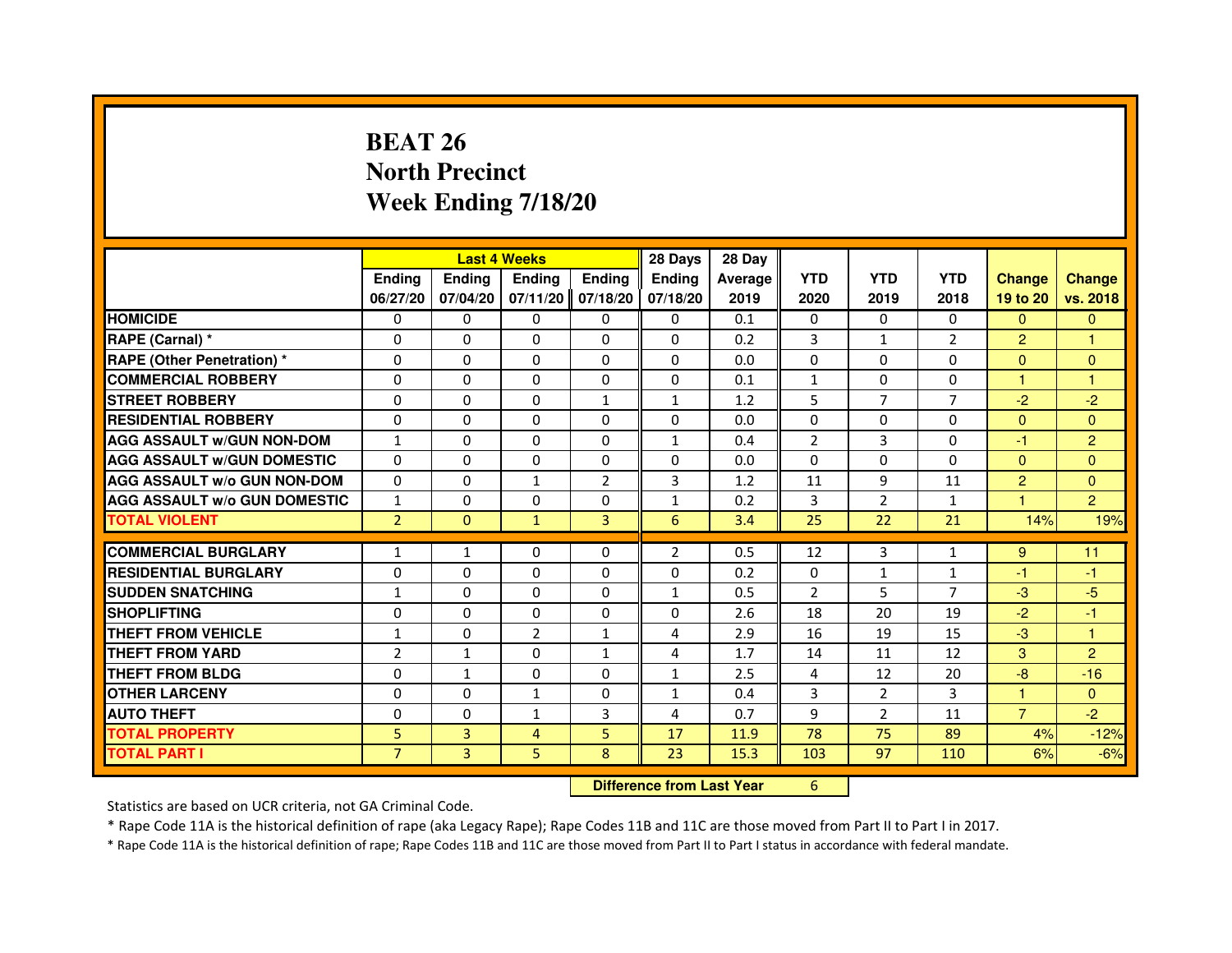# **BEAT 27 North PrecinctWeek Ending 7/18/20**

|                                     |                | <b>Last 4 Weeks</b> |               |                   | 28 Days        | 28 Day  |                |                |                |                |                |
|-------------------------------------|----------------|---------------------|---------------|-------------------|----------------|---------|----------------|----------------|----------------|----------------|----------------|
|                                     | <b>Endina</b>  | <b>Endina</b>       | <b>Endina</b> | Ending            | <b>Endina</b>  | Average | <b>YTD</b>     | <b>YTD</b>     | <b>YTD</b>     | <b>Change</b>  | <b>Change</b>  |
|                                     | 06/27/20       | 07/04/20            |               | 07/11/20 07/18/20 | 07/18/20       | 2019    | 2020           | 2019           | 2018           | 19 to 20       | vs. 2018       |
| <b>HOMICIDE</b>                     | 0              | 0                   | $\mathbf{0}$  | 0                 | 0              | 0.1     | $\mathbf{0}$   | 0              | $\mathbf{0}$   | $\mathbf{0}$   | $\mathbf{0}$   |
| RAPE (Carnal) *                     | $\Omega$       | $\Omega$            | $\Omega$      | $\Omega$          | $\Omega$       | 0.3     | $\overline{2}$ | $\Omega$       | $\Omega$       | $\overline{2}$ | $\overline{2}$ |
| <b>RAPE (Other Penetration) *</b>   | 0              | $\Omega$            | 0             | $\Omega$          | $\Omega$       | 0.2     | $\Omega$       | $\Omega$       | $\mathbf{1}$   | $\Omega$       | $-1$           |
| <b>COMMERCIAL ROBBERY</b>           | 0              | 0                   | 0             | 0                 | $\Omega$       | 0.1     | $\Omega$       | $\Omega$       | 2              | $\Omega$       | $-2$           |
| <b>STREET ROBBERY</b>               | 0              | 0                   | $\mathbf{1}$  | 0                 | $\mathbf{1}$   | 1.4     | 4              | 10             | $\overline{2}$ | $-6$           | $\overline{2}$ |
| <b>RESIDENTIAL ROBBERY</b>          | 0              | $\Omega$            | $\Omega$      | $\Omega$          | $\Omega$       | 0.1     | $\Omega$       | $\mathbf{1}$   | $\overline{2}$ | $-1$           | $-2$           |
| <b>AGG ASSAULT W/GUN NON-GUN</b>    | $\mathbf{1}$   | $\mathbf 0$         | $\Omega$      | $\Omega$          | $\mathbf{1}$   | 1.0     | 10             | 8              | 8              | $\overline{2}$ | $\overline{2}$ |
| <b>AGG ASSAULT W/GUN DOMESTIC</b>   | $\Omega$       | 0                   | 0             | 0                 | 0              | 0.2     | $\mathbf{1}$   | $\mathbf{1}$   | $\mathbf{1}$   | $\Omega$       | $\Omega$       |
| <b>AGG ASSAULT W/o GUN NON-DOM</b>  | $\mathbf{1}$   | 1                   | 0             | $\mathbf{1}$      | 3              | 1.5     | 9              | 12             | 4              | $-3$           | 5              |
| <b>AGG ASSAULT W/o GUN DOMESTIC</b> | $\Omega$       | 0                   | 0             | 0                 | 0              | 1.3     | $\overline{2}$ | 11             | $\mathbf{1}$   | $-9$           | 1              |
| <b>TOTAL VIOLENT</b>                | $\overline{2}$ | $\mathbf{1}$        | $\mathbf{1}$  | $\mathbf{1}$      | 5              | 6.2     | 28             | 43             | 21             | $-35%$         | 33%            |
|                                     |                |                     |               |                   |                |         |                |                |                |                |                |
| <b>COMMERCIAL BURGLARY</b>          | 0              | 0                   | 0             | 0                 | $\Omega$       | 0.7     | 2              | 3              | 4              | -1             | $-2$           |
| <b>RESIDENTIAL BURGLARY</b>         | 0              | $\Omega$            | 0             | $\Omega$          | $\Omega$       | 0.5     | 4              | 4              | 6              | $\Omega$       | $-2$           |
| <b>SUDDEN SNATCHING</b>             | 0              | 0                   | 0             | 0                 | $\Omega$       | 0.3     | $\overline{4}$ | $\overline{2}$ | $\overline{7}$ | $\overline{2}$ | -3             |
| <b>SHOPLIFTING</b>                  | $\mathbf{1}$   | 0                   | 0             | $\mathbf{1}$      | $\overline{2}$ | 3.1     | 16             | 16             | 29             | $\Omega$       | $-13$          |
| <b>THEFT FROM VEHICLE</b>           | 0              | $\mathbf{1}$        | $\mathbf{1}$  | $\overline{2}$    | 4              | 3.1     | 16             | 22             | 12             | $-6$           | $\overline{4}$ |
| <b>THEFT FROM YARD</b>              | 1              | 3                   | 3             | $\mathbf{1}$      | 8              | 0.8     | 14             | 3              | 11             | 11             | 3              |
| <b>THEFT FROM BLDG</b>              | $\overline{2}$ | 0                   | 1             | 1                 | 4              | 2.4     | 13             | 20             | 20             | $-7$           | $-7$           |
| <b>OTHER LARCENY</b>                | 0              | 0                   | $\Omega$      | $\Omega$          | $\Omega$       | 0.2     | $\Omega$       | 2              | $\mathbf{1}$   | $-2$           | $-1$           |
| <b>AUTO THEFT</b>                   | $\mathbf{1}$   | 1                   | $\Omega$      | $\Omega$          | $\overline{2}$ | 0.9     | 11             | 3              | 8              | 8              | 3              |
| <b>TOTAL PROPERTY</b>               | 5              | 5                   | 5             | 5                 | 20             | 12.0    | 80             | 75             | 98             | 7%             | $-18%$         |
| <b>TOTAL PART I</b>                 | $\overline{7}$ | 6                   | 6             | 6                 | 25             | 18.3    | 108            | 118            | 119            | $-8%$          | $-9%$          |

 **Difference from Last Year**-10

Statistics are based on UCR criteria, not GA Criminal Code.

\* Rape Code 11A is the historical definition of rape (aka Legacy Rape); Rape Codes 11B and 11C are those moved from Part II to Part I in 2017.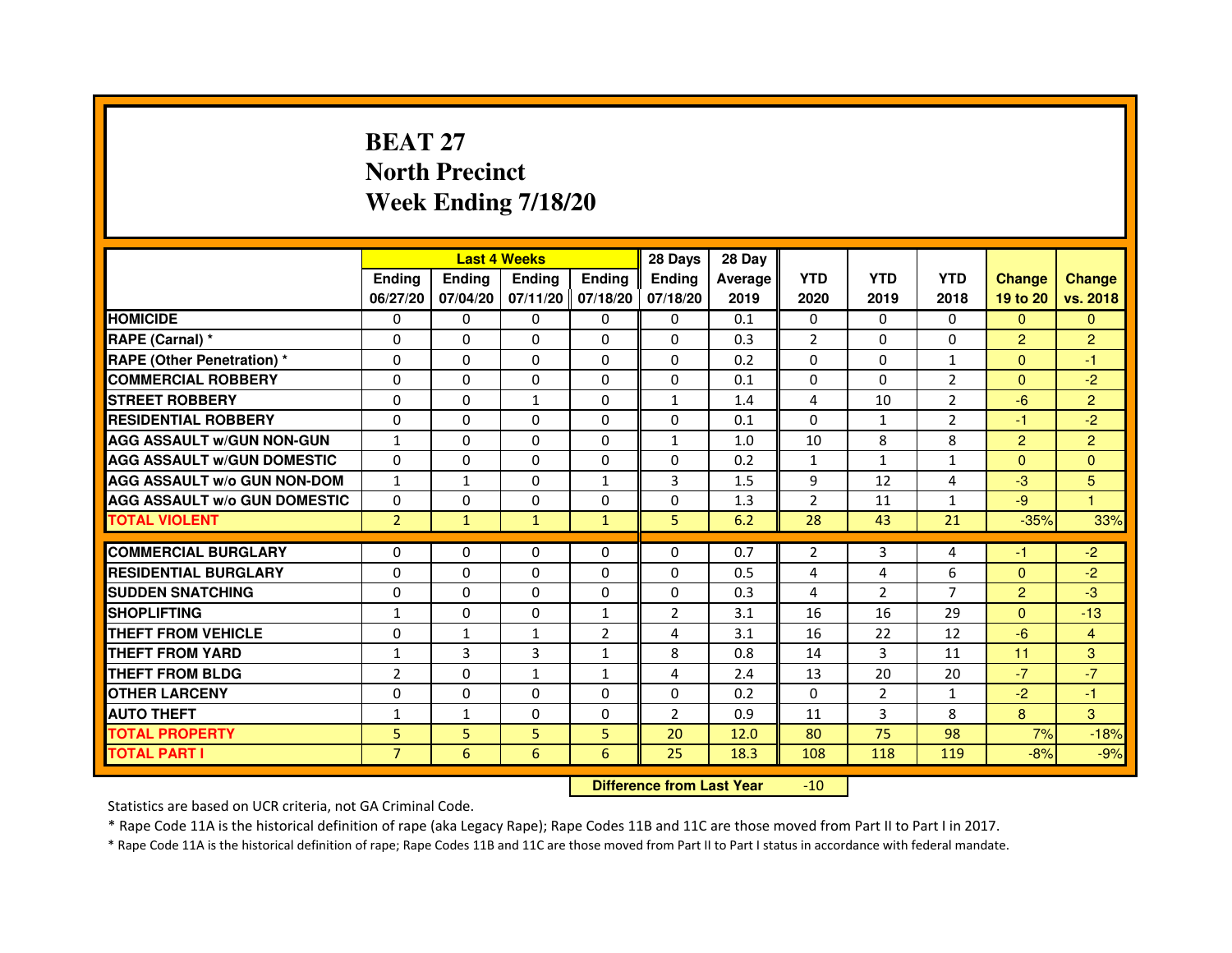# **BEAT 31 Central PrecinctWeek Ending 7/18/20**

|                                     |                |                | <b>Last 4 Weeks</b> |                   | 28 Days        | 28 Day  |                |                |                |                |                |
|-------------------------------------|----------------|----------------|---------------------|-------------------|----------------|---------|----------------|----------------|----------------|----------------|----------------|
|                                     | <b>Endina</b>  | Ending         | <b>Endina</b>       | <b>Endina</b>     | <b>Endina</b>  | Average | <b>YTD</b>     | <b>YTD</b>     | <b>YTD</b>     | <b>Change</b>  | <b>Change</b>  |
|                                     | 06/27/20       | 07/04/20       |                     | 07/11/20 07/18/20 | 07/18/20       | 2019    | 2020           | 2019           | 2018           | 19 to 20       | vs. 2018       |
| <b>HOMICIDE</b>                     | $\mathbf{0}$   | 0              | 0                   | 0                 | 0              | 0.1     | $\mathbf{1}$   | $\mathbf{1}$   | $\Omega$       | $\mathbf{0}$   | 1              |
| RAPE (Carnal) *                     | $\Omega$       | $\Omega$       | $\mathbf{1}$        | $\Omega$          | $\mathbf{1}$   | 0.3     | 4              | 3              | $\Omega$       | $\mathbf{1}$   | $\overline{4}$ |
| <b>RAPE (Other Penetration)*</b>    | 0              | $\mathbf{1}$   | $\Omega$            | 0                 | $\mathbf{1}$   | 0.2     | $\mathbf{1}$   | $\Omega$       | $\mathbf{1}$   | 1              | $\Omega$       |
| <b>COMMERCIAL ROBBERY</b>           | 0              | 0              | 0                   | 0                 | $\Omega$       | 0.0     | 0              | 0              | $\mathbf{1}$   | $\mathbf{0}$   | $-1$           |
| <b>STREET ROBBERY</b>               | 0              | $\mathbf{1}$   | 0                   | 0                 | $\mathbf{1}$   | 0.7     | 4              | $\overline{2}$ | 6              | $\overline{2}$ | $-2$           |
| <b>RESIDENTIAL ROBBERY</b>          | 0              | $\Omega$       | 0                   | $\mathbf{1}$      | $\mathbf{1}$   | 0.0     | $\overline{2}$ | 0              | 0              | $\overline{2}$ | $\overline{2}$ |
| <b>AGG ASSAULT W/GUN NON-DOM</b>    | $\Omega$       | $\Omega$       | $\Omega$            | $\Omega$          | $\Omega$       | 1.1     | 6              | 9              | 6              | -3             | $\Omega$       |
| <b>AGG ASSAULT W/GUN DOMESTIC</b>   | $\mathbf{1}$   | 0              | 0                   | 0                 | $\mathbf{1}$   | 0.2     | $\overline{2}$ | $\mathbf{1}$   | $\mathbf{1}$   | 1              | 1              |
| <b>AGG ASSAULT W/o GUN NON-DOM</b>  | 0              | 0              | 1                   | $\Omega$          | $\mathbf{1}$   | 0.7     | 2              | 5              | 4              | $-3$           | $-2$           |
| <b>AGG ASSAULT W/o GUN DOMESTIC</b> | $\Omega$       | 0              | 0                   | 0                 | $\Omega$       | 0.9     | 4              | 9              | $\overline{2}$ | $-5$           | $\overline{2}$ |
| <b>TOTAL VIOLENT</b>                | $\mathbf{1}$   | $\overline{2}$ | $\overline{2}$      | $\mathbf{1}$      | 6              | 4.1     | 26             | 30             | 21             | $-13%$         | 24%            |
|                                     |                |                |                     |                   |                |         |                |                |                |                |                |
| <b>COMMERCIAL BURGLARY</b>          | 0              | 0              | $\mathbf{1}$        | 0                 | $\mathbf{1}$   | 1.2     | 4              | 7              | 7              | $-3$           | $-3$           |
| <b>RESIDENTIAL BURGLARY</b>         | 0              | 0              | 0                   | 2                 | 2              | 3.5     | 21             | 21             | 16             | $\mathbf{0}$   | 5              |
| <b>SUDDEN SNATCHING</b>             | 0              | $\Omega$       | 0                   | 0                 | $\Omega$       | 0.3     | $\Omega$       | 2              | $\mathbf{1}$   | $-2$           | $-1$           |
| <b>SHOPLIFTING</b>                  | $\Omega$       | $\mathbf{1}$   | $\Omega$            | $\Omega$          | $\mathbf{1}$   | 0.4     | 6              | $\overline{2}$ | $\overline{2}$ | $\overline{4}$ | $\overline{4}$ |
| THEFT FROM VEHICLE                  | 1              | $\mathbf{1}$   | $\mathbf{1}$        | $\mathbf{1}$      | 4              | 4.3     | 18             | 29             | 32             | $-11$          | $-14$          |
| <b>THEFT FROM YARD</b>              | 1              | 1              | 1                   | $\mathbf{1}$      | 4              | 4.4     | 22             | 31             | 24             | $-9$           | $-2$           |
| <b>THEFT FROM BLDG</b>              | 0              | $\Omega$       | $\overline{2}$      | 0                 | $\overline{2}$ | 1.5     | 7              | 12             | 18             | $-5$           | $-11$          |
| <b>OTHER LARCENY</b>                | 0              | $\Omega$       | $\Omega$            | $\mathbf{1}$      | $\mathbf{1}$   | 1.9     | 8              | 12             | $\mathbf{1}$   | $-4$           | $\overline{7}$ |
| <b>AUTO THEFT</b>                   | $\Omega$       | $\Omega$       | $\mathbf{1}$        | $\overline{2}$    | 3              | 1.1     | 15             | 8              | 11             | $\overline{7}$ | $\overline{4}$ |
| <b>TOTAL PROPERTY</b>               | $\overline{2}$ | 3              | 6                   | $\overline{7}$    | 18             | 18.6    | 101            | 124            | 112            | $-19%$         | $-10%$         |
| <b>TOTAL PART I</b>                 | 3              | 5              | 8                   | 8                 | 24             | 22.7    | 127            | 154            | 133            | $-18%$         | $-5%$          |

 **Difference from Last Year**-27

Statistics are based on UCR criteria, not GA Criminal Code.

\* Rape Code 11A is the historical definition of rape (aka Legacy Rape); Rape Codes 11B and 11C are those moved from Part II to Part I in 2017.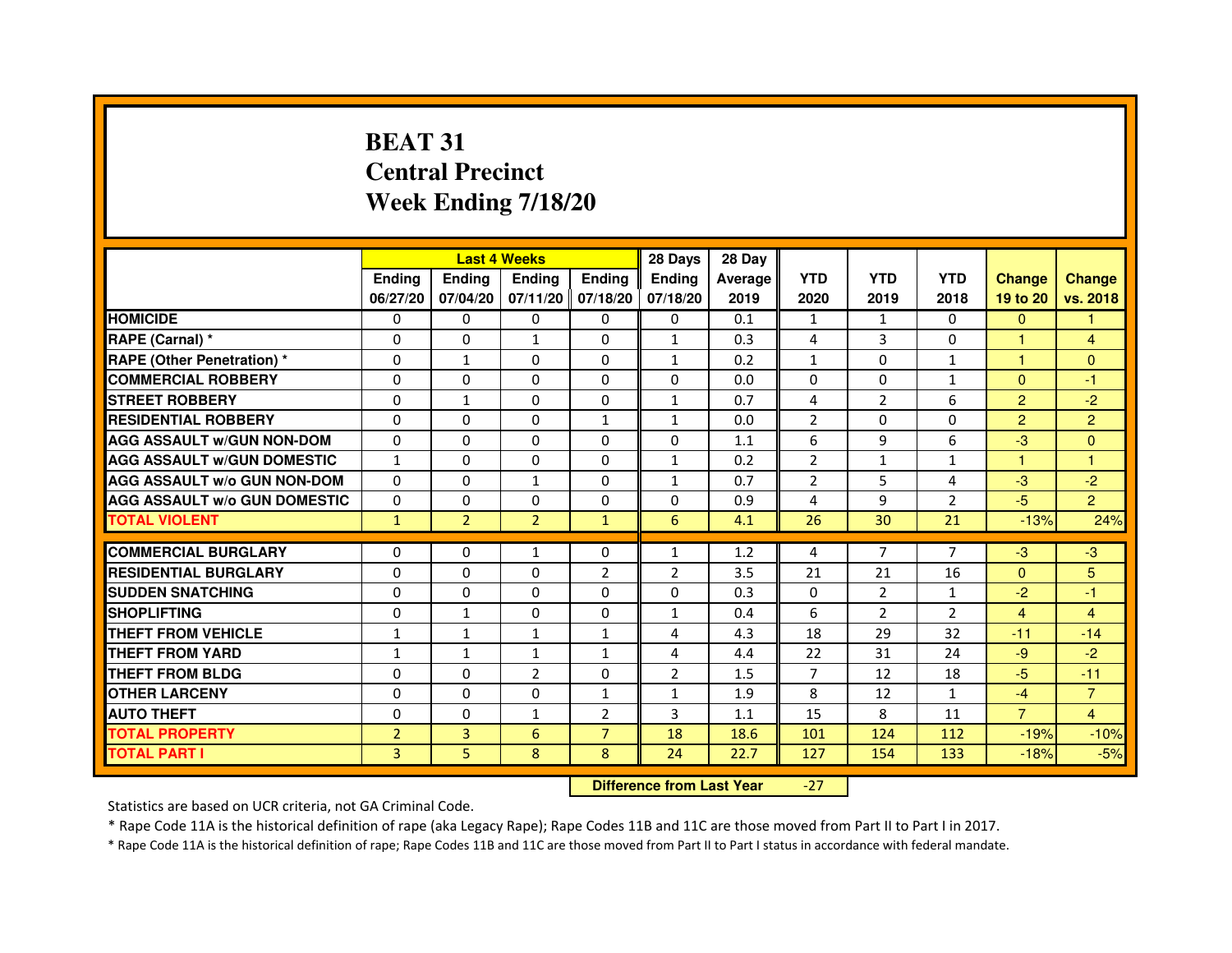# **BEAT 32 Central PrecinctWeek Ending 7/18/20**

|                                     |                | <b>Last 4 Weeks</b> |                                  |                | 28 Days        | 28 Day  |                |                |                |                |                |
|-------------------------------------|----------------|---------------------|----------------------------------|----------------|----------------|---------|----------------|----------------|----------------|----------------|----------------|
|                                     | <b>Ending</b>  | Ending              | <b>Ending</b>                    | <b>Ending</b>  | <b>Ending</b>  | Average | <b>YTD</b>     | <b>YTD</b>     | <b>YTD</b>     | <b>Change</b>  | <b>Change</b>  |
|                                     | 06/27/20       | 07/04/20            | 07/11/20                         | 07/18/20       | 07/18/20       | 2019    | 2020           | 2019           | 2018           | 19 to 20       | vs. 2018       |
| <b>HOMICIDE</b>                     | 0              | $\Omega$            | $\Omega$                         | 0              | 0              | 0.1     | $\Omega$       | $\mathbf{1}$   | $\Omega$       | $-1$           | $\mathbf{0}$   |
| RAPE (Carnal) *                     | 0              | 0                   | 0                                | 0              | 0              | 0.2     | 0              | $\mathbf{1}$   | 1              | $-1$           | $-1$           |
| RAPE (Other Penetration) *          | $\Omega$       | 0                   | $\Omega$                         | $\Omega$       | $\Omega$       | 0.1     | $\Omega$       | $\Omega$       | 1              | $\Omega$       | $-1$           |
| <b>COMMERCIAL ROBBERY</b>           | $\Omega$       | $\Omega$            | $\Omega$                         | $\Omega$       | $\Omega$       | 0.9     | $\overline{2}$ | 3              | $\overline{2}$ | $-1$           | $\mathbf{0}$   |
| <b>STREET ROBBERY</b>               | $\Omega$       | $\Omega$            | $\Omega$                         | $\Omega$       | $\Omega$       | 0.2     | $\Omega$       | $\overline{3}$ | $\overline{2}$ | $-3$           | $-2$           |
| <b>RESIDENTIAL ROBBERY</b>          | 0              | 0                   | $\Omega$                         | 0              | 0              | 0.0     | 0              | 0              | $\Omega$       | $\Omega$       | $\mathbf{0}$   |
| <b>AGG ASSAULT W/GUN NON-DOM</b>    | $\mathbf{1}$   | $\Omega$            | $\Omega$                         | $\Omega$       | $\mathbf{1}$   | 0.2     | $\overline{3}$ | $\overline{2}$ | 4              | 1              | $-1$           |
| <b>AGG ASSAULT W/GUN DOMESTIC</b>   | $\Omega$       | $\Omega$            | $\Omega$                         | $\Omega$       | $\Omega$       | 0.0     | $\mathbf{1}$   | $\Omega$       | $\Omega$       | $\mathbf{1}$   | $\mathbf{1}$   |
| <b>AGG ASSAULT W/o GUN NON-DOM</b>  | $\Omega$       | $\Omega$            | $\Omega$                         | $\Omega$       | $\Omega$       | 0.3     | $\mathbf{1}$   | 3              | 2              | $-2$           | $-1$           |
| <b>AGG ASSAULT w/o GUN DOMESTIC</b> | $\Omega$       | $\Omega$            | $\mathbf{1}$                     | $\Omega$       | $\mathbf{1}$   | 0.4     | 3              | 4              | $\mathbf{1}$   | $-1$           | $\overline{2}$ |
| <b>TOTAL VIOLENT</b>                | $\mathbf{1}$   | $\mathbf{0}$        | $\mathbf{1}$                     | $\mathbf{0}$   | $\overline{2}$ | 2.5     | 10             | 17             | 13             | $-41%$         | $-23%$         |
| <b>COMMERCIAL BURGLARY</b>          | 0              | 0                   | 1                                | 0              | $\mathbf{1}$   | 0.3     | 6              | 3              | $\mathbf{1}$   | 3              | 5.             |
| <b>RESIDENTIAL BURGLARY</b>         | 0              | $\Omega$            | $\Omega$                         | 1              | 1              | 1.8     | 10             | 13             | 19             | $-3$           | -9             |
| <b>SUDDEN SNATCHING</b>             | $\Omega$       | $\Omega$            | $\Omega$                         | $\Omega$       | $\Omega$       | 0.2     | $\Omega$       | $\mathbf{1}$   | $\Omega$       | $-1$           | $\Omega$       |
| <b>SHOPLIFTING</b>                  | 0              | $\Omega$            | $\Omega$                         | 1              | $\mathbf{1}$   | 3.1     | 17             | 25             | 44             | $-8$           | $-27$          |
| THEFT FROM VEHICLE                  | 1              | 1                   | $\overline{2}$                   | 1              | 5              | 4.9     | 28             | 31             | 40             | $-3$           | $-12$          |
| <b>THEFT FROM YARD</b>              | $\overline{2}$ | $\overline{2}$      | $\mathbf{1}$                     | $\mathbf{1}$   | 6              | 2.6     | 20             | 16             | 25             | $\overline{4}$ | $-5$           |
| <b>THEFT FROM BLDG</b>              | $\Omega$       | $\Omega$            | $\mathbf{1}$                     | $\Omega$       | $\mathbf{1}$   | 2.5     | 10             | 14             | 21             | $-4$           | $-11$          |
| <b>OTHER LARCENY</b>                | 1              | 0                   | 0                                | 0              | $\mathbf{1}$   | 0.8     | 11             | $\overline{2}$ | 12             | 9              | $-1$           |
| <b>AUTO THEFT</b>                   | $\Omega$       | $\Omega$            | $\Omega$                         | $\Omega$       | $\Omega$       | 1.2     | 6              | 10             | 15             | $-4$           | $-9$           |
| <b>TOTAL PROPERTY</b>               | $\overline{4}$ | 3                   | 5                                | $\overline{4}$ | 16             | 17.3    | 108            | 115            | 177            | $-6%$          | $-39%$         |
| <b>TOTAL PART I</b>                 | 5              | 3                   | 6                                | 4              | 18             | 19.8    | 118            | 132            | 190            | $-11%$         | $-38%$         |
|                                     |                |                     | <b>Difference from Last Year</b> |                | $-14$          |         |                |                |                |                |                |

 **Difference from Last Year**

Statistics are based on UCR criteria, not GA Criminal Code.

\* Rape Code 11A is the historical definition of rape (aka Legacy Rape); Rape Codes 11B and 11C are those moved from Part II to Part I in 2017.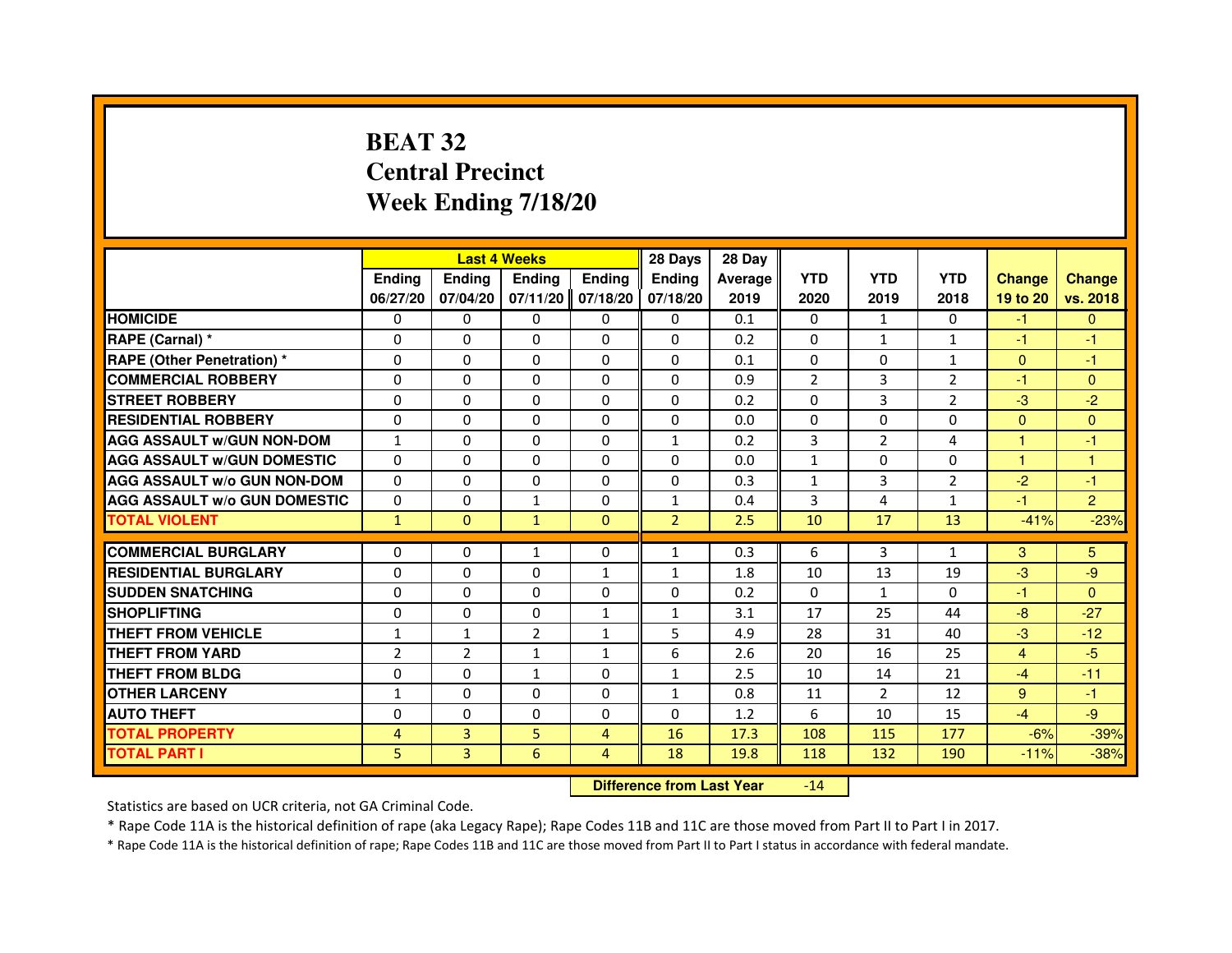# **BEAT 33 Central PrecinctWeek Ending 7/18/20**

|                                     |                |               | <b>Last 4 Weeks</b> |                   | 28 Days        | 28 Day  |                |                |                |               |                |
|-------------------------------------|----------------|---------------|---------------------|-------------------|----------------|---------|----------------|----------------|----------------|---------------|----------------|
|                                     | <b>Ending</b>  | <b>Ending</b> | <b>Endina</b>       | <b>Ending</b>     | <b>Endina</b>  | Average | <b>YTD</b>     | <b>YTD</b>     | <b>YTD</b>     | <b>Change</b> | <b>Change</b>  |
|                                     | 06/27/20       | 07/04/20      |                     | 07/11/20 07/18/20 | 07/18/20       | 2019    | 2020           | 2019           | 2018           | 19 to 20      | vs. 2018       |
| <b>HOMICIDE</b>                     | 0              | 0             | 0                   | 0                 | 0              | 0.2     | $\mathbf{1}$   | $\mathbf{1}$   | 0              | $\mathbf{0}$  |                |
| RAPE (Carnal) *                     | $\Omega$       | $\Omega$      | $\Omega$            | $\mathbf{1}$      | $\mathbf{1}$   | 0.0     | $\mathbf{1}$   | $\Omega$       | 3              | $\mathbf{1}$  | $-2$           |
| <b>RAPE (Other Penetration) *</b>   | $\Omega$       | $\Omega$      | $\Omega$            | 0                 | $\Omega$       | 0.1     | $\Omega$       | $\Omega$       | $\mathbf{1}$   | $\Omega$      | $-1$           |
| <b>COMMERCIAL ROBBERY</b>           | 0              | $\mathbf{1}$  | $\Omega$            | $\Omega$          | 1              | 0.3     | $\mathbf{1}$   | 2              | $\Omega$       | -1            | 1              |
| <b>STREET ROBBERY</b>               | $\Omega$       | 1             | 0                   | 1                 | $\overline{2}$ | 1.3     | $\overline{7}$ | 8              | 13             | -1            | $-6$           |
| <b>RESIDENTIAL ROBBERY</b>          | 0              | $\Omega$      | 0                   | 0                 | 0              | 0.0     | $\Omega$       | $\Omega$       | 0              | $\mathbf{0}$  | $\Omega$       |
| <b>AGG ASSAULT W/GUN NON-DOM</b>    | $\Omega$       | $\mathbf 0$   | $\Omega$            | $\Omega$          | $\Omega$       | 1.0     | 6              | 8              | 6              | $-2$          | $\Omega$       |
| <b>AGG ASSAULT W/GUN DOMESTIC</b>   | $\Omega$       | $\Omega$      | 0                   | 0                 | $\Omega$       | 0.2     | $\Omega$       | $\overline{2}$ | $\mathbf 0$    | $-2$          | $\Omega$       |
| <b>AGG ASSAULT W/o GUN NON-DOM</b>  | $\Omega$       | $\Omega$      | $\Omega$            | 0                 | $\Omega$       | 0.9     | 6              | 10             | 3              | $-4$          | 3              |
| <b>AGG ASSAULT W/o GUN DOMESTIC</b> | $\Omega$       | $\mathbf{1}$  | 0                   | $\Omega$          | 1              | 0.7     | 5              | 8              | $\mathbf{1}$   | $-3$          | $\overline{4}$ |
| <b>TOTAL VIOLENT</b>                | $\Omega$       | 3             | $\Omega$            | $\overline{2}$    | 5              | 4.7     | 27             | 39             | 27             | $-31%$        | 0%             |
|                                     |                |               |                     |                   |                |         |                |                |                |               |                |
| <b>COMMERCIAL BURGLARY</b>          | 0              | 0             | $\Omega$            | 0                 | $\Omega$       | 1.3     | $\overline{7}$ | 4              | 6              | 3             | $\overline{1}$ |
| <b>RESIDENTIAL BURGLARY</b>         | $\Omega$       | 0             | 0                   | $\mathbf{0}$      | $\Omega$       | 1.8     | 9              | 17             | 12             | $-8$          | $-3$           |
| <b>SUDDEN SNATCHING</b>             | $\Omega$       | $\Omega$      | $\Omega$            | $\mathbf{1}$      | $\mathbf{1}$   | 0.1     | $\overline{2}$ | $\Omega$       | 3              | $\mathbf{P}$  | $-1$           |
| <b>SHOPLIFTING</b>                  | $\mathbf{1}$   | $\mathbf 0$   | 0                   | 0                 | 1              | 7.9     | 19             | 52             | 19             | $-33$         | $\mathbf{0}$   |
| <b>THEFT FROM VEHICLE</b>           | $\overline{2}$ | 1             | $\mathbf{1}$        | $\overline{2}$    | 6              | 3.4     | 20             | 27             | 28             | $-7$          | $-8$           |
| <b>THEFT FROM YARD</b>              | $\overline{2}$ | $\mathbf{1}$  | $\mathbf{1}$        | $\mathbf{1}$      | 5              | 3.6     | 28             | 32             | 19             | $-4$          | 9              |
| THEFT FROM BLDG                     | 1              | $\Omega$      | 0                   | 0                 | 1              | 1.7     | 12             | 9              | 17             | 3             | -5             |
| <b>OTHER LARCENY</b>                | $\Omega$       | $\Omega$      | 1                   | 0                 | $\mathbf{1}$   | 2.0     | 4              | 21             | $\overline{2}$ | $-17$         | $\overline{2}$ |
| <b>AUTO THEFT</b>                   | $\overline{2}$ | 1             | 0                   | $\Omega$          | 3              | 1.4     | 12             | 11             | 27             | $\mathbf{1}$  | $-15$          |
| <b>TOTAL PROPERTY</b>               | 8              | 3             | 3                   | 4                 | 18             | 23.2    | 113            | 173            | 133            | $-35%$        | $-15%$         |
| <b>TOTAL PART I</b>                 | 8              | 6             | $\overline{3}$      | 6                 | 23             | 27.8    | 140            | 212            | 160            | $-34%$        | $-13%$         |

 **Difference from Last Year**-72

Statistics are based on UCR criteria, not GA Criminal Code.

\* Rape Code 11A is the historical definition of rape (aka Legacy Rape); Rape Codes 11B and 11C are those moved from Part II to Part I in 2017.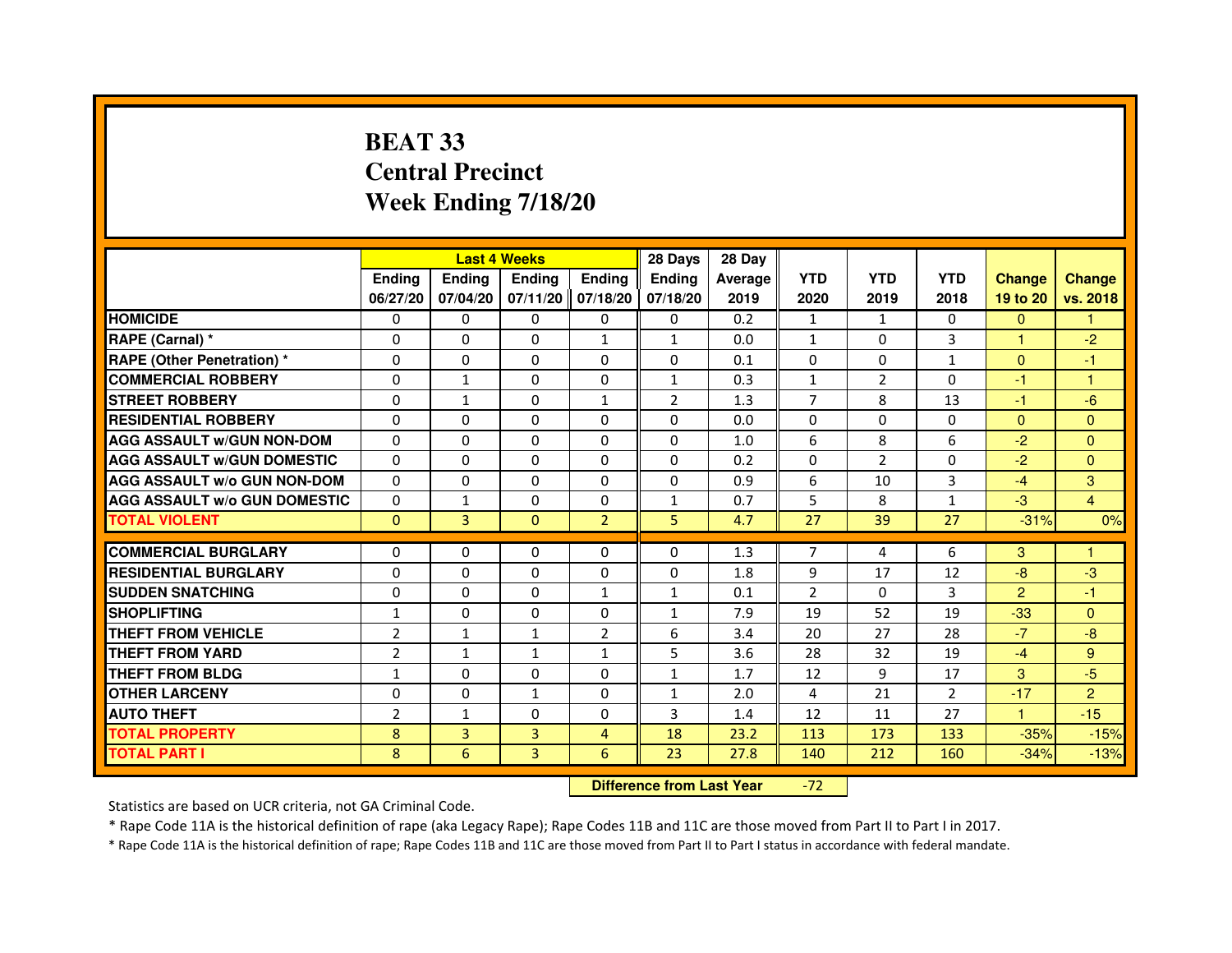# **BEAT 34 Central PrecinctWeek Ending 7/18/20**

|                                     |                | <b>Last 4 Weeks</b> |                                  |                     | 28 Days        | 28 Day  |                |                |                |                      |                |
|-------------------------------------|----------------|---------------------|----------------------------------|---------------------|----------------|---------|----------------|----------------|----------------|----------------------|----------------|
|                                     | <b>Ending</b>  | <b>Ending</b>       | <b>Ending</b>                    | <b>Ending</b>       | <b>Ending</b>  | Average | <b>YTD</b>     | <b>YTD</b>     | <b>YTD</b>     | <b>Change</b>        | <b>Change</b>  |
|                                     | 06/27/20       | 07/04/20            |                                  | $07/11/20$ 07/18/20 | 07/18/20       | 2019    | 2020           | 2019           | 2018           | 19 to 20             | vs. 2018       |
| <b>HOMICIDE</b>                     | 0              | $\Omega$            | $\Omega$                         | $\Omega$            | $\Omega$       | 0.1     | $\overline{2}$ | $\Omega$       | $\Omega$       | $\overline{2}$       | $\overline{2}$ |
| RAPE (Carnal) *                     | 0              | 0                   | 0                                | $\mathbf{0}$        | 0              | 0.2     | $\overline{2}$ | $\overline{2}$ | 0              | $\Omega$             | $\overline{2}$ |
| <b>RAPE (Other Penetration) *</b>   | 0              | 0                   | $\Omega$                         | $\mathbf{0}$        | $\Omega$       | 0.1     | $\mathbf{1}$   | $\mathbf{1}$   | $\Omega$       | $\Omega$             | $\mathbf{1}$   |
| <b>COMMERCIAL ROBBERY</b>           | $\Omega$       | $\Omega$            | $\Omega$                         | $\mathbf{0}$        | $\Omega$       | 0.0     | $\Omega$       | $\Omega$       | $\Omega$       | $\Omega$             | $\mathbf{0}$   |
| <b>STREET ROBBERY</b>               | $\Omega$       | $\Omega$            | $\Omega$                         | $\mathbf{0}$        | $\Omega$       | 0.9     | 10             | 8              | 4              | $\overline{2}$       | 6              |
| <b>RESIDENTIAL ROBBERY</b>          | $\Omega$       | $\Omega$            | $\Omega$                         | $\mathbf{0}$        | $\Omega$       | 0.2     | $\Omega$       | $\overline{2}$ | $\mathbf{1}$   | $-2$                 | $-1$           |
| <b>AGG ASSAULT w/GUN NON-DOM</b>    | $\mathbf{1}$   | $\mathbf 0$         | $\Omega$                         | $\mathbf{0}$        | $\mathbf{1}$   | 1.8     | 10             | 6              | 9              | $\overline{4}$       | $\mathbf{1}$   |
| <b>AGG ASSAULT w/GUN DOMESTIC</b>   | $\Omega$       | $\Omega$            | $\Omega$                         | $\Omega$            | $\Omega$       | 0.5     | $\Omega$       | 4              | 3              | $-4$                 | $-3$           |
| <b>AGG ASSAULT W/o GUN NON-DOM</b>  | $\mathbf{0}$   | 0                   | 0                                | $\mathbf{0}$        | 0              | 0.9     | 11             | 6              | 10             | 5                    | 1              |
| <b>AGG ASSAULT w/o GUN DOMESTIC</b> | $\Omega$       | 0                   | 0                                | $\mathbf{1}$        | $\mathbf{1}$   | 1.6     | 10             | 13             | 11             | $-3$                 | $-1$           |
| <b>TOTAL VIOLENT</b>                | $\mathbf{1}$   | $\mathbf{0}$        | $\mathbf{0}$                     | $\mathbf{1}$        | $\overline{2}$ | 6.2     | 46             | 42             | 38             | 10%                  | 21%            |
| <b>COMMERCIAL BURGLARY</b>          | $\mathbf{1}$   | 0                   | $\mathbf{1}$                     | 0                   | $\overline{2}$ | 0.5     | $\overline{2}$ | $\overline{2}$ | $\mathbf{1}$   | $\Omega$             | 1              |
| <b>RESIDENTIAL BURGLARY</b>         | $\Omega$       | $\mathbf{1}$        | $\mathbf{1}$                     | $\mathbf{0}$        | $\overline{2}$ | 3.2     | 16             | 23             | 37             | $-7$                 | $-21$          |
| <b>SUDDEN SNATCHING</b>             | $\Omega$       | $\Omega$            | $\Omega$                         | $\mathbf{1}$        | $\mathbf{1}$   | 0.2     | $\overline{2}$ | $\mathbf{1}$   | $\overline{2}$ | $\blacktriangleleft$ | $\Omega$       |
| <b>SHOPLIFTING</b>                  | 0              | 0                   | 0                                | $\mathbf{0}$        | 0              | 1.2     | 4              | 6              | 4              | $-2$                 | $\mathbf{0}$   |
| <b>THEFT FROM VEHICLE</b>           | $\Omega$       | $\mathbf{1}$        | $\mathbf{1}$                     | $\mathbf{1}$        | 3              | 2.3     | 16             | 17             | 24             | $-1$                 | $-8$           |
| <b>THEFT FROM YARD</b>              | $\mathbf 0$    | $\mathbf{1}$        | 0                                | $\mathbf{1}$        | $\overline{2}$ | 2.3     | 10             | 15             | $\overline{7}$ | $-5$                 | 3              |
| <b>THEFT FROM BLDG</b>              | 0              | $\Omega$            | 0                                | $\mathbf{0}$        | $\Omega$       | 1.4     | 11             | 9              | 18             | $\overline{2}$       | $-7$           |
| <b>OTHER LARCENY</b>                | $\mathbf 0$    | $\Omega$            | 0                                | $\mathbf{0}$        | $\Omega$       | 0.3     | $\mathbf{1}$   | $\overline{2}$ | $\mathbf{1}$   | $-1$                 | $\Omega$       |
| <b>AUTO THEFT</b>                   | $\overline{2}$ | $\overline{2}$      | $\Omega$                         | $\mathbf{0}$        | 4              | 2.0     | 14             | 14             | 19             | $\Omega$             | $-5$           |
| <b>TOTAL PROPERTY</b>               | 3              | 5                   | $\overline{3}$                   | 3                   | 14             | 13.3    | 76             | 89             | 113            | $-15%$               | $-33%$         |
| <b>TOTAL PART I</b>                 | 4              | 5                   | 3                                | $\overline{4}$      | 16             | 19.6    | 122            | 131            | 151            | $-7%$                | $-19%$         |
|                                     |                |                     | <b>Difference from Last Year</b> |                     | $-9$           |         |                |                |                |                      |                |

 **Difference from Last Year**

Statistics are based on UCR criteria, not GA Criminal Code.

\* Rape Code 11A is the historical definition of rape (aka Legacy Rape); Rape Codes 11B and 11C are those moved from Part II to Part I in 2017.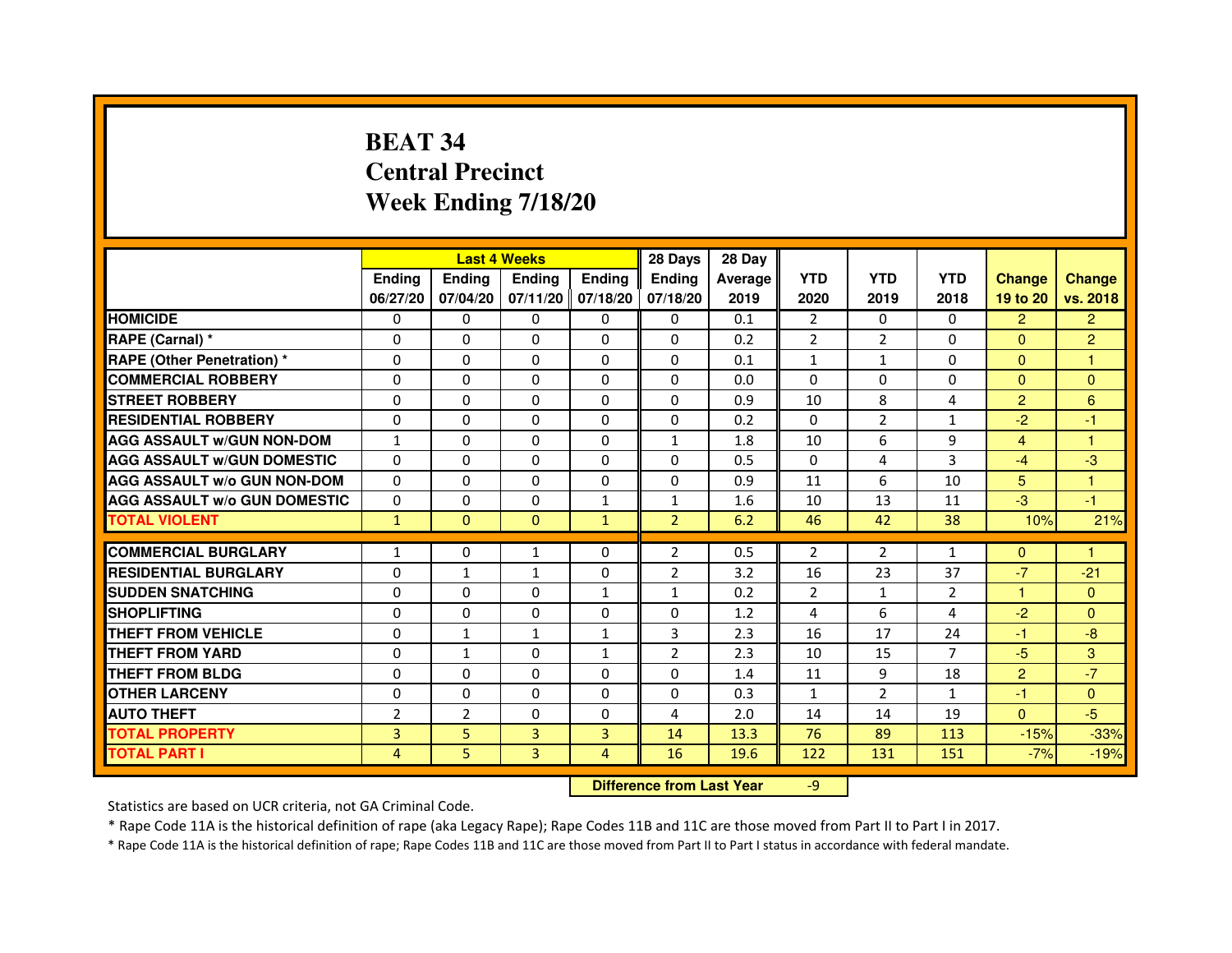# **BEAT 35 Central PrecinctWeek Ending 7/18/20**

|                                     |                | <b>Last 4 Weeks</b> |                |                   | 28 Days        | 28 Day  |              |              |                |                |                |
|-------------------------------------|----------------|---------------------|----------------|-------------------|----------------|---------|--------------|--------------|----------------|----------------|----------------|
|                                     | <b>Endina</b>  | <b>Endina</b>       | <b>Endina</b>  | Ending            | <b>Endina</b>  | Average | <b>YTD</b>   | <b>YTD</b>   | <b>YTD</b>     | <b>Change</b>  | <b>Change</b>  |
|                                     | 06/27/20       | 07/04/20            |                | 07/11/20 07/18/20 | 07/18/20       | 2019    | 2020         | 2019         | 2018           | 19 to 20       | vs. 2018       |
| <b>HOMICIDE</b>                     | 0              | 0                   | $\mathbf{0}$   | 0                 | 0              | 0.0     | 5            | 0            | $\mathbf{0}$   | 5              | 5              |
| RAPE (Carnal) *                     | $\Omega$       | $\Omega$            | $\Omega$       | $\mathbf{1}$      | $\mathbf{1}$   | 0.0     | 3            | $\Omega$     | $\overline{2}$ | 3              | $\mathbf{1}$   |
| <b>RAPE (Other Penetration) *</b>   | $\mathbf{1}$   | $\Omega$            | 0              | $\mathbf{0}$      | $\mathbf{1}$   | 0.0     | $\mathbf{1}$ | $\Omega$     | $\overline{2}$ | 1              | $-1$           |
| <b>COMMERCIAL ROBBERY</b>           | 0              | 0                   | 1              | 0                 | $\mathbf{1}$   | 0.2     | 2            | 0            | $\Omega$       | $\overline{2}$ | $\overline{c}$ |
| <b>STREET ROBBERY</b>               | 0              | 0                   | 1              | 0                 | $\mathbf{1}$   | 1.1     | 4            | 7            | 1              | $-3$           | 3              |
| <b>RESIDENTIAL ROBBERY</b>          | 0              | 0                   | $\Omega$       | $\Omega$          | $\Omega$       | 0.0     | $\mathbf{1}$ | $\Omega$     | $\Omega$       | 1              | 1              |
| <b>AGG ASSAULT W/GUN NON-DOM</b>    | $\mathbf{1}$   | $\mathbf 0$         | $\mathbf{1}$   | $\Omega$          | $\overline{2}$ | 2.2     | 11           | 16           | 11             | $-5$           | $\mathbf{0}$   |
| <b>AGG ASSAULT W/GUN DOMESTIC</b>   | 0              | 0                   | 0              | 0                 | 0              | 0.2     | $\mathbf{1}$ | $\mathbf{1}$ | $\overline{4}$ | $\Omega$       | -3             |
| <b>AGG ASSAULT W/o GUN NON-DOM</b>  | $\Omega$       | $\mathbf{1}$        | $\Omega$       | $\Omega$          | $\mathbf{1}$   | 0.6     | 3            | 3            | 5              | $\Omega$       | $-2$           |
| <b>AGG ASSAULT W/o GUN DOMESTIC</b> | $\Omega$       | 0                   | $\mathbf{1}$   | $\mathbf{1}$      | $\overline{2}$ | 0.9     | 8            | 6            | 5              | $\overline{2}$ | 3              |
| <b>TOTAL VIOLENT</b>                | $\overline{2}$ | $\mathbf{1}$        | 4              | $\overline{2}$    | 9              | 5.2     | 39           | 33           | 30             | 18%            | 30%            |
|                                     |                |                     |                |                   |                |         |              |              |                |                |                |
| <b>COMMERCIAL BURGLARY</b>          | 1              | 0                   | 0              | 0                 | $\mathbf{1}$   | 1.2     | 5            | 4            | 3              | 1              | $\overline{2}$ |
| <b>RESIDENTIAL BURGLARY</b>         | 0              | $\Omega$            | 0              | $\Omega$          | $\Omega$       | 2.9     | 17           | 19           | 23             | $-2$           | $-6$           |
| <b>SUDDEN SNATCHING</b>             | 0              | 0                   | 0              | 0                 | $\Omega$       | 0.2     | $\Omega$     | $\Omega$     | $\mathbf{1}$   | $\Omega$       | $-1$           |
| <b>SHOPLIFTING</b>                  | $\mathbf{1}$   | 0                   | 0              | $\mathbf{1}$      | $\overline{2}$ | 2.4     | 19           | 21           | 17             | $-2$           | $\overline{2}$ |
| <b>THEFT FROM VEHICLE</b>           | $\mathbf{1}$   | $\Omega$            | $\overline{2}$ | $\overline{2}$    | 5              | 6.5     | 21           | 45           | 29             | $-24$          | $-8$           |
| <b>THEFT FROM YARD</b>              | $\Omega$       | $\Omega$            | $\Omega$       | $\Omega$          | $\Omega$       | 1.4     | 3            | 5.           | 13             | $-2$           | $-10$          |
| <b>THEFT FROM BLDG</b>              | 0              | 0                   | 0              | 0                 | 0              | 1.8     | 10           | 11           | 9              | $-1$           | 1              |
| <b>OTHER LARCENY</b>                | 0              | 0                   | $\Omega$       | $\Omega$          | $\Omega$       | 1.2     | 3            | 9            | 3              | -6             | $\Omega$       |
| <b>AUTO THEFT</b>                   | $\overline{2}$ | 0                   | $\Omega$       | $\mathbf{1}$      | 3              | 2.1     | 20           | 15           | 30             | 5              | $-10$          |
| <b>TOTAL PROPERTY</b>               | 5              | $\mathbf{0}$        | $\overline{2}$ | 4                 | 11             | 19.7    | 98           | 129          | 128            | $-24%$         | $-23%$         |
| <b>TOTAL PART I</b>                 | $\overline{7}$ | $\mathbf{1}$        | 6              | 6                 | 20             | 24.9    | 137          | 162          | 158            | $-15%$         | $-13%$         |

 **Difference from Last Year**-25

Statistics are based on UCR criteria, not GA Criminal Code.

\* Rape Code 11A is the historical definition of rape (aka Legacy Rape); Rape Codes 11B and 11C are those moved from Part II to Part I in 2017.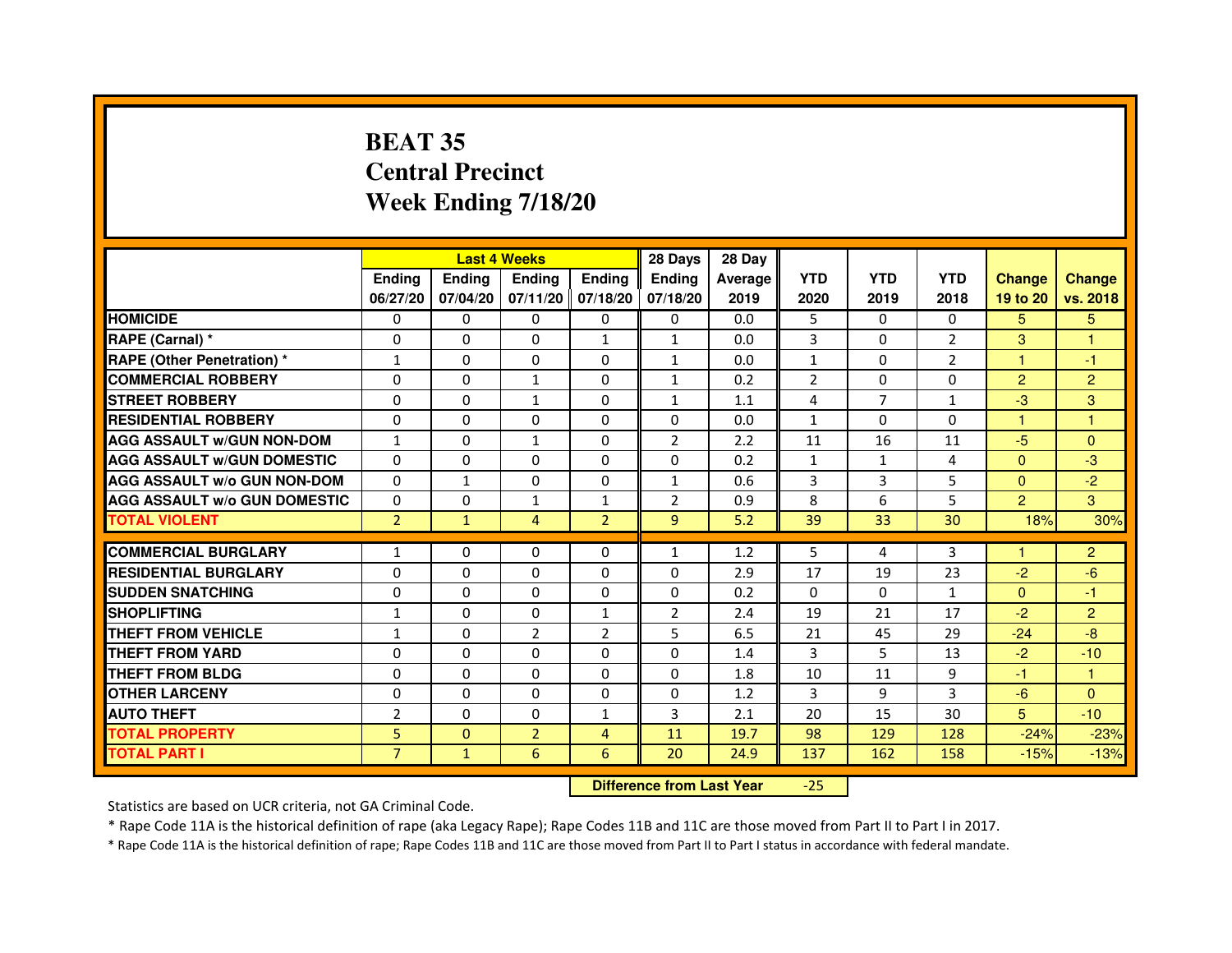#### **BEAT 36 Central PrecinctWeek Ending 7/18/20**

|                                     |                |                                  | <b>Last 4 Weeks</b> |                   | 28 Days      | 28 Day  |                |                |                |                |                      |
|-------------------------------------|----------------|----------------------------------|---------------------|-------------------|--------------|---------|----------------|----------------|----------------|----------------|----------------------|
|                                     | Ending         | Ending                           | Ending              | <b>Ending</b>     | Ending       | Average | <b>YTD</b>     | <b>YTD</b>     | <b>YTD</b>     | <b>Change</b>  | <b>Change</b>        |
|                                     | 06/27/20       | 07/04/20                         |                     | 07/11/20 07/18/20 | 07/18/20     | 2019    | 2020           | 2019           | 2018           | 19 to 20       | vs. 2018             |
| <b>HOMICIDE</b>                     | 0              | 0                                | 0                   | $\mathbf{0}$      | 0            | 0.0     | $\mathbf{1}$   | $\Omega$       | $\Omega$       | 1              | 1                    |
| RAPE (Carnal) *                     | $\Omega$       | $\Omega$                         | $\Omega$            | $\Omega$          | $\Omega$     | 0.2     | $\overline{2}$ | $\mathbf{1}$   | $\overline{2}$ | -1             | $\Omega$             |
| <b>RAPE (Other Penetration) *</b>   | $\Omega$       | $\mathbf 0$                      | $\Omega$            | $\Omega$          | $\Omega$     | 0.0     | $\Omega$       | $\Omega$       | $\Omega$       | $\Omega$       | $\Omega$             |
| <b>COMMERCIAL ROBBERY</b>           | $\Omega$       | $\Omega$                         | $\Omega$            | $\Omega$          | $\Omega$     | 0.2     | $\Omega$       | $\mathbf{1}$   | $\Omega$       | $-1$           | $\Omega$             |
| <b>STREET ROBBERY</b>               | $\Omega$       | $\Omega$                         | $\Omega$            | $\Omega$          | $\Omega$     | 0.6     | $\mathbf{1}$   | 5              | 3              | $-4$           | $-2$                 |
| <b>RESIDENTIAL ROBBERY</b>          | $\mathbf 0$    | 0                                | 0                   | 0                 | 0            | 0.1     | 3              | $\mathbf{1}$   | 4              | 2              | -1                   |
| <b>AGG ASSAULT W/GUN NON-DOM</b>    | $\mathbf{1}$   | 0                                | 0                   | $\Omega$          | $\mathbf{1}$ | 0.8     | $\mathbf{1}$   | $\overline{7}$ | $\overline{2}$ | $-6$           | -1                   |
| <b>AGG ASSAULT W/GUN DOMESTIC</b>   | $\Omega$       | $\Omega$                         | 0                   | $\Omega$          | $\Omega$     | 0.2     | $\mathbf{1}$   | $\mathbf{1}$   | $\mathbf{1}$   | $\Omega$       | $\Omega$             |
| <b>AGG ASSAULT W/o GUN NON-DOM</b>  | 0              | 0                                | 0                   | 0                 | 0            | 0.5     | $\mathbf{1}$   | 1              | 3              | $\mathbf{0}$   | $-2$                 |
| <b>AGG ASSAULT W/o GUN DOMESTIC</b> | $\Omega$       | 0                                | 0                   | $\Omega$          | $\Omega$     | 0.3     | 9              | 3              | $\mathbf{1}$   | 6              | $\mathbf{8}$         |
| <b>TOTAL VIOLENT</b>                | $\mathbf{1}$   | $\mathbf{0}$                     | $\mathbf{0}$        | $\mathbf{0}$      | $\mathbf{1}$ | 2.9     | 19             | 20             | 16             | $-5%$          | 19%                  |
| <b>COMMERCIAL BURGLARY</b>          | 0              | 2                                | 0                   | 2                 | 4            | 1.1     | 5              | 6              | 4              | -1             | -1                   |
| <b>RESIDENTIAL BURGLARY</b>         | 0              | 0                                | 0                   | 0                 | 0            | 2.3     | 8              | 16             | 14             | -8             | $-6$                 |
| <b>SUDDEN SNATCHING</b>             | $\mathbf 0$    | $\Omega$                         | $\Omega$            | $\Omega$          | $\Omega$     | 0.1     | $\mathbf{1}$   | $\Omega$       | $\Omega$       | $\overline{1}$ | $\blacktriangleleft$ |
| <b>SHOPLIFTING</b>                  | 0              | $\mathbf{1}$                     | 0                   | $\mathbf{1}$      | 2            | 3.7     | 27             | 23             | 20             | $\overline{4}$ | $\overline{7}$       |
| <b>THEFT FROM VEHICLE</b>           | $\overline{2}$ | 0                                | $\Omega$            | $\overline{2}$    | 4            | 3.3     | 24             | 20             | 26             | $\overline{4}$ | $-2$                 |
| <b>THEFT FROM YARD</b>              | $\Omega$       | $\mathbf{1}$                     | $\mathbf{1}$        | $\mathbf{1}$      | 3            | 0.7     | 9              | 5              | 4              | $\overline{4}$ | 5                    |
| <b>THEFT FROM BLDG</b>              | $\mathbf{1}$   | $\mathbf{1}$                     | $\mathbf{1}$        | $\Omega$          | 3            | 1.5     | 12             | 14             | 16             | $-2$           | $-4$                 |
| <b>OTHER LARCENY</b>                | 0              | $\Omega$                         | $\Omega$            | 0                 | $\Omega$     | 0.3     | $\overline{2}$ | 0              | 0              | $\overline{2}$ | $\overline{2}$       |
| <b>AUTO THEFT</b>                   | 1              | $\mathbf{1}$                     | $\mathbf{1}$        | $\mathbf{1}$      | 4            | 1.8     | 18             | 16             | 8              | $\overline{2}$ | 10                   |
| <b>TOTAL PROPERTY</b>               | 4              | 6                                | 3                   | $\overline{7}$    | 20           | 14.8    | 106            | 100            | 92             | 6%             | 15%                  |
| <b>TOTAL PART I</b>                 | 5              | 6                                | $\overline{3}$      | $\overline{7}$    | 21           | 17.7    | 125            | 120            | 108            | 4%             | 16%                  |
|                                     |                | <b>Difference from Last Year</b> |                     | 5                 |              |         |                |                |                |                |                      |

 **Difference from Last Year**

Statistics are based on UCR criteria, not GA Criminal Code.

\* Rape Code 11A is the historical definition of rape (aka Legacy Rape); Rape Codes 11B and 11C are those moved from Part II to Part I in 2017.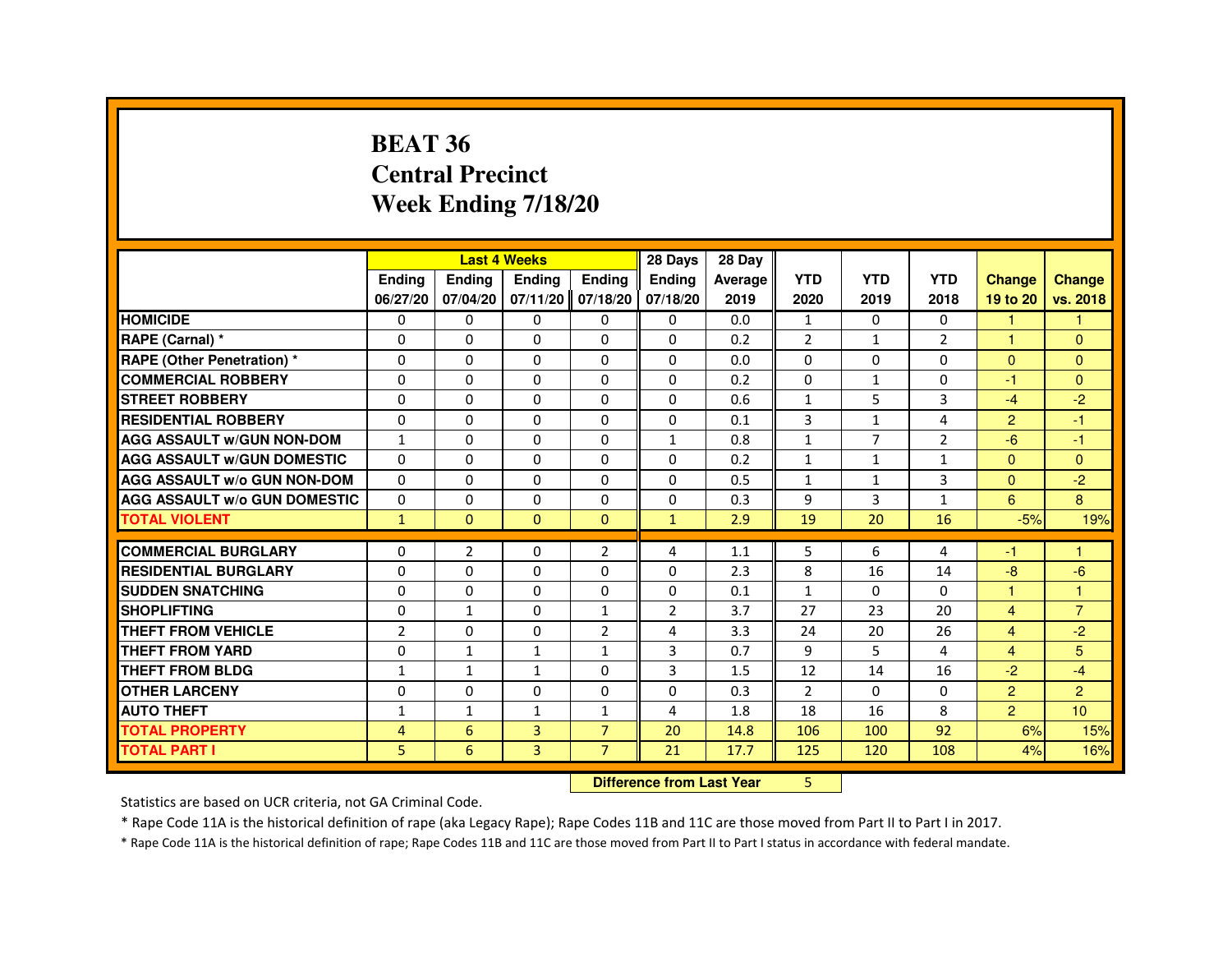# **BEAT 41 South PrecinctWeek Ending 7/18/20**

|                                     |               |                | <b>Last 4 Weeks</b>              |                | 28 Days        | 28 Day  |              |                |                |                |                |
|-------------------------------------|---------------|----------------|----------------------------------|----------------|----------------|---------|--------------|----------------|----------------|----------------|----------------|
|                                     | <b>Ending</b> | <b>Ending</b>  | <b>Ending</b>                    | <b>Ending</b>  | Ending         | Average | <b>YTD</b>   | <b>YTD</b>     | <b>YTD</b>     | <b>Change</b>  | <b>Change</b>  |
|                                     | 06/27/20      | 07/04/20       | 07/11/20                         | 07/18/20       | 07/18/20       | 2019    | 2020         | 2019           | 2018           | 19 to 20       | vs. 2018       |
| <b>HOMICIDE</b>                     | $\Omega$      | $\Omega$       | 0                                | $\Omega$       | 0              | 0.1     | $\Omega$     | $\mathbf{1}$   | $\Omega$       | $-1$           | $\mathbf{0}$   |
| RAPE (Carnal) *                     | 0             | $\Omega$       | $\Omega$                         | $\Omega$       | $\Omega$       | 0.2     | 1            | $\overline{2}$ | $\Omega$       | $-1$           | 1              |
| <b>RAPE (Other Penetration) *</b>   | $\Omega$      | $\Omega$       | $\Omega$                         | $\Omega$       | $\Omega$       | 0.0     | $\Omega$     | $\Omega$       | $\mathbf{1}$   | $\Omega$       | $-1$           |
| <b>COMMERCIAL ROBBERY</b>           | $\Omega$      | $\Omega$       | $\mathbf{0}$                     | 0              | 0              | 0.6     | 0            | $\overline{2}$ | $\Omega$       | $-2$           | $\Omega$       |
| <b>STREET ROBBERY</b>               | $\Omega$      | $\Omega$       | $\Omega$                         | $\mathbf{1}$   | $\mathbf{1}$   | 0.9     | 5            | 6              | 3              | $-1$           | $\overline{2}$ |
| <b>RESIDENTIAL ROBBERY</b>          | $\Omega$      | $\Omega$       | $\Omega$                         | $\Omega$       | $\Omega$       | 0.1     | $\Omega$     | $\mathbf{1}$   | $\Omega$       | $-1$           | $\Omega$       |
| <b>AGG ASSAULT w/GUN NON-DOM</b>    | $\mathbf{1}$  | $\Omega$       | $\Omega$                         | $\Omega$       | $\mathbf{1}$   | 0.2     | 3            | $\mathbf{1}$   | $\Omega$       | $\overline{2}$ | 3              |
| <b>AGG ASSAULT W/GUN DOMESTIC</b>   | $\Omega$      | $\Omega$       | $\Omega$                         | $\Omega$       | $\Omega$       | 0.1     | $\Omega$     | $\mathbf{1}$   | $\Omega$       | $-1$           | $\Omega$       |
| <b>AGG ASSAULT w/o GUN NON-DOM</b>  | 0             | 0              | 0                                | 0              | 0              | 0.3     | $\mathbf{1}$ | 2              | $\mathbf{1}$   | $-1$           | $\mathbf{0}$   |
| <b>AGG ASSAULT W/o GUN DOMESTIC</b> | $\Omega$      | $\Omega$       | $\Omega$                         | $\Omega$       | $\Omega$       | 0.5     | 3            | 4              | $\mathbf{1}$   | $-1$           | $\overline{2}$ |
| <b>TOTAL VIOLENT</b>                | $\mathbf{1}$  | $\mathbf{0}$   | $\mathbf{0}$                     | $\mathbf{1}$   | $\overline{2}$ | 3.0     | 13           | 20             | 6              | $-35%$         | 117%           |
| <b>COMMERCIAL BURGLARY</b>          | $\mathbf{1}$  | $\Omega$       | $\mathbf{1}$                     | 0              | $\overline{2}$ | 1.1     | 6            | 10             | 3              | $-4$           | 3              |
| <b>RESIDENTIAL BURGLARY</b>         | $\Omega$      | $\Omega$       | $\mathbf{1}$                     | $\overline{2}$ | 3              | 0.8     | 5            | 4              | 10             | $\mathbf{1}$   | $-5$           |
| <b>SUDDEN SNATCHING</b>             | $\Omega$      | $\Omega$       | $\Omega$                         | $\Omega$       | $\Omega$       | 0.2     | $\Omega$     | $\mathbf{1}$   | $\mathcal{P}$  | $-1$           | $-2$           |
| <b>SHOPLIFTING</b>                  | 0             | 0              | 0                                | 0              | 0              | 1.8     | 3            | 17             | 14             | $-14$          | $-11$          |
| <b>THEFT FROM VEHICLE</b>           | 5             | 6              | $\overline{2}$                   | $\mathbf{1}$   | 14             | 5.4     | 27           | 48             | 20             | $-21$          | $\overline{7}$ |
| <b>THEFT FROM YARD</b>              | 0             | 0              | $\Omega$                         | 0              | 0              | 0.9     | 6            | 6              | 8              | $\overline{0}$ | $-2$           |
| <b>THEFT FROM BLDG</b>              | $\mathbf{1}$  | $\mathbf{1}$   | $\Omega$                         | $\overline{3}$ | 5              | 3.3     | 13           | 24             | 13             | $-11$          | $\mathbf{0}$   |
| <b>OTHER LARCENY</b>                | $\Omega$      | $\Omega$       | $\Omega$                         | $\Omega$       | $\Omega$       | 0.3     | 3            | $\overline{2}$ | $\overline{2}$ | 1              | 1              |
| <b>AUTO THEFT</b>                   | 3             | $\Omega$       | $\Omega$                         | $\mathbf{1}$   | 4              | 1.5     | 14           | 13             | 6              | $\mathbf{1}$   | 8              |
| <b>TOTAL PROPERTY</b>               | 10            | $\overline{7}$ | $\overline{4}$                   | $\overline{7}$ | 28             | 15.3    | 77           | 125            | 78             | $-38%$         | $-1%$          |
| <b>TOTAL PART I</b>                 | 11            | $\overline{7}$ | $\overline{4}$                   | 8              | 30             | 18.3    | 90           | 145            | 84             | $-38%$         | 7%             |
|                                     |               |                | <b>Difference from Last Year</b> |                | $-55$          |         |              |                |                |                |                |

Statistics are based on UCR criteria, not GA Criminal Code.

\* Rape Code 11A is the historical definition of rape (aka Legacy Rape); Rape Codes 11B and 11C are those moved from Part II to Part I in 2017.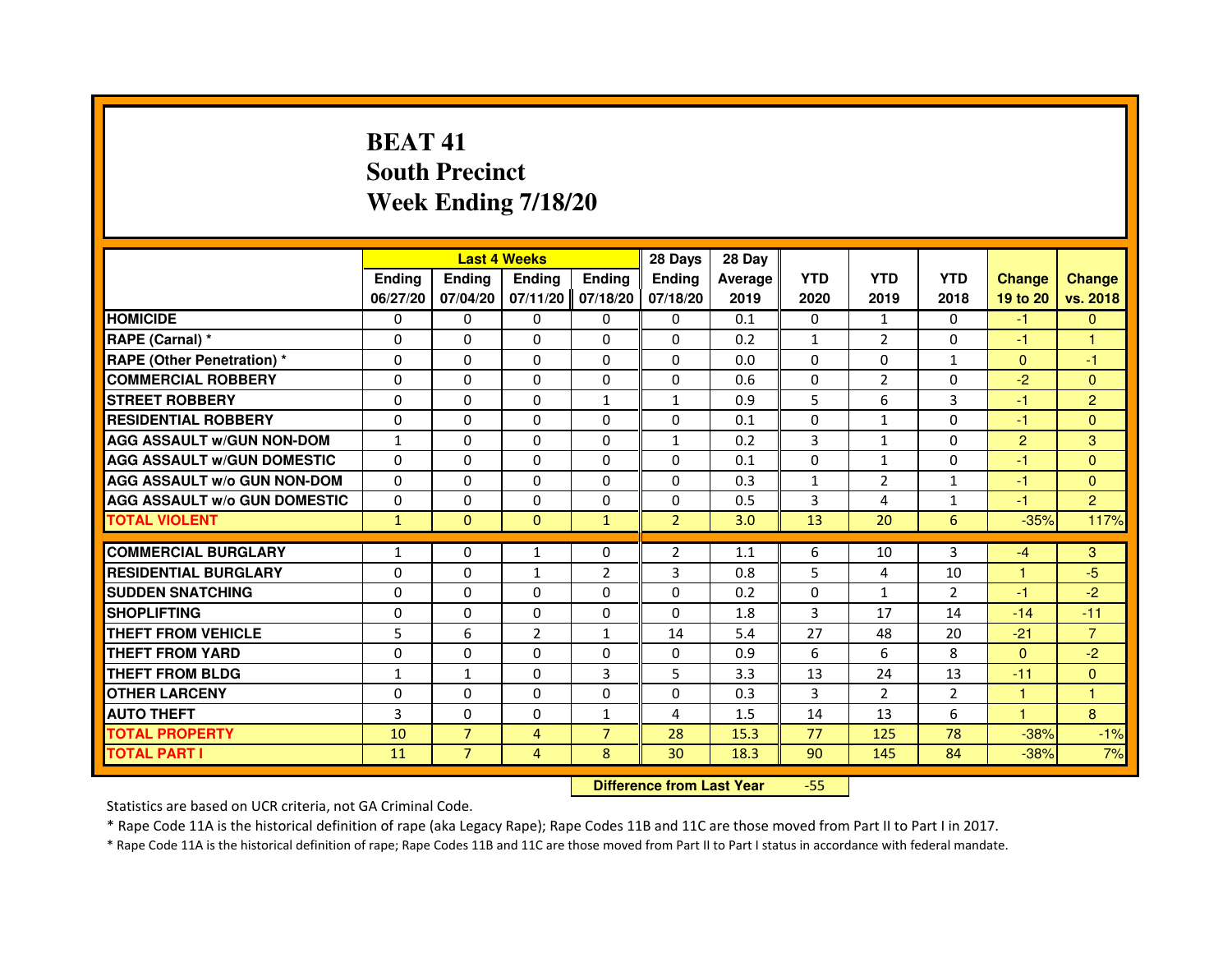# **BEAT 42 South PrecinctWeek Ending 7/18/20**

|                                     |                | <b>Last 4 Weeks</b> |                   |                | 28 Days        | 28 Day  |              |                |                |                      |                |
|-------------------------------------|----------------|---------------------|-------------------|----------------|----------------|---------|--------------|----------------|----------------|----------------------|----------------|
|                                     | <b>Endina</b>  | <b>Endina</b>       | <b>Endina</b>     | <b>Endina</b>  | <b>Ending</b>  | Average | <b>YTD</b>   | <b>YTD</b>     | <b>YTD</b>     | <b>Change</b>        | <b>Change</b>  |
|                                     | 06/27/20       | 07/04/20            | 07/11/20 07/18/20 |                | 07/18/20       | 2019    | 2020         | 2019           | 2018           | 19 to 20             | vs. 2018       |
| <b>HOMICIDE</b>                     | 0              | 0                   | 0                 | 0              | 0              | 0.1     | $\mathbf{0}$ | 0              | $\mathbf{0}$   | $\Omega$             | $\Omega$       |
| RAPE (Carnal) *                     | $\Omega$       | $\mathbf{1}$        | $\mathbf{1}$      | $\Omega$       | $\overline{2}$ | 0.2     | 3            | $\Omega$       | $\mathbf{1}$   | 3                    | $\overline{2}$ |
| <b>RAPE (Other Penetration)*</b>    | $\Omega$       | $\Omega$            | $\Omega$          | 0              | $\Omega$       | 0.1     | $\mathbf{1}$ | $\mathbf{1}$   | 3              | $\Omega$             | $-2$           |
| <b>COMMERCIAL ROBBERY</b>           | $\Omega$       | $\mathbf{1}$        | $\Omega$          | $\Omega$       | $\mathbf{1}$   | 0.2     | 5            | $\overline{2}$ | $\mathbf{1}$   | 3                    | 4              |
| <b>STREET ROBBERY</b>               | $\Omega$       | $\Omega$            | $\Omega$          | $\Omega$       | $\Omega$       | 0.4     | $\Omega$     | 2              | 3              | $-2$                 | $-3$           |
| <b>RESIDENTIAL ROBBERY</b>          | $\mathbf{1}$   | 0                   | 0                 | 0              | $\mathbf{1}$   | 0.1     | 2            | $\mathbf{1}$   | 0              | 1                    | $\overline{2}$ |
| <b>AGG ASSAULT W/GUN NON-DOM</b>    | $\mathbf{1}$   | $\Omega$            | $\Omega$          | $\Omega$       | $\mathbf{1}$   | 0.4     | 3            | 3              | $\Omega$       | $\Omega$             | 3              |
| <b>AGG ASSAULT W/GUN DOMESTIC</b>   | $\Omega$       | $\Omega$            | $\Omega$          | $\Omega$       | $\Omega$       | 0.1     | $\Omega$     | $\mathbf{1}$   | $\mathbf{1}$   | $-1$                 | $-1$           |
| <b>AGG ASSAULT W/o GUN NON-DOM</b>  | $\Omega$       | $\mathbf{1}$        | $\Omega$          | $\Omega$       | $\mathbf{1}$   | 0.2     | 2            | 3              | 2              | -1                   | $\Omega$       |
| <b>AGG ASSAULT W/o GUN DOMESTIC</b> | $\Omega$       | $\Omega$            | $\mathbf{1}$      | $\Omega$       | $\mathbf{1}$   | 0.3     | 2            | $\mathbf{1}$   | $\Omega$       | $\blacktriangleleft$ | $\overline{2}$ |
| <b>TOTAL VIOLENT</b>                | $\overline{2}$ | 3                   | $\overline{2}$    | $\Omega$       | $\overline{7}$ | 2.1     | 18           | 14             | 11             | 29%                  | 64%            |
|                                     |                |                     |                   |                |                |         |              |                |                |                      |                |
| <b>COMMERCIAL BURGLARY</b>          | 0              | $\mathbf{1}$        | $\mathbf{1}$      | 0              | 2              | 0.9     | 4            | $\overline{7}$ | $\overline{7}$ | $-3$                 | $-3$           |
| <b>RESIDENTIAL BURGLARY</b>         | $\Omega$       | $\Omega$            | $\Omega$          | $\mathbf{1}$   | $\mathbf{1}$   | 0.8     | $\mathbf{1}$ | 4              | $\overline{2}$ | $-3$                 | -1             |
| <b>SUDDEN SNATCHING</b>             | $\Omega$       | $\Omega$            | $\Omega$          | $\Omega$       | $\Omega$       | 0.2     | $\Omega$     | 2              | $\Omega$       | $-2$                 | $\Omega$       |
| <b>SHOPLIFTING</b>                  | 3              | $\mathbf{1}$        | 3                 | $\mathbf{1}$   | 8              | 18.6    | 81           | 161            | 174            | $-80$                | $-93$          |
| <b>THEFT FROM VEHICLE</b>           | 5              | $\Omega$            | $\Omega$          | $\mathbf{1}$   | 6              | 3.2     | 28           | 28             | 23             | $\Omega$             | 5              |
| <b>THEFT FROM YARD</b>              | 0              | 0                   | $\Omega$          | 0              | 0              | 0.7     | 8            | 4              | 10             | 4                    | $-2$           |
| <b>THEFT FROM BLDG</b>              | $\Omega$       | 0                   | $\mathbf{1}$      | $\mathbf{1}$   | 2              | 2.3     | 16           | 14             | 8              | $\overline{2}$       | 8              |
| <b>OTHER LARCENY</b>                | $\Omega$       | $\Omega$            | $\Omega$          | $\Omega$       | $\Omega$       | 0.8     | 2            | $\overline{7}$ | 1              | $-5$                 | $\mathbf{1}$   |
| <b>AUTO THEFT</b>                   | $\overline{2}$ | $\overline{2}$      | $\overline{2}$    | $\Omega$       | 6              | 2.0     | 13           | 8              | 14             | 5                    | $-1$           |
| <b>TOTAL PROPERTY</b>               | 10             | 4                   | $\overline{7}$    | 4              | 25             | 29.5    | 153          | 235            | 239            | $-35%$               | $-36%$         |
| TOTAL PART I                        | 12             | $\overline{7}$      | 9                 | $\overline{4}$ | 32             | 31.5    | 171          | 249            | 250            | $-31%$               | $-32%$         |

 **Difference from Last Year**-78

Statistics are based on UCR criteria, not GA Criminal Code.

\* Rape Code 11A is the historical definition of rape (aka Legacy Rape); Rape Codes 11B and 11C are those moved from Part II to Part I in 2017.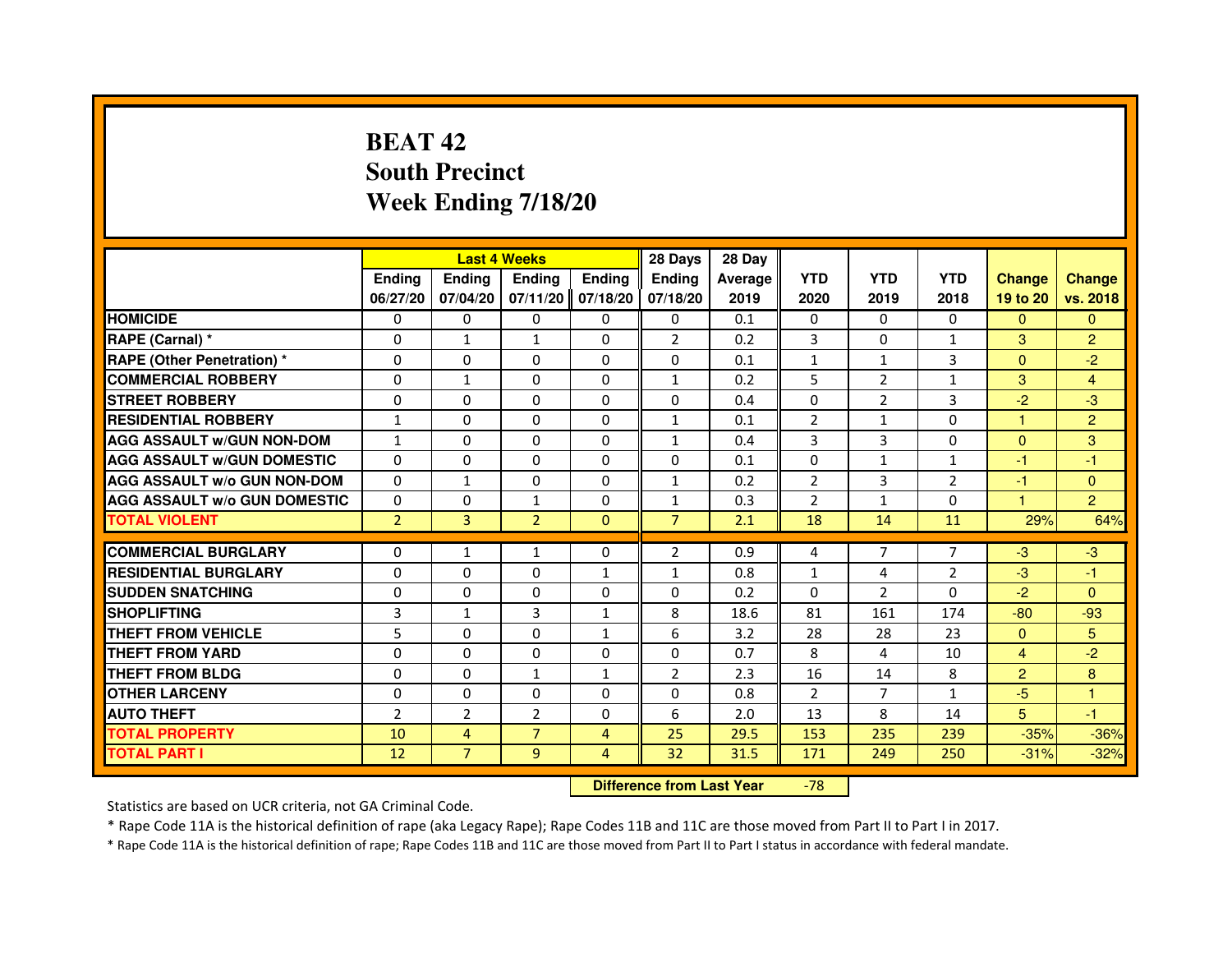# **BEAT 43 South PrecinctWeek Ending 7/18/20**

|                                     |                |                | <b>Last 4 Weeks</b> |                | 28 Days       | 28 Day  |                |                |                |                |               |
|-------------------------------------|----------------|----------------|---------------------|----------------|---------------|---------|----------------|----------------|----------------|----------------|---------------|
|                                     | <b>Endina</b>  | <b>Endina</b>  | <b>Endina</b>       | <b>Ending</b>  | <b>Endina</b> | Average | <b>YTD</b>     | <b>YTD</b>     | <b>YTD</b>     | <b>Change</b>  | <b>Change</b> |
|                                     | 06/27/20       | 07/04/20       | 07/11/20 07/18/20   |                | 07/18/20      | 2019    | 2020           | 2019           | 2018           | 19 to 20       | vs. 2018      |
| <b>HOMICIDE</b>                     | 0              | 0              | $\mathbf{0}$        | 0              | 0             | 0.2     | $\mathbf{0}$   | $\mathbf{1}$   | 1              | $-1$           | $-1$          |
| RAPE (Carnal) *                     | $\Omega$       | $\Omega$       | $\Omega$            | $\Omega$       | $\Omega$      | 0.2     | $\Omega$       | $\overline{2}$ | $\mathbf{1}$   | $-2$           | $-1$          |
| <b>RAPE (Other Penetration) *</b>   | $\Omega$       | $\Omega$       | $\Omega$            | $\Omega$       | 0             | 0.1     | $\mathbf{1}$   | $\Omega$       | $\Omega$       | 1.             | $\mathbf{1}$  |
| <b>COMMERCIAL ROBBERY</b>           | $\mathbf{1}$   | 0              | 0                   | 0              | 1             | 0.3     | 4              | 2              | $\Omega$       | 2              | 4             |
| <b>STREET ROBBERY</b>               | 0              | 0              | $\Omega$            | 0              | 0             | 0.7     | $\overline{2}$ | 3              | 5              | $-1$           | -3            |
| <b>RESIDENTIAL ROBBERY</b>          | 0              | 0              | 0                   | 0              | 0             | 0.1     | $\Omega$       | $\Omega$       | $\overline{2}$ | $\Omega$       | $-2$          |
| <b>AGG ASSAULT w/GUN ON-DOM</b>     | $\Omega$       | $\Omega$       | $\mathbf{1}$        | 0              | $\mathbf{1}$  | 0.6     | 12             | $\overline{7}$ | $\mathbf{1}$   | 5              | 11            |
| <b>AGG ASSAULT W/GUN DOMESTIC</b>   | 0              | 0              | $\Omega$            | 0              | 0             | 0.2     | $\Omega$       | $\overline{2}$ | $\Omega$       | $-2$           | $\Omega$      |
| <b>AGG ASSAULT W/o GUN NON-DOM</b>  | $\Omega$       | $\Omega$       | $\Omega$            | 0              | $\Omega$      | 0.6     | 4              | 3              | 3              | 1              | 1             |
| <b>AGG ASSAULT W/o GUN DOMESTIC</b> | $\mathbf{1}$   | $\Omega$       | $\Omega$            | 0              | $\mathbf{1}$  | 0.6     | 11             | 5              | $\overline{2}$ | 6              | 9             |
| <b>TOTAL VIOLENT</b>                | $\overline{2}$ | $\Omega$       | $\mathbf{1}$        | $\Omega$       | 3             | 3.5     | 34             | 25             | 15             | 36%            | 127%          |
|                                     |                |                |                     |                |               |         |                |                |                |                |               |
| <b>COMMERCIAL BURGLARY</b>          | 0              | 0              | 0                   | 1              | $\mathbf{1}$  | 1.2     | 4              | 6              | $\overline{7}$ | $-2$           | $-3$          |
| <b>RESIDENTIAL BURGLARY</b>         | 0              | 0              | 0                   | $\mathbf{1}$   | 1             | 2.1     | 12             | 13             | 26             | $-1$           | $-14$         |
| <b>SUDDEN SNATCHING</b>             | 0              | $\Omega$       | 0                   | 0              | 0             | 0.2     | $\mathbf{1}$   | $\mathbf{1}$   | $\overline{2}$ | $\Omega$       | $-1$          |
| <b>SHOPLIFTING</b>                  | $\mathbf{1}$   | $\mathbf 0$    | $\overline{2}$      | 0              | 3             | 6.8     | 20             | 50             | 22             | $-30$          | $-2$          |
| <b>THEFT FROM VEHICLE</b>           | $\mathbf{1}$   | 3              | $\overline{2}$      | $\overline{2}$ | 8             | 2.7     | 31             | 20             | 26             | 11             | 5             |
| <b>THEFT FROM YARD</b>              | $\mathbf{1}$   | 0              | $\Omega$            | $\Omega$       | 1             | 1.2     | $\overline{7}$ | $\overline{7}$ | 9              | $\Omega$       | $-2$          |
| <b>THEFT FROM BLDG</b>              | $\Omega$       | 0              | 0                   | 0              | 0             | 2.1     | 5              | 18             | 20             | $-13$          | $-15$         |
| <b>OTHER LARCENY</b>                | 0              | $\Omega$       | $\mathbf{1}$        | 0              | 1             | 0.5     | 5              | $\mathbf{1}$   | $\mathcal{P}$  | $\overline{4}$ | 3             |
| <b>AUTO THEFT</b>                   | $\mathbf 0$    | $\mathbf 0$    | 1                   | 3              | 4             | 1.8     | 12             | 12             | 12             | $\Omega$       | $\Omega$      |
| <b>TOTAL PROPERTY</b>               | 3              | 3              | 6                   | $\overline{7}$ | 19            | 18.6    | 97             | 128            | 126            | $-24%$         | $-23%$        |
| <b>TOTAL PART I</b>                 | 5              | $\overline{3}$ | $\overline{7}$      | $\overline{7}$ | 22            | 22.1    | 131            | 153            | 141            | $-14%$         | $-7%$         |

 **Difference from Last Year**-22

Statistics are based on UCR criteria, not GA Criminal Code.

\* Rape Code 11A is the historical definition of rape (aka Legacy Rape); Rape Codes 11B and 11C are those moved from Part II to Part I in 2017.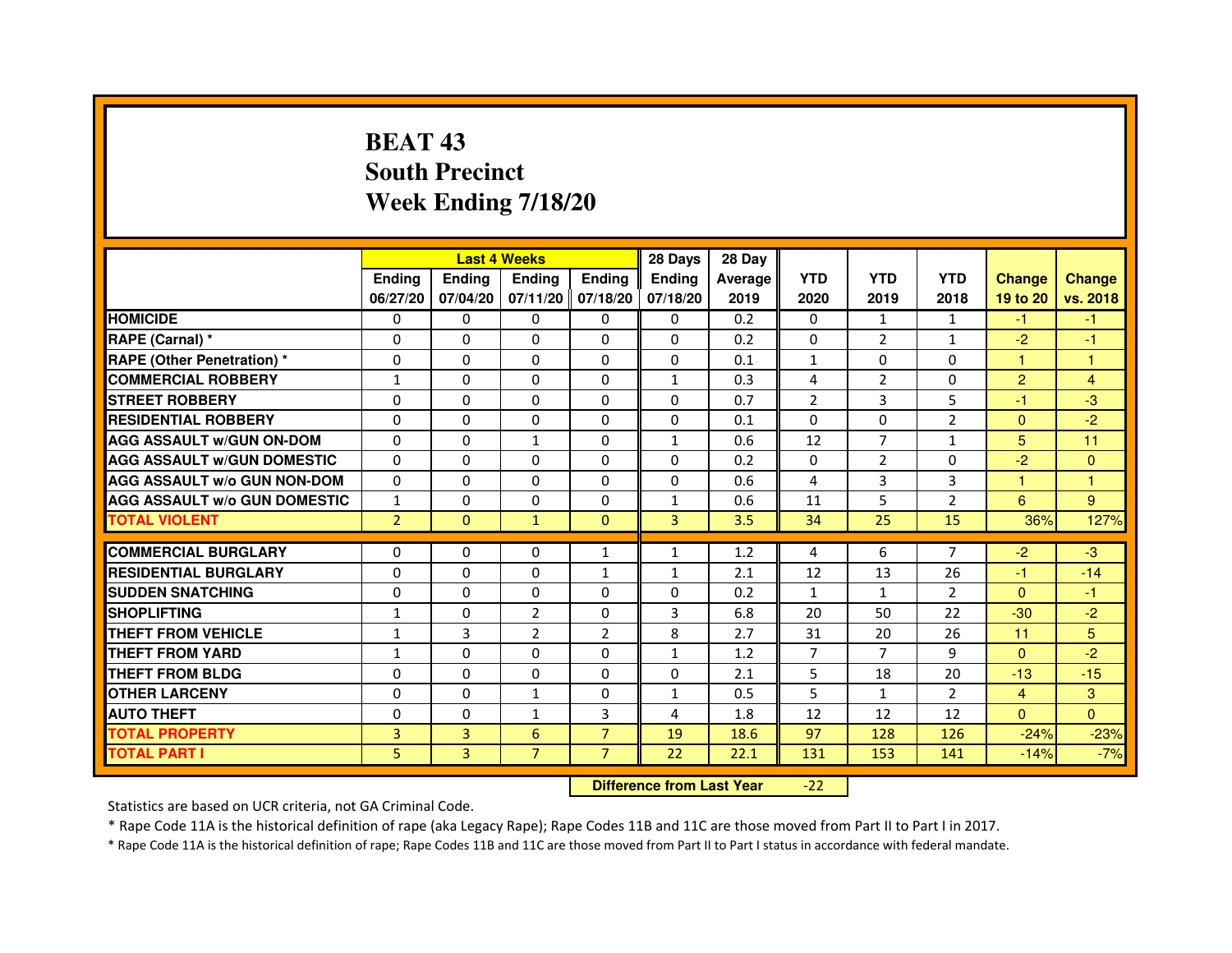# **BEAT 44 South PrecinctWeek Ending 7/18/20**

|                                     |               |               | <b>Last 4 Weeks</b> |                   | 28 Days        | 28 Day  |                |            |                |                      |                |
|-------------------------------------|---------------|---------------|---------------------|-------------------|----------------|---------|----------------|------------|----------------|----------------------|----------------|
|                                     | <b>Endina</b> | <b>Endina</b> | <b>Endina</b>       | <b>Ending</b>     | <b>Endina</b>  | Average | <b>YTD</b>     | <b>YTD</b> | <b>YTD</b>     | <b>Change</b>        | <b>Change</b>  |
|                                     | 06/27/20      | 07/04/20      |                     | 07/11/20 07/18/20 | 07/18/20       | 2019    | 2020           | 2019       | 2018           | 19 to 20             | vs. 2018       |
| <b>HOMICIDE</b>                     | 0             | 0             | $\mathbf{0}$        | 0                 | 0              | 0.1     | $\mathbf{1}$   | 1          | 1              | $\mathbf{0}$         | $\mathbf{0}$   |
| RAPE (Carnal) *                     | $\Omega$      | $\Omega$      | $\Omega$            | $\Omega$          | $\Omega$       | 0.2     | 2              | 2          | $\mathbf{1}$   | $\Omega$             | $\mathbf{1}$   |
| <b>RAPE (Other Penetration) *</b>   | $\Omega$      | $\Omega$      | 0                   | $\Omega$          | $\Omega$       | 0.0     | $\overline{2}$ | $\Omega$   | $\overline{2}$ | $\overline{2}$       | $\mathbf{0}$   |
| <b>COMMERCIAL ROBBERY</b>           | 0             | 0             | 0                   | 0                 | $\Omega$       | 0.0     | 1              | 0          | $\mathbf{1}$   | -1                   | $\mathbf{0}$   |
| <b>STREET ROBBERY</b>               | 0             | 0             | 0                   | 0                 | 0              | 0.5     | $\overline{4}$ | 4          | 4              | $\Omega$             | $\Omega$       |
| <b>RESIDENTIAL ROBBERY</b>          | 0             | 0             | 0                   | $\Omega$          | $\Omega$       | 0.0     | $\mathbf{1}$   | $\Omega$   | 3              | $\blacktriangleleft$ | $-2$           |
| <b>AGG ASSAULT w/GUN NON-DOM</b>    | $\Omega$      | $\mathbf 0$   | $\Omega$            | $\Omega$          | $\Omega$       | 0.8     | 8              | 8          | 3              | $\Omega$             | 5              |
| <b>AGG ASSAULT W/GUN DOMESTIC</b>   | $\Omega$      | 0             | 0                   | 0                 | 0              | 0.2     | $\mathbf{1}$   | 2          | $\mathbf{1}$   | $-1$                 | $\mathbf{0}$   |
| <b>AGG ASSAULT W/o GUN NON-DOM</b>  | $\Omega$      | 0             | $\Omega$            | $\Omega$          | $\Omega$       | 0.4     | 3              | 3          | 3              | $\Omega$             | $\Omega$       |
| <b>AGG ASSAULT W/o GUN DOMESTIC</b> | $\Omega$      | $\Omega$      | 0                   | $\Omega$          | 0              | 1.2     | 5              | 10         | $\overline{2}$ | $-5$                 | 3              |
| <b>TOTAL VIOLENT</b>                | $\mathbf{0}$  | $\Omega$      | $\Omega$            | $\Omega$          | $\mathbf{0}$   | 3.3     | 28             | 30         | 21             | $-7%$                | 33%            |
|                                     |               |               |                     |                   |                |         |                |            |                |                      |                |
| <b>COMMERCIAL BURGLARY</b>          | 0             | 0             | 0                   | 0                 | $\Omega$       | 0.8     | 2              | 8          | $\mathbf{1}$   | $-6$                 | 1              |
| <b>RESIDENTIAL BURGLARY</b>         | 0             | $\mathbf{1}$  | 0                   | $\Omega$          | 1              | 1.5     | 17             | 11         | 21             | 6                    | $-4$           |
| <b>SUDDEN SNATCHING</b>             | 0             | 0             | 0                   | 0                 | $\Omega$       | 0.2     | $\Omega$       | 2          | $\Omega$       | $-2$                 | $\Omega$       |
| <b>SHOPLIFTING</b>                  | $\Omega$      | 1             | 0                   | $\Omega$          | $\mathbf{1}$   | 2.7     | 10             | 21         | 36             | $-11$                | $-26$          |
| <b>THEFT FROM VEHICLE</b>           | 1             | $\mathbf{1}$  | 4                   | $\Omega$          | 6              | 6.5     | 31             | 49         | 41             | $-18$                | $-10$          |
| <b>THEFT FROM YARD</b>              | $\mathbf{1}$  | 0             | 1                   | $\Omega$          | $\overline{2}$ | 0.7     | 8              | 6          | 8              | $\overline{2}$       | $\mathbf{0}$   |
| <b>THEFT FROM BLDG</b>              | $\mathbf{1}$  | 0             | 1                   | 1                 | 3              | 1.4     | 10             | 12         | $\overline{7}$ | $-2$                 | 3              |
| <b>OTHER LARCENY</b>                | $\mathbf{1}$  | 0             | $\Omega$            | $\Omega$          | $\mathbf{1}$   | 0.8     | 6              | 6          | 4              | $\Omega$             | $\overline{2}$ |
| <b>AUTO THEFT</b>                   | 0             | $\mathbf 0$   | $\Omega$            | $\mathbf{1}$      | $\mathbf{1}$   | 2.7     | 14             | 17         | 13             | $-3$                 | $\mathbf{1}$   |
| <b>TOTAL PROPERTY</b>               | 4             | 3             | 6                   | $\overline{2}$    | 15             | 17.3    | 98             | 132        | 131            | $-26%$               | $-25%$         |
| <b>TOTAL PART I</b>                 | 4             | 3             | 6                   | $\overline{2}$    | 15             | 20.6    | 126            | 162        | 152            | $-22%$               | $-17%$         |

 **Difference from Last Year**-36

Statistics are based on UCR criteria, not GA Criminal Code.

\* Rape Code 11A is the historical definition of rape (aka Legacy Rape); Rape Codes 11B and 11C are those moved from Part II to Part I in 2017.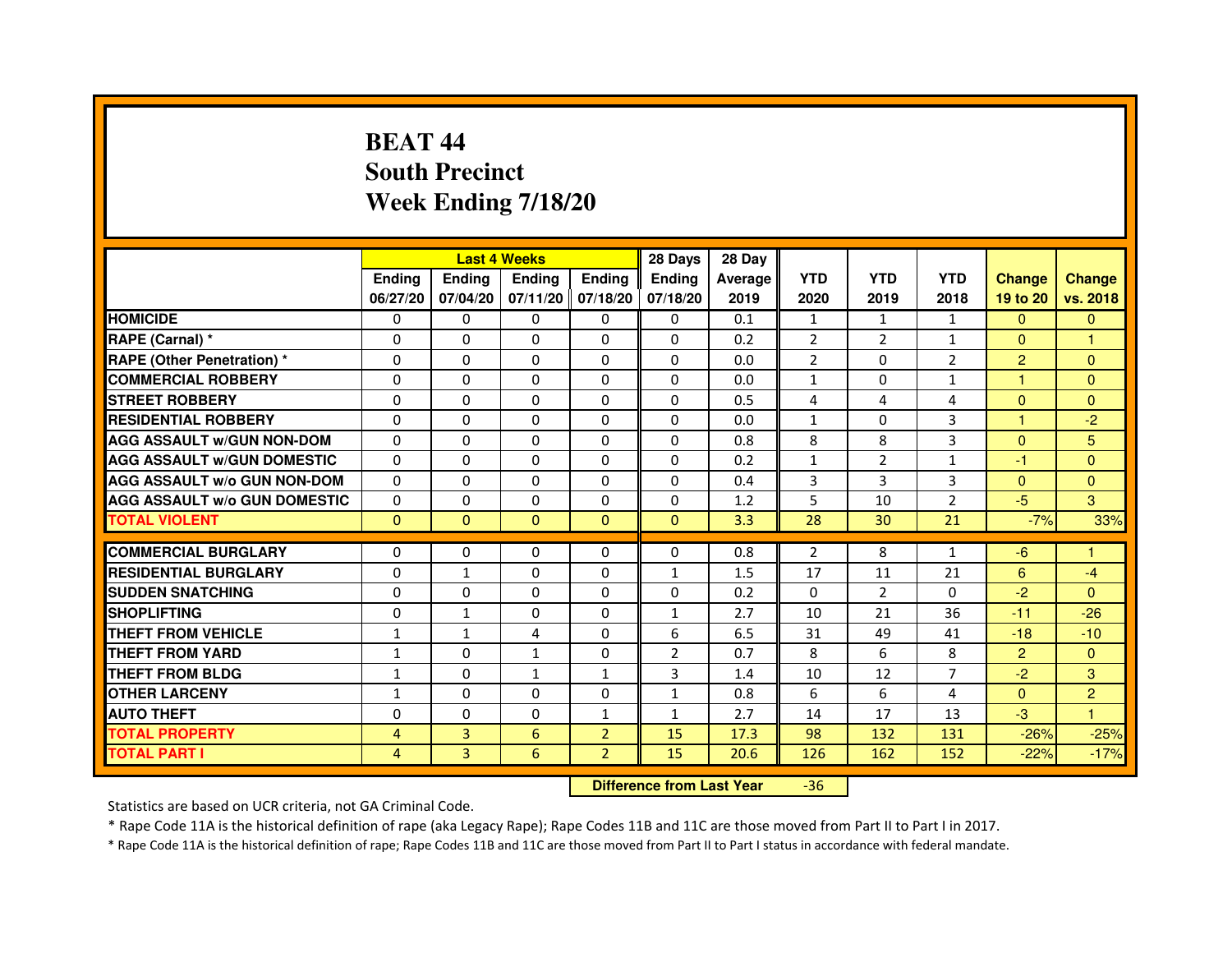# **BEAT 45 South PrecinctWeek Ending 7/18/20**

|                                     |               |                | <b>Last 4 Weeks</b> |                   | 28 Days       | 28 Day  |                |                |                |                      |                      |
|-------------------------------------|---------------|----------------|---------------------|-------------------|---------------|---------|----------------|----------------|----------------|----------------------|----------------------|
|                                     | <b>Endina</b> | <b>Ending</b>  | <b>Endina</b>       | <b>Endina</b>     | <b>Endina</b> | Average | <b>YTD</b>     | <b>YTD</b>     | <b>YTD</b>     | <b>Change</b>        | <b>Change</b>        |
|                                     | 06/27/20      | 07/04/20       |                     | 07/11/20 07/18/20 | 07/18/20      | 2019    | 2020           | 2019           | 2018           | 19 to 20             | vs. 2018             |
| <b>HOMICIDE</b>                     | 0             | 0              | 0                   | 0                 | 0             | 0.0     | $\mathbf{1}$   | $\Omega$       | 0              | 1                    |                      |
| RAPE (Carnal) *                     | $\Omega$      | $\Omega$       | $\Omega$            | $\Omega$          | $\Omega$      | 0.1     | $\overline{3}$ | $\Omega$       | $\overline{2}$ | 3                    | $\mathbf{1}$         |
| <b>RAPE (Other Penetration)*</b>    | $\Omega$      | $\Omega$       | $\Omega$            | $\Omega$          | $\Omega$      | 0.0     | $\mathbf{1}$   | $\Omega$       | 2              | $\blacktriangleleft$ | $-1$                 |
| <b>COMMERCIAL ROBBERY</b>           | 0             | 0              | 0                   | 0                 | $\Omega$      | 0.2     | $\overline{2}$ | 0              | $\overline{2}$ | $\overline{2}$       | $\Omega$             |
| <b>STREET ROBBERY</b>               | 0             | 0              | 0                   | 0                 | 0             | 0.3     | $\overline{2}$ | 2              | $\overline{2}$ | $\Omega$             | $\Omega$             |
| <b>RESIDENTIAL ROBBERY</b>          | $\Omega$      | $\Omega$       | $\Omega$            | $\Omega$          | $\Omega$      | 0.1     | $\Omega$       | $\mathbf{1}$   | $\Omega$       | $-1$                 | $\mathbf{0}$         |
| <b>AGG ASSAULT w/GUN NON-DOM</b>    | $\Omega$      | $\Omega$       | $\Omega$            | $\Omega$          | $\Omega$      | 0.5     | $\overline{2}$ | 3              | $\Omega$       | $-1$                 | $\overline{2}$       |
| <b>AGG ASSAULT W/GUN DOMESTIC</b>   | $\Omega$      | $\Omega$       | $\mathbf{1}$        | 0                 | $\mathbf{1}$  | 0.2     | $\overline{2}$ | $\mathbf{1}$   | $\Omega$       | $\blacktriangleleft$ | $\overline{2}$       |
| <b>AGG ASSAULT W/o GUN NON-DOM</b>  | $\Omega$      | $\Omega$       | $\Omega$            | $\Omega$          | $\Omega$      | 0.2     | $\overline{2}$ | 1              | 3              | $\blacktriangleleft$ | -1                   |
| <b>AGG ASSAULT W/o GUN DOMESTIC</b> | $\Omega$      | $\Omega$       | 0                   | $\Omega$          | 0             | 0.5     | $\overline{2}$ | 3              | $\mathbf{1}$   | $-1$                 | $\blacktriangleleft$ |
| <b>TOTAL VIOLENT</b>                | $\mathbf{0}$  | $\Omega$       | $\mathbf{1}$        | $\Omega$          | $\mathbf{1}$  | 1.9     | 17             | 11             | 12             | 55%                  | 42%                  |
|                                     |               |                |                     |                   |               |         |                |                |                |                      |                      |
| <b>COMMERCIAL BURGLARY</b>          | 0             | 1              | 0                   | 0                 | $\mathbf{1}$  | 0.2     | 2              | $\mathbf{1}$   | $\mathbf{1}$   | 1                    | 1                    |
| <b>RESIDENTIAL BURGLARY</b>         | $\mathbf{1}$  | 0              | $\overline{2}$      | $\Omega$          | 3             | 1.2     | 7              | $\overline{7}$ | 21             | $\Omega$             | $-14$                |
| <b>SUDDEN SNATCHING</b>             | 0             | $\Omega$       | 0                   | $\Omega$          | $\Omega$      | 0.1     | $\Omega$       | $\Omega$       | $\Omega$       | $\Omega$             | $\mathbf{0}$         |
| <b>SHOPLIFTING</b>                  | $\Omega$      | 0              | $\mathbf{1}$        | $\overline{2}$    | 3             | 8.0     | 19             | 75             | 29             | $-56$                | $-10$                |
| <b>THEFT FROM VEHICLE</b>           | $\mathbf{1}$  | $\overline{2}$ | 0                   | 0                 | 3             | 3.1     | 33             | 22             | 31             | 11                   | $\overline{2}$       |
| <b>THEFT FROM YARD</b>              | $\Omega$      | 0              | $\Omega$            | 0                 | $\Omega$      | 1.2     | $\overline{7}$ | 11             | 12             | $-4$                 | $-5$                 |
| <b>THEFT FROM BLDG</b>              | 0             | 0              | 0                   | $\mathbf{0}$      | $\Omega$      | 1.2     | 8              | 10             | $\overline{7}$ | $-2$                 | $\blacktriangleleft$ |
| <b>OTHER LARCENY</b>                | 0             | $\Omega$       | 0                   | $\Omega$          | $\Omega$      | 0.5     | 4              | $\Omega$       | 3              | 4                    | $\mathbf{1}$         |
| <b>AUTO THEFT</b>                   | 1             | 0              | $\mathbf 0$         | $\Omega$          | $\mathbf{1}$  | 1.0     | 10             | $\overline{7}$ | 11             | 3                    | $-1$                 |
| <b>TOTAL PROPERTY</b>               | 3             | 3              | 3                   | $\overline{2}$    | 11            | 16.3    | 90             | 133            | 115            | $-32%$               | $-22%$               |
| <b>TOTAL PART I</b>                 | 3             | 3              | 4                   | $\overline{2}$    | 12            | 18.2    | 107            | 144            | 127            | $-26%$               | $-16%$               |

 **Difference from Last Year**-37

Statistics are based on UCR criteria, not GA Criminal Code.

\* Rape Code 11A is the historical definition of rape (aka Legacy Rape); Rape Codes 11B and 11C are those moved from Part II to Part I in 2017.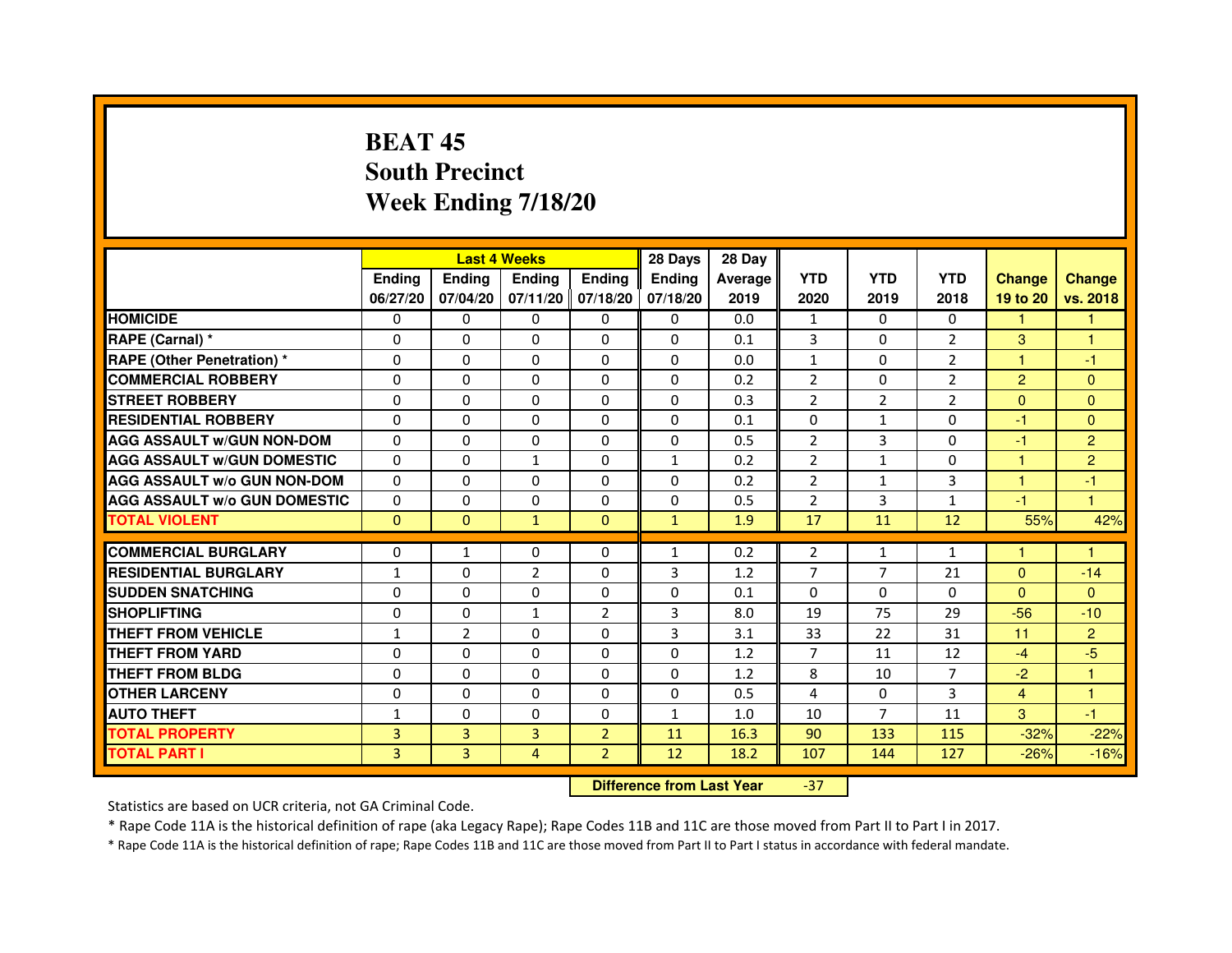# **BEAT 46 South PrecinctWeek Ending 7/18/20**

|                                     |               | <b>Last 4 Weeks</b> |                |                | 28 Days                          | 28 Day  |                |                |                |                |                |
|-------------------------------------|---------------|---------------------|----------------|----------------|----------------------------------|---------|----------------|----------------|----------------|----------------|----------------|
|                                     | <b>Ending</b> | <b>Ending</b>       | <b>Ending</b>  | <b>Ending</b>  | <b>Ending</b>                    | Average | <b>YTD</b>     | <b>YTD</b>     | <b>YTD</b>     | <b>Change</b>  | <b>Change</b>  |
|                                     | 06/27/20      | 07/04/20            | 07/11/20       | 07/18/20       | 07/18/20                         | 2019    | 2020           | 2019           | 2018           | 19 to 20       | vs. 2019       |
| <b>HOMICIDE</b>                     | 0             | $\Omega$            | $\Omega$       | 0              | 0                                | 0.2     | 0              | $\mathcal{P}$  | $\Omega$       | $-2$           | $\Omega$       |
| RAPE (Carnal) *                     | 0             | $\mathbf{0}$        | 0              | 0              | 0                                | 0.2     | 2              | $\mathbf{1}$   | $\mathbf{1}$   |                |                |
| RAPE (Other Penetration) *          | $\Omega$      | $\Omega$            | $\Omega$       | $\Omega$       | $\Omega$                         | 0.0     | $\Omega$       | $\mathbf{0}$   | 3              | $\mathbf{0}$   | $-3$           |
| <b>COMMERCIAL ROBBERY</b>           | $\Omega$      | $\Omega$            | $\Omega$       | $\Omega$       | $\Omega$                         | 0.2     | $\mathbf{1}$   | $\overline{2}$ | 3              | $-1$           | $-2$           |
| <b>STREET ROBBERY</b>               | $\Omega$      | $\Omega$            | $\Omega$       | $\Omega$       | $\Omega$                         | 0.2     | 3              | $\mathbf{1}$   | $\overline{a}$ | $\overline{2}$ | $-1$           |
| <b>RESIDENTIAL ROBBERY</b>          | 0             | 0                   | 0              | 0              | 0                                | 0.0     | 0              | 0              | $\Omega$       | $\mathbf{0}$   | $\overline{0}$ |
| <b>AGG ASSAULT w/GUN NON-DOM</b>    | $\Omega$      | $\Omega$            | $\mathbf{1}$   | $\Omega$       | $\mathbf{1}$                     | 0.3     | $\overline{7}$ | $\overline{2}$ | $\mathbf{1}$   | 5              | 6              |
| <b>AGG ASSAULT W/GUN DOMESTIC</b>   | $\Omega$      | $\Omega$            | $\Omega$       | $\Omega$       | $\Omega$                         | 0.2     | $\mathbf{1}$   | $\overline{2}$ | $\Omega$       | $-1$           | 1              |
| <b>AGG ASSAULT W/o GUN NON-DOM</b>  | $\Omega$      | $\Omega$            | $\Omega$       | $\Omega$       | $\Omega$                         | 0.4     | 5              | 2              | $\Omega$       | 3              | 5              |
| <b>AGG ASSAULT w/o GUN DOMESTIC</b> | $\Omega$      | $\mathbf{1}$        | 0              | $\Omega$       | $\mathbf{1}$                     | 0.9     | $\overline{2}$ | 6              | 6              | $-4$           | $-4$           |
| <b>TOTAL VIOLENT</b>                | $\mathbf 0$   | $\mathbf{1}$        | $\mathbf{1}$   | $\mathbf{0}$   | $\overline{2}$                   | 2.5     | 21             | 18             | 18             | 17%            | 17%            |
| <b>COMMERCIAL BURGLARY</b>          | 0             | 0                   | 0              | 0              | 0                                | 0.8     | 3              | 7              | 7              | $-4$           | $-4$           |
| <b>RESIDENTIAL BURGLARY</b>         | 0             | 1                   | $\Omega$       | $\Omega$       | $\mathbf{1}$                     | 2.2     | 7              | 16             | 34             | $-9$           | $-27$          |
| <b>SUDDEN SNATCHING</b>             | 0             | $\Omega$            | $\Omega$       | $\Omega$       | $\Omega$                         | 0.3     | $\overline{2}$ | $\overline{2}$ | $\mathbf{1}$   | $\Omega$       | $\mathbf{1}$   |
| <b>SHOPLIFTING</b>                  | 4             | $\Omega$            | 0              | $\overline{2}$ | 6                                | 9.6     | 34             | 78             | 69             | $-44$          | $-35$          |
| <b>THEFT FROM VEHICLE</b>           | 1             | 0                   | 0              | $\Omega$       | $\mathbf{1}$                     | 4.1     | 20             | 34             | 31             | $-14$          | $-11$          |
| <b>THEFT FROM YARD</b>              | $\mathbf{1}$  | $\mathbf{1}$        | $\Omega$       | $\Omega$       | $\overline{2}$                   | 0.6     | 6              | 3              | 7              | 3              | $-1$           |
| <b>THEFT FROM BLDG</b>              | $\Omega$      | $\Omega$            | $\Omega$       | $\Omega$       | $\Omega$                         | 2.1     | 10             | 12             | 16             | $-2$           | $-6$           |
| <b>OTHER LARCENY</b>                | 0             | $\Omega$            | $\Omega$       | 0              | 0                                | 0.8     | $\mathbf{1}$   | 5              | 4              | $-4$           | $-3$           |
| <b>AUTO THEFT</b>                   | $\Omega$      | $\Omega$            | $\mathbf{1}$   | $\Omega$       | $\mathbf{1}$                     | 1.9     | 4              | 17             | 23             | $-13$          | $-19$          |
| <b>TOTAL PROPERTY</b>               | 6             | $\overline{2}$      | $\mathbf{1}$   | $\overline{2}$ | 11                               | 22.3    | 87             | 174            | 192            | $-50%$         | $-55%$         |
| <b>TOTAL PART I</b>                 | 6             | 3                   | $\overline{2}$ | $\overline{2}$ | 13                               | 24.8    | 108            | 192            | 210            | $-44%$         | $-49%$         |
|                                     |               |                     |                |                | <b>Difference from Last Year</b> |         | $-84$          |                |                |                |                |

 **Difference from Last Year**

Statistics are based on UCR criteria, not GA Criminal Code.

\* Rape Code 11A is the historical definition of rape (aka Legacy Rape); Rape Codes 11B and 11C are those moved from Part II to Part I in 2017.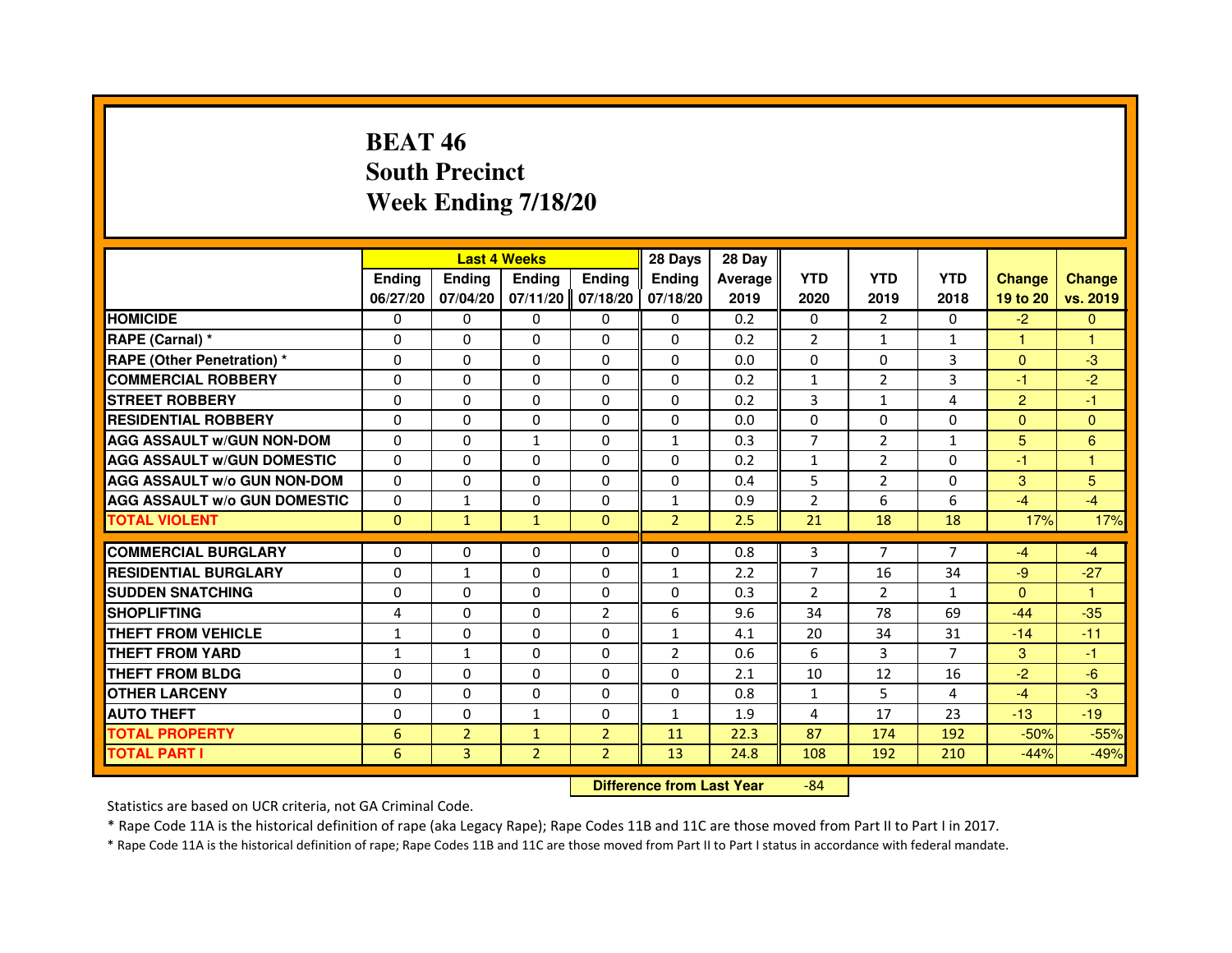# **BEAT 47 South PrecinctWeek Ending 7/18/20**

|                                     |                | <b>Last 4 Weeks</b> |                                  |                | 28 Days        | 28 Day  |                |                |              |                |                |
|-------------------------------------|----------------|---------------------|----------------------------------|----------------|----------------|---------|----------------|----------------|--------------|----------------|----------------|
|                                     | <b>Ending</b>  | Ending              | Ending                           | Ending         | Ending         | Average | <b>YTD</b>     | <b>YTD</b>     | <b>YTD</b>   | <b>Change</b>  | <b>Change</b>  |
|                                     | 06/27/20       | 07/04/20            | 07/11/20                         | 07/18/20       | 07/18/20       | 2019    | 2020           | 2019           | 2018         | 19 to 20       | vs. 2018       |
| <b>HOMICIDE</b>                     | 0              | $\Omega$            | $\Omega$                         | $\Omega$       | $\mathbf{0}$   | 0.0     | $\mathbf{0}$   | $\Omega$       | $\Omega$     | $\mathbf{0}$   | $\mathbf{0}$   |
| RAPE (Carnal) *                     | 0              | 0                   | 0                                | 0              | $\Omega$       | 0.0     | $\Omega$       | 0              | 0            | $\Omega$       | $\mathbf{0}$   |
| RAPE (Other Penetration) *          | $\Omega$       | $\Omega$            | $\Omega$                         | $\Omega$       | $\Omega$       | 0.0     | $\Omega$       | $\Omega$       | $\mathbf{1}$ | $\Omega$       | -1             |
| <b>COMMERCIAL ROBBERY</b>           | 0              | $\Omega$            | $\Omega$                         | $\Omega$       | 0              | 0.0     | $\Omega$       | $\Omega$       | 0            | $\overline{0}$ | $\mathbf{0}$   |
| <b>STREET ROBBERY</b>               | $\Omega$       | $\Omega$            | $\Omega$                         | $\Omega$       | $\Omega$       | 0.1     | $\Omega$       | $\mathbf{1}$   | $\Omega$     | $-1$           | $\mathbf{0}$   |
| <b>RESIDENTIAL ROBBERY</b>          | 0              | 0                   | 0                                | 0              | 0              | 0.0     | $\mathbf{1}$   | 0              | 0            | $\mathbf{1}$   | 1              |
| <b>AGG ASSAULT w/GUN NON-GUN</b>    | $\Omega$       | $\Omega$            | $\Omega$                         | $\Omega$       | $\Omega$       | 0.2     | 0              | $\mathbf{1}$   | 0            | $-1$           | $\overline{0}$ |
| <b>AGG ASSAULT W/GUN DOMESTIC</b>   | $\Omega$       | $\Omega$            | $\Omega$                         | $\Omega$       | $\Omega$       | 0.1     | $\Omega$       | $\Omega$       | $\Omega$     | $\Omega$       | $\mathbf{0}$   |
| <b>AGG ASSAULT W/o GUN NON-DOM</b>  | $\Omega$       | $\Omega$            | $\Omega$                         | $\Omega$       | $\Omega$       | 0.3     | $\Omega$       | $\overline{3}$ | 0            | $-3$           | $\Omega$       |
| <b>AGG ASSAULT W/o GUN DOMESTIC</b> | $\Omega$       | 0                   | $\mathbf{1}$                     | $\Omega$       | $\mathbf{1}$   | 0.4     | $\mathbf{1}$   | 3              | $\Omega$     | $-2$           | $\mathbf{1}$   |
| <b>TOTAL VIOLENT</b>                | $\mathbf{0}$   | $\mathbf{0}$        | $\mathbf{1}$                     | $\mathbf{0}$   | $\mathbf{1}$   | 1.1     | $\overline{2}$ | 8              | $\mathbf{1}$ | $-75%$         | 100%           |
| <b>COMMERCIAL BURGLARY</b>          | 0              | 0                   | 0                                | 0              | $\Omega$       | 0.1     | $\Omega$       | $\mathbf{1}$   | 0            | $-1$           | $\mathbf{0}$   |
| <b>RESIDENTIAL BURGLARY</b>         | $\Omega$       | $\Omega$            | $\Omega$                         | $\Omega$       | $\Omega$       | 0.3     | $\overline{2}$ | $\mathbf{1}$   | 9            | $\mathbf{1}$   | $-7$           |
| <b>SUDDEN SNATCHING</b>             | $\Omega$       | $\Omega$            | $\Omega$                         | $\Omega$       | $\Omega$       | 0.0     | $\Omega$       | $\Omega$       | $\Omega$     | $\Omega$       | $\Omega$       |
| <b>SHOPLIFTING</b>                  | 0              | 0                   | 0                                | 0              | 0              | 0.1     | 0              | 0              | $\mathbf{1}$ | $\mathbf{0}$   | -1             |
| <b>THEFT FROM VEHICLE</b>           | $\overline{2}$ | $\Omega$            | $\Omega$                         | $\Omega$       | $\overline{2}$ | 1.3     | 8              | 8              | 14           | $\Omega$       | $-6$           |
| <b>THEFT FROM YARD</b>              | 0              | $\Omega$            | $\Omega$                         | $\mathbf{1}$   | $\mathbf{1}$   | 0.7     | 6              | 5              | 3            | $\mathbf{1}$   | 3              |
| <b>THEFT FROM BLDG</b>              | $\Omega$       | $\Omega$            | $\Omega$                         | $\Omega$       | $\Omega$       | 0.5     | $\overline{2}$ | $\overline{2}$ | 3            | $\Omega$       | $-1$           |
| <b>OTHER LARCENY</b>                | 0              | $\Omega$            | $\Omega$                         | 0              | 0              | 0.8     | $\mathbf{1}$   | 5              | 0            | $-4$           | $\mathbf{1}$   |
| <b>AUTO THEFT</b>                   | $\Omega$       | $\Omega$            | $\Omega$                         | $\mathbf{1}$   | $\mathbf{1}$   | 0.5     | 6              | 3              | 4            | 3              | $\overline{2}$ |
| <b>TOTAL PROPERTY</b>               | $\overline{2}$ | $\Omega$            | $\Omega$                         | $\overline{2}$ | $\overline{4}$ | 4.2     | 25             | 25             | 34           | 0%             | $-26%$         |
| <b>TOTAL PART I</b>                 | $\overline{2}$ | $\mathbf{0}$        | $\mathbf{1}$                     | $\overline{2}$ | 5              | 5.3     | 27             | 33             | 35           | $-18%$         | $-23%$         |
|                                     |                |                     | <b>Difference from Last Year</b> |                | $-6$           |         |                |                |              |                |                |

 **Difference from Last Year**

Statistics are based on UCR criteria, not GA Criminal Code.

\* Rape Code 11A is the historical definition of rape (aka Legacy Rape); Rape Codes 11B and 11C are those moved from Part II to Part I in 2017.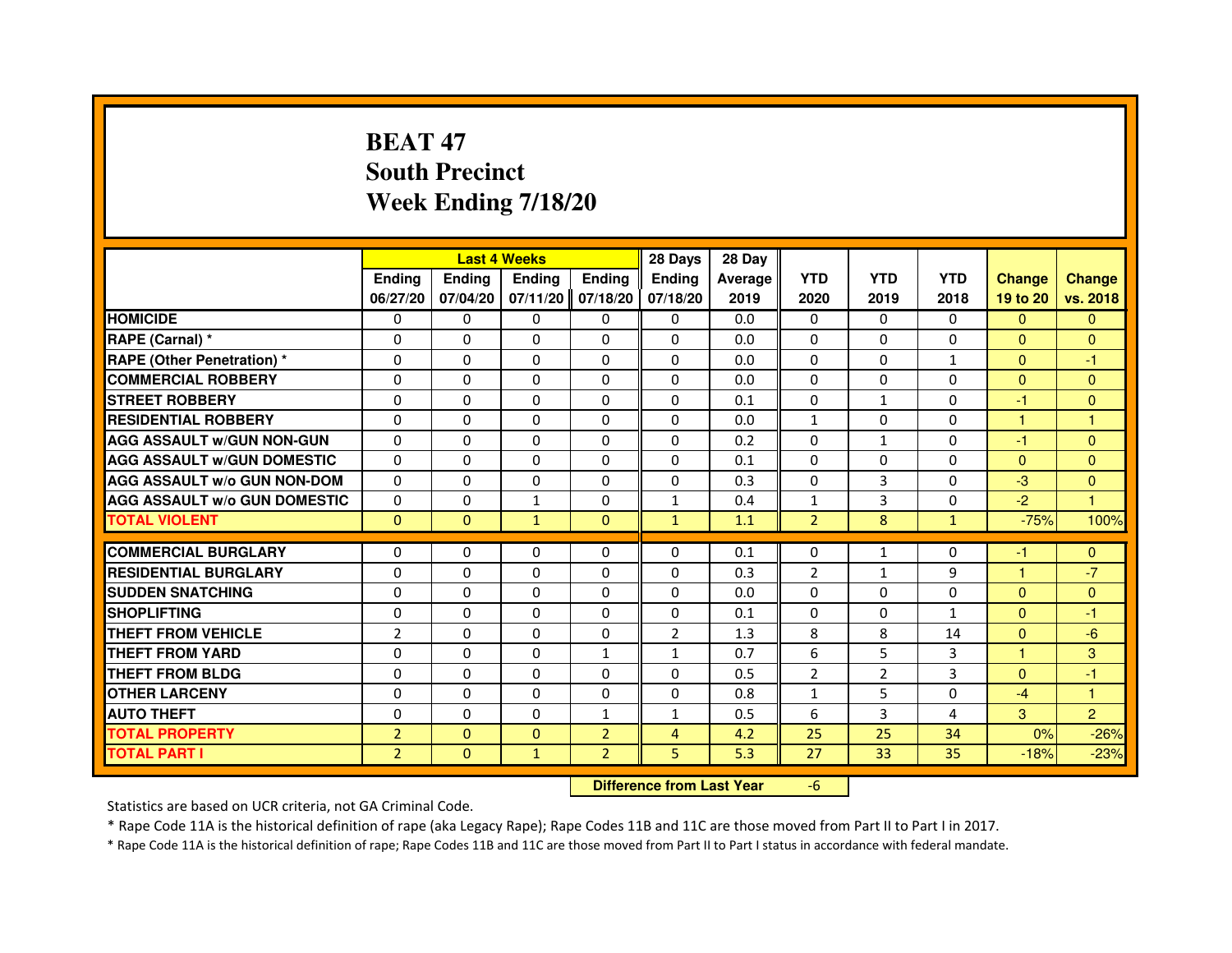#### **BEAT 51 East PrecinctWeek Ending 7/18/20**

|                                     |              |                                  | <b>Last 4 Weeks</b> |                   | 28 Days        | 28 Day  |                |                |                |                      |                |
|-------------------------------------|--------------|----------------------------------|---------------------|-------------------|----------------|---------|----------------|----------------|----------------|----------------------|----------------|
|                                     | Ending       | Ending                           | Ending              | Ending            | Ending         | Average | <b>YTD</b>     | <b>YTD</b>     | <b>YTD</b>     | <b>Change</b>        | <b>Change</b>  |
|                                     | 06/27/20     | 07/04/20                         |                     | 07/11/20 07/18/20 | 07/18/20       | 2019    | 2020           | 2019           | 2018           | 19 to 20             | vs. 2018       |
| <b>HOMICIDE</b>                     | 0            | 0                                | 0                   | $\Omega$          | 0              | 0.2     | $\overline{2}$ | $\mathbf{1}$   | $\overline{2}$ | 1                    | $\Omega$       |
| RAPE (Carnal) *                     | 0            | $\Omega$                         | $\Omega$            | $\Omega$          | $\Omega$       | 0.2     | 0              | $\mathbf{1}$   | 3              | $-1$                 | $-3$           |
| <b>RAPE (Other Penetration) *</b>   | 0            | 0                                | 0                   | 0                 | 0              | 0.1     | $\Omega$       | $\Omega$       | $\overline{2}$ | $\Omega$             | $-2$           |
| <b>COMMERCIAL ROBBERY</b>           | 0            | $\Omega$                         | $\Omega$            | $\Omega$          | $\mathbf 0$    | 0.1     | $\Omega$       | $\Omega$       | 0              | $\Omega$             | $\Omega$       |
| <b>STREET ROBBERY</b>               | $\Omega$     | $\Omega$                         | $\mathbf{1}$        | $\Omega$          | $\mathbf{1}$   | 1.2     | 3              | $\overline{7}$ | 5              | $-4$                 | $-2$           |
| <b>RESIDENTIAL ROBBERY</b>          | 0            | 0                                | $\mathbf{1}$        | 0                 | $\mathbf{1}$   | 0.2     | $\mathbf{1}$   | 0              | 0              | $\blacktriangleleft$ | $\overline{1}$ |
| <b>AGG ASSAULT w/GUN NON-DOM</b>    | $\mathbf{1}$ | $\mathbf{1}$                     | $\Omega$            | $\mathbf{1}$      | 3              | 1.7     | 12             | 11             | $\overline{7}$ | $\mathbf{1}$         | 5              |
| <b>AGG ASSAULT W/GUN DOMESTIC</b>   | $\Omega$     | $\Omega$                         | $\Omega$            | $\Omega$          | $\Omega$       | 0.5     | 1              | $\overline{2}$ | $\Omega$       | $-1$                 | $\overline{1}$ |
| <b>AGG ASSAULT w/o GUN NON-DOM</b>  | $\Omega$     | $\Omega$                         | $\Omega$            | $\Omega$          | $\Omega$       | 1.5     | 9              | 13             | 11             | $-4$                 | $-2$           |
| <b>AGG ASSAULT W/o GUN DOMESTIC</b> | $\Omega$     | $\mathbf{1}$                     | 0                   | $\mathbf{1}$      | $\overline{2}$ | 0.8     | 11             | 10             | 4              | $\blacktriangleleft$ | $\overline{7}$ |
| <b>TOTAL VIOLENT</b>                | $\mathbf{1}$ | $\overline{2}$                   | $\overline{2}$      | $\overline{2}$    | $\overline{7}$ | 6.4     | 39             | 45             | 34             | $-13%$               | 15%            |
| <b>COMMERCIAL BURGLARY</b>          | 0            | 0                                | 0                   | 1                 | $\mathbf{1}$   | 0.2     | 3              | 1              | 4              | $\overline{2}$       | $-1$           |
| <b>RESIDENTIAL BURGLARY</b>         | $\mathbf{1}$ | $\Omega$                         | $\Omega$            | $\Omega$          | $\mathbf{1}$   | 2.8     | 12             | 21             | 11             | $-9$                 | $\overline{1}$ |
| <b>SUDDEN SNATCHING</b>             | 0            | $\Omega$                         | $\Omega$            | $\Omega$          | $\Omega$       | 0.0     | $\Omega$       | $\Omega$       | $\overline{2}$ | $\Omega$             | $-2$           |
| <b>SHOPLIFTING</b>                  | 0            | 0                                | 0                   | $\mathbf{1}$      | $\mathbf{1}$   | 2.0     | 12             | 17             | 16             | $-5$                 | $-4$           |
| THEFT FROM VEHICLE                  | $\mathbf{1}$ | $\Omega$                         | $\Omega$            | $\Omega$          | $\mathbf{1}$   | 2.2     | 17             | 17             | 30             | $\Omega$             | $-13$          |
| <b>THEFT FROM YARD</b>              | $\mathbf{1}$ | $\mathbf{1}$                     | $\Omega$            | $\mathbf{1}$      | 3              | 1.2     | 11             | 8              | 12             | 3                    | $-1$           |
| THEFT FROM BLDG                     | 1            | $\mathbf{1}$                     | $\Omega$            | $\Omega$          | $\overline{2}$ | 1.3     | 16             | $\overline{7}$ | 12             | 9                    | $\overline{4}$ |
| <b>OTHER LARCENY</b>                | 0            | $\Omega$                         | 0                   | $\Omega$          | $\Omega$       | 1.4     | 6              | 12             | 9              | $-6$                 | $-3$           |
| <b>AUTO THEFT</b>                   | $\Omega$     | $\Omega$                         | $\Omega$            | $\Omega$          | $\Omega$       | 2.3     | 9              | 20             | 14             | $-11$                | $-5$           |
| <b>TOTAL PROPERTY</b>               | 4            | $\overline{2}$                   | $\Omega$            | 3                 | $\overline{9}$ | 13.3    | 86             | 103            | 110            | $-17%$               | $-22%$         |
| <b>TOTAL PART I</b>                 | 5            | $\overline{4}$                   | $\overline{2}$      | 5.                | 16             | 19.8    | 125            | 148            | 144            | $-16%$               | $-13%$         |
|                                     |              | <b>Difference from Last Year</b> |                     | $-23$             |                |         |                |                |                |                      |                |

 **Difference from Last Year**

Statistics are based on UCR criteria, not GA Criminal Code.

\* Rape Code 11A is the historical definition of rape (aka Legacy Rape); Rape Codes 11B and 11C are those moved from Part II to Part I in 2017.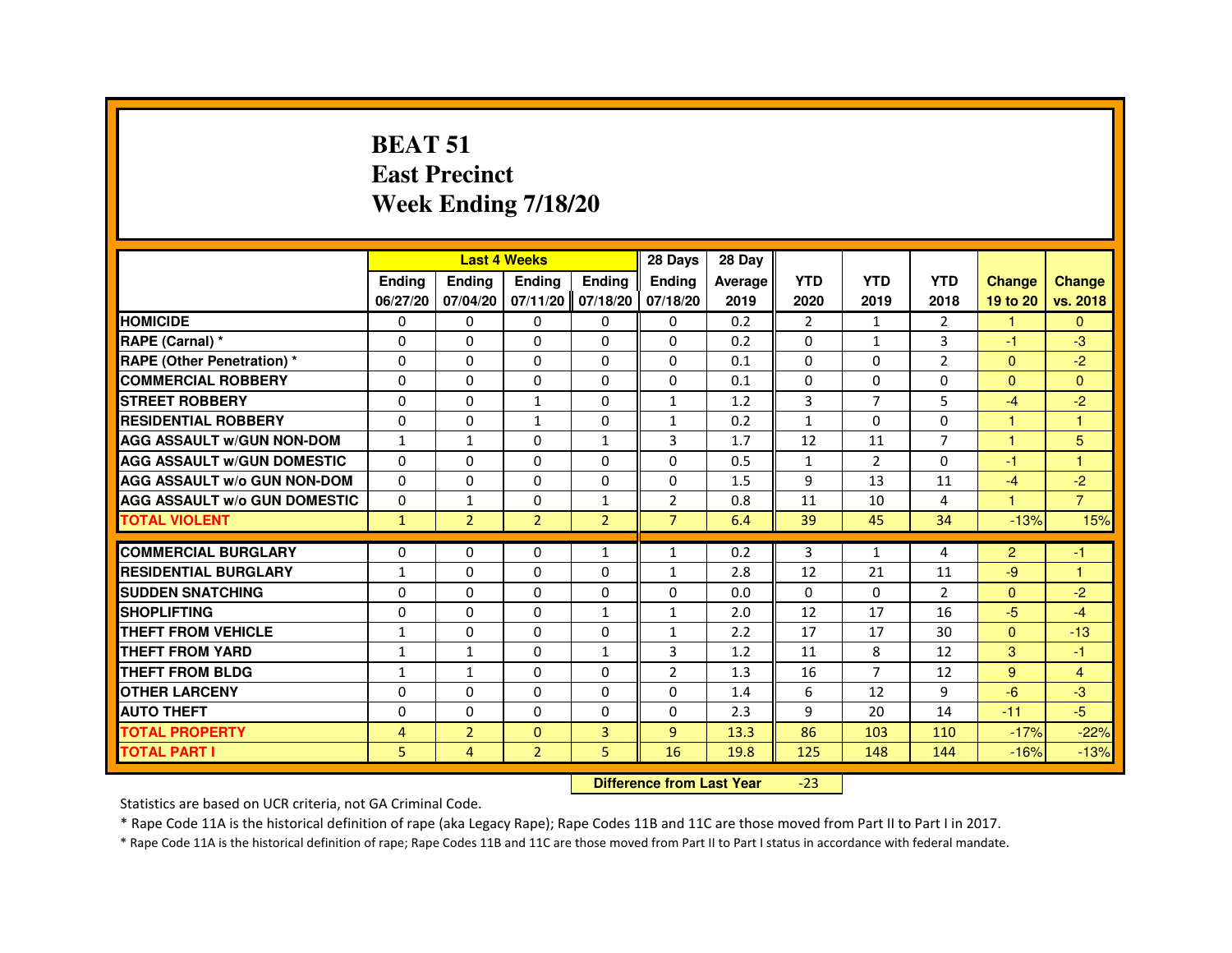# **BEAT 52 East PrecinctWeek Ending 7/18/20**

|                                     |                | <b>Last 4 Weeks</b> |                |                   | 28 Days        | 28 Day         |                |                |                |                |                |
|-------------------------------------|----------------|---------------------|----------------|-------------------|----------------|----------------|----------------|----------------|----------------|----------------|----------------|
|                                     | <b>Endina</b>  | Ending              | <b>Endina</b>  | <b>Endina</b>     | <b>Endina</b>  | <b>Average</b> | <b>YTD</b>     | <b>YTD</b>     | <b>YTD</b>     | <b>Change</b>  | <b>Change</b>  |
|                                     | 06/27/20       | 07/04/20            |                | 07/11/20 07/18/20 | 07/18/20       | 2019           | 2020           | 2019           | 2018           | 19 to 20       | vs. 2018       |
| <b>HOMICIDE</b>                     | 0              | $\Omega$            | $\Omega$       | 0                 | 0              | 0.1            | 0              | 0              | 0              | $\mathbf{0}$   | $\Omega$       |
| RAPE (Carnal) *                     | $\Omega$       | $\Omega$            | $\Omega$       | $\Omega$          | $\Omega$       | 0.3            | $\Omega$       | 4              | $\overline{2}$ | $-4$           | $-2$           |
| RAPE (Other Penetration) *          | $\Omega$       | $\Omega$            | $\Omega$       | $\Omega$          | $\Omega$       | 0.0            | $\Omega$       | $\Omega$       | $\Omega$       | $\Omega$       | $\Omega$       |
| <b>COMMERCIAL ROBBERY</b>           | $\Omega$       | $\Omega$            | $\Omega$       | $\Omega$          | $\Omega$       | 0.2            | $\Omega$       | $\mathbf{1}$   | 1              | $-1$           | $-1$           |
| <b>STREET ROBBERY</b>               | $\Omega$       | $\Omega$            | $\Omega$       | $\Omega$          | $\Omega$       | 0.9            | $\overline{2}$ | 7              | $\overline{2}$ | $-5$           | $\Omega$       |
| <b>RESIDENTIAL ROBBERY</b>          | 0              | $\Omega$            | $\Omega$       | $\Omega$          | $\Omega$       | 0.2            | $\Omega$       | $\overline{2}$ | $\Omega$       | $-2$           | $\Omega$       |
| <b>AGG ASSAULT W/GUN NON-DOM</b>    | $\mathbf{1}$   | $\Omega$            | $\Omega$       | $\Omega$          | $\mathbf{1}$   | 1.1            | 4              | 6              | 4              | $-2$           | $\mathbf{0}$   |
| <b>AGG ASSAULT W/GUN DOMESTIC</b>   | $\Omega$       | $\mathbf{1}$        | $\Omega$       | 0                 | $\mathbf{1}$   | 0.2            | 3              | $\overline{2}$ | $\mathbf{1}$   | 1              | $\overline{2}$ |
| <b>AGG ASSAULT W/o GUN NON-DOM</b>  | $\mathbf{1}$   | $\Omega$            | 1              | $\Omega$          | $\overline{2}$ | 0.8            | 10             | 8              | 4              | $\overline{2}$ | 6              |
| <b>AGG ASSAULT W/o GUN DOMESTIC</b> | $\Omega$       | $\mathbf{1}$        | $\Omega$       | $\Omega$          | 1              | 0.8            | 10             | 6              | 4              | 4              | $6\phantom{a}$ |
| <b>TOTAL VIOLENT</b>                | $\overline{2}$ | $\overline{2}$      | $\mathbf{1}$   | $\Omega$          | 5.             | 4.6            | 29             | 36             | 18             | $-19%$         | 61%            |
|                                     |                |                     |                |                   |                |                |                |                |                |                |                |
| <b>COMMERCIAL BURGLARY</b>          | $\Omega$       | $\Omega$            | $\Omega$       | $\Omega$          | $\Omega$       | 0.1            | 2              | $\Omega$       | $\overline{2}$ | $\overline{2}$ | $\Omega$       |
| <b>RESIDENTIAL BURGLARY</b>         | $\Omega$       | $\mathbf{1}$        | $\Omega$       | $\Omega$          | $\mathbf{1}$   | 4.4            | 14             | 33             | 30             | $-19$          | $-16$          |
| <b>SUDDEN SNATCHING</b>             | $\Omega$       | $\Omega$            | $\Omega$       | $\Omega$          | $\Omega$       | 0.2            | $\overline{2}$ | $\mathbf{1}$   | $\mathbf{1}$   | 1              | 1              |
| <b>SHOPLIFTING</b>                  | $\Omega$       | 0                   | 0              | 0                 | 0              | 0.5            | 7              | 3              | $\overline{2}$ | $\overline{4}$ | 5              |
| <b>THEFT FROM VEHICLE</b>           | 4              | 3                   | $\overline{2}$ | $\Omega$          | 9              | 4.9            | 40             | 33             | 18             | $\overline{7}$ | 22             |
| <b>THEFT FROM YARD</b>              | $\Omega$       | $\Omega$            | $\Omega$       | $\Omega$          | $\Omega$       | 2.5            | 19             | 19             | 11             | $\Omega$       | 8              |
| <b>THEFT FROM BLDG</b>              | 0              | 1                   | 0              | 1                 | $\overline{2}$ | 2.8            | 14             | 20             | 11             | -6             | 3              |
| <b>OTHER LARCENY</b>                | $\mathbf{1}$   | $\Omega$            | $\Omega$       | $\Omega$          | $\mathbf{1}$   | 0.8            | 9              | 4              | 6              | 5              | 3              |
| <b>AUTO THEFT</b>                   | $\Omega$       | $\Omega$            | $\Omega$       | $\mathbf{1}$      | $\mathbf{1}$   | 2.0            | 8              | 15             | 17             | $-7$           | $-9$           |
| <b>TOTAL PROPERTY</b>               | 5              | 5                   | $\overline{2}$ | $\overline{2}$    | 14             | 18.3           | 115            | 128            | 98             | $-10%$         | 17%            |
| <b>TOTAL PART I</b>                 | $\overline{7}$ | $\overline{7}$      | $\overline{3}$ | $\overline{2}$    | 19             | 22.9           | 144            | 164            | 116            | $-12%$         | 24%            |

 **Difference from Last Year**-20

Statistics are based on UCR criteria, not GA Criminal Code.

\* Rape Code 11A is the historical definition of rape (aka Legacy Rape); Rape Codes 11B and 11C are those moved from Part II to Part I in 2017.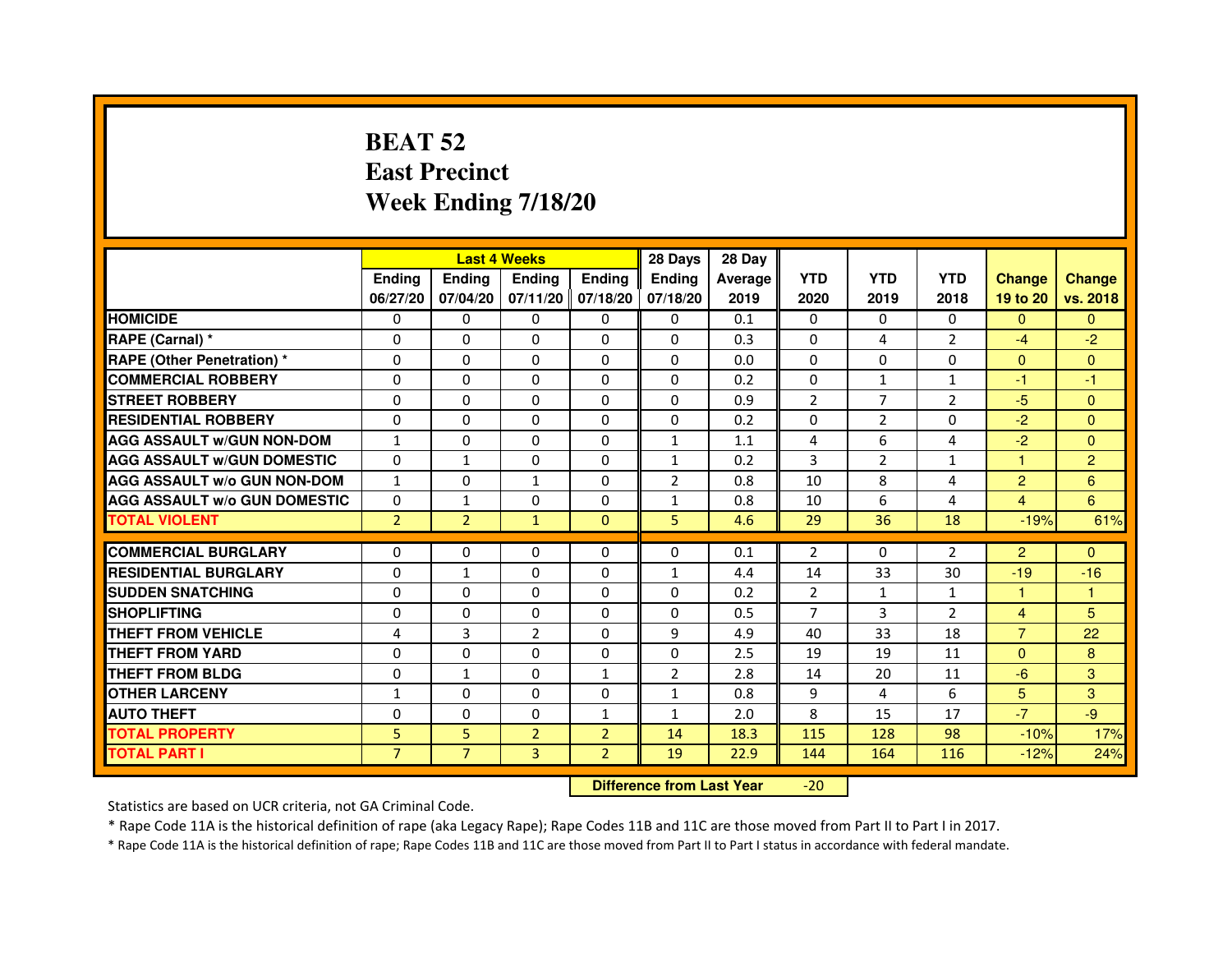# **BEAT 53 East PrecinctWeek Ending 7/18/20**

|                                     |                |               | <b>Last 4 Weeks</b> |                | 28 Days        | 28 Day  |                |                |                |                |                |
|-------------------------------------|----------------|---------------|---------------------|----------------|----------------|---------|----------------|----------------|----------------|----------------|----------------|
|                                     | <b>Ending</b>  | <b>Endina</b> | <b>Ending</b>       | <b>Ending</b>  | <b>Endina</b>  | Average | <b>YTD</b>     | <b>YTD</b>     | <b>YTD</b>     | <b>Change</b>  | <b>Change</b>  |
|                                     | 06/27/20       | 07/04/20      | $07/11/20$ 07/18/20 |                | 07/18/20       | 2019    | 2020           | 2019           | 2018           | 19 to 20       | vs. 2018       |
| <b>HOMICIDE</b>                     | 0              | $\Omega$      | 0                   | $\Omega$       | $\mathbf{0}$   | 0.0     | $\Omega$       | 0              | 0              | $\Omega$       | $\Omega$       |
| RAPE (Carnal) *                     | $\Omega$       | $\Omega$      | $\Omega$            | $\Omega$       | $\Omega$       | 0.0     | $\Omega$       | $\Omega$       | $\overline{2}$ | $\Omega$       | $-2$           |
| <b>RAPE (Other Penetration) *</b>   | 0              | 0             | 0                   | $\mathbf{0}$   | $\mathbf{0}$   | 0.1     | $\mathbf{1}$   | 0              | 0              | $\mathbf{1}$   | 1              |
| <b>COMMERCIAL ROBBERY</b>           | 0              | $\Omega$      | 0                   | $\Omega$       | $\Omega$       | 0.0     | $\Omega$       | 0              | $\Omega$       | $\Omega$       | $\Omega$       |
| <b>STREET ROBBERY</b>               | $\Omega$       | $\Omega$      | $\Omega$            | $\Omega$       | $\Omega$       | 0.8     | 3              | 4              | 4              | $-1$           | $-1$           |
| <b>RESIDENTIAL ROBBERY</b>          | $\Omega$       | $\Omega$      | 0                   | $\Omega$       | $\Omega$       | 0.0     | $\mathbf{1}$   | $\Omega$       | $\Omega$       | $\mathbf{1}$   | $\mathbf{1}$   |
| <b>AGG ASSAULT w/GUN NON-DOM</b>    | $\Omega$       | $\mathbf{1}$  | $\Omega$            | $\Omega$       | $\mathbf{1}$   | 1.3     | $\overline{7}$ | 5              | 5              | $\overline{2}$ | $\overline{2}$ |
| <b>AGG ASSAULT W/GUN DOMESTIC</b>   | $\Omega$       | $\Omega$      | 0                   | $\Omega$       | $\Omega$       | 0.2     | 3              | 2              | $\mathbf{1}$   | $\mathbf{1}$   | $\overline{2}$ |
| <b>AGG ASSAULT w/o GUN NON-DOM</b>  | 1              | $\mathbf{1}$  | 0                   | 1              | 3              | 0.6     | 11             | 4              | 5              | $\overline{7}$ | 6              |
| <b>AGG ASSAULT W/o GUN DOMESTIC</b> | $\mathbf{1}$   | $\mathbf{1}$  | 1                   | 0              | 3              | 1.7     | 10             | 15             | $\overline{a}$ | $-5$           | 6              |
| <b>TOTAL VIOLENT</b>                | $\overline{2}$ | 3             | $\mathbf{1}$        | $\mathbf{1}$   | $\overline{7}$ | 4.7     | 36             | 30             | 21             | 20%            | 71%            |
|                                     |                |               |                     |                |                |         |                |                |                |                |                |
| <b>COMMERCIAL BURGLARY</b>          | 0              | 0             | 0                   | 0              | 0              | 0.2     | $\overline{2}$ | $\mathbf{1}$   | 3              |                | $-1$           |
| <b>RESIDENTIAL BURGLARY</b>         | 1              | $\Omega$      | $\overline{2}$      | $\mathbf{1}$   | 4              | 3.8     | 16             | 31             | 22             | $-15$          | $-6$           |
| <b>SUDDEN SNATCHING</b>             | 0              | $\Omega$      | 0                   | $\Omega$       | $\Omega$       | 0.2     | 0              | $\mathbf{1}$   | $\mathbf{1}$   | $-1$           | $-1$           |
| <b>SHOPLIFTING</b>                  | $\Omega$       | $\Omega$      | $\Omega$            | $\Omega$       | $\Omega$       | 0.3     | $\mathbf{1}$   | $\overline{2}$ | 9              | $-1$           | $-8$           |
| THEFT FROM VEHICLE                  | 1              | $\Omega$      | $\mathbf{1}$        | $\Omega$       | $\overline{2}$ | 3.7     | 21             | 29             | 31             | $-8$           | $-10$          |
| <b>THEFT FROM YARD</b>              | 3              | 0             | $\Omega$            | 0              | 3              | 1.4     | 9              | 4              | 17             | 5              | $-8$           |
| THEFT FROM BLDG                     | $\Omega$       | $\Omega$      | $\mathbf{1}$        | $\Omega$       | $\mathbf{1}$   | 2.7     | 16             | 21             | 25             | $-5$           | $-9$           |
| <b>OTHER LARCENY</b>                | $\Omega$       | $\Omega$      | 0                   | $\Omega$       | $\Omega$       | 1.1     | 3              | 9              | 6              | $-6$           | $-3$           |
| <b>AUTO THEFT</b>                   | $\mathbf{1}$   | $\Omega$      | $\Omega$            | $\Omega$       | $\mathbf{1}$   | 1.3     | 10             | 12             | 17             | $-2$           | $-7$           |
| <b>TOTAL PROPERTY</b>               | 6              | $\mathbf{0}$  | 4                   | $\mathbf{1}$   | 11             | 14.6    | 78             | 110            | 131            | $-29%$         | $-40%$         |
| <b>TOTAL PART I</b>                 | 8              | 3             | 5                   | $\overline{2}$ | 18             | 19.3    | 114            | 140            | 152            | $-19%$         | $-25%$         |

 **Difference from Last Year**-26

Statistics are based on UCR criteria, not GA Criminal Code.

\* Rape Code 11A is the historical definition of rape (aka Legacy Rape); Rape Codes 11B and 11C are those moved from Part II to Part I in 2017.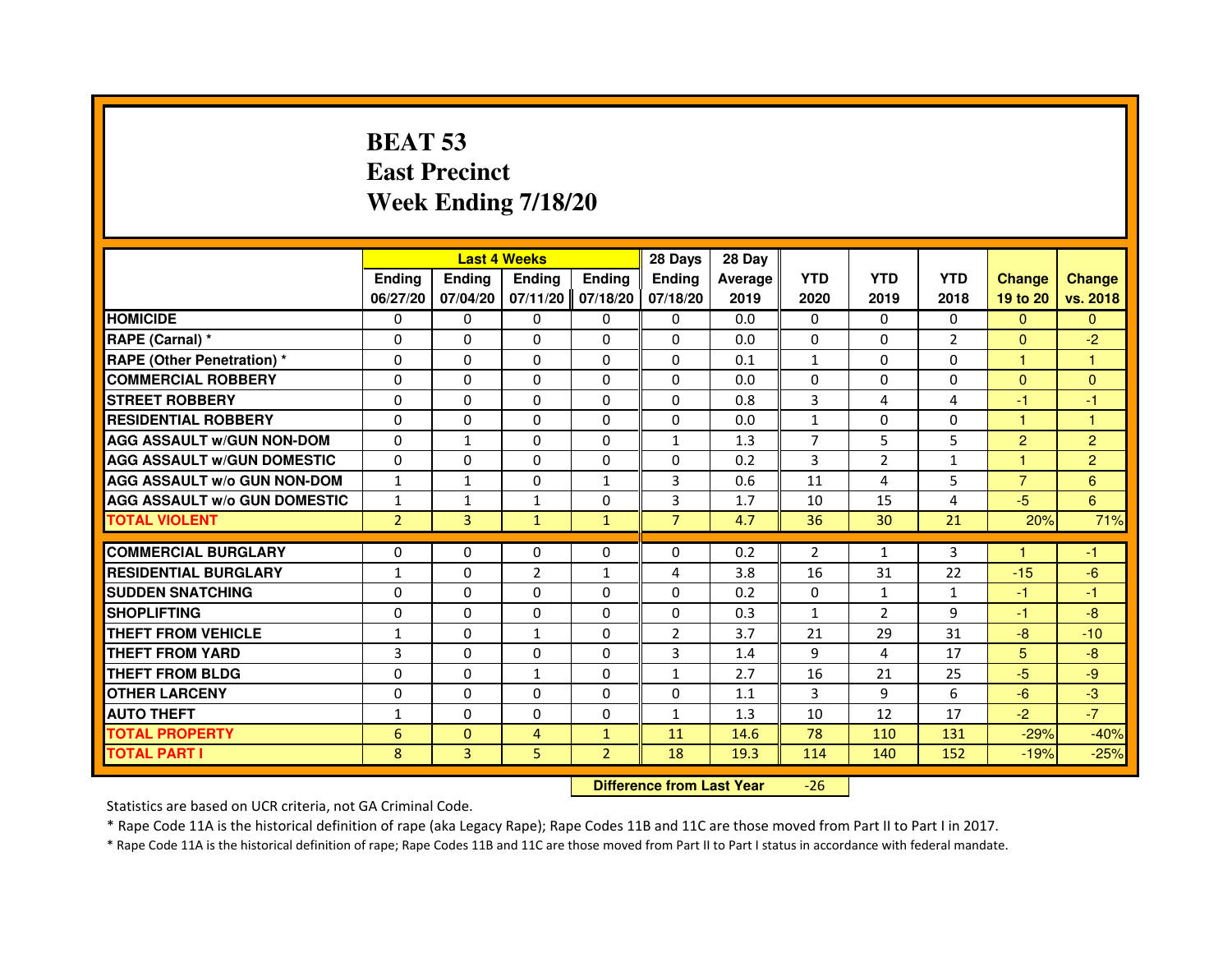# **BEAT 54 East PrecinctWeek Ending 7/18/20**

|                                     |                | <b>Last 4 Weeks</b> |               |                     | 28 Days        | 28 Day  |                |                |                |                |                |
|-------------------------------------|----------------|---------------------|---------------|---------------------|----------------|---------|----------------|----------------|----------------|----------------|----------------|
|                                     | <b>Ending</b>  | <b>Endina</b>       | <b>Ending</b> | <b>Ending</b>       | <b>Ending</b>  | Average | <b>YTD</b>     | <b>YTD</b>     | <b>YTD</b>     | <b>Change</b>  | <b>Change</b>  |
|                                     | 06/27/20       | 07/04/20            |               | $07/11/20$ 07/18/20 | 07/18/20       | 2019    | 2020           | 2019           | 2018           | 19 to 20       | vs. 2018       |
| <b>HOMICIDE</b>                     | $\Omega$       | $\Omega$            | $\mathbf{0}$  | $\Omega$            | 0              | 0.0     | $\mathbf{0}$   | $\mathbf{0}$   | 4              | $\mathbf{0}$   | $-4$           |
| RAPE (Carnal) *                     | 0              | $\Omega$            | $\Omega$      | $\Omega$            | $\Omega$       | 0.2     | $\Omega$       | $\mathbf{1}$   | $\Omega$       | $-1$           | $\Omega$       |
| <b>RAPE (Other Penetration)*</b>    | 0              | $\mathbf{0}$        | $\Omega$      | $\mathbf{0}$        | $\mathbf{0}$   | 0.0     | 2              | 0              | 0              | $\overline{2}$ | $\overline{2}$ |
| <b>COMMERCIAL ROBBERY</b>           | 0              | 0                   | 0             | $\Omega$            | $\Omega$       | 0.3     | 4              | $\mathbf{1}$   | 1              | 3              | 3              |
| <b>STREET ROBBERY</b>               | 0              | 0                   | 0             | 0                   | 0              | 0.7     | $\overline{2}$ | $\overline{4}$ | 5              | $-2$           | -3             |
| <b>RESIDENTIAL ROBBERY</b>          | 0              | $\Omega$            | $\Omega$      | $\Omega$            | $\Omega$       | 0.2     | $\Omega$       | $\Omega$       | $\mathbf{1}$   | $\Omega$       | $-1$           |
| <b>AGG ASSAULT W/GUN NON-DOM</b>    | $\Omega$       | $\Omega$            | $\Omega$      | $\Omega$            | $\Omega$       | 1.7     | $\overline{4}$ | 10             | 6              | $-6$           | $-2$           |
| <b>AGG ASSAULT W/GUN DOMESTIC</b>   | $\Omega$       | 0                   | 0             | 0                   | 0              | 0.2     | $\mathbf{1}$   | $\mathbf{1}$   | $\mathbf{1}$   | $\Omega$       | $\Omega$       |
| <b>AGG ASSAULT W/o GUN NON-DOM</b>  | 0              | 0                   | 0             | $\mathbf{1}$        | $\mathbf{1}$   | 0.8     | 4              | 6              | 7              | $-2$           | -3             |
| <b>AGG ASSAULT W/o GUN DOMESTIC</b> | 0              | 0                   | 0             | 0                   | 0              | 0.2     | 5              | 6              | $\overline{4}$ | $-1$           | 1              |
| <b>TOTAL VIOLENT</b>                | $\mathbf{0}$   | $\mathbf{0}$        | $\mathbf{0}$  | $\mathbf{1}$        | $\mathbf{1}$   | 4.2     | 22             | 29             | 29             | $-24%$         | $-24%$         |
|                                     |                |                     |               |                     |                |         |                |                |                |                |                |
| <b>COMMERCIAL BURGLARY</b>          | 0              | 0                   | 0             | 0                   | 0              | 0.5     | $\mathbf{1}$   | 3              | 2              | $-2$           | -1             |
| <b>RESIDENTIAL BURGLARY</b>         | $\mathbf{1}$   | 0                   | 4             | 0                   | 5              | 2.9     | 18             | 23             | 35             | $-5$           | $-17$          |
| <b>SUDDEN SNATCHING</b>             | 0              | $\Omega$            | 0             | $\Omega$            | 0              | 0.3     | $\Omega$       | 3              | $\Omega$       | $-3$           | $\Omega$       |
| <b>SHOPLIFTING</b>                  | $\overline{2}$ | $\overline{2}$      | $\mathbf{1}$  | $\Omega$            | 5              | 3.1     | 32             | 19             | 44             | 13             | $-12$          |
| THEFT FROM VEHICLE                  | 0              | $\overline{2}$      | 0             | 0                   | $\overline{2}$ | 6.4     | 28             | 53             | 25             | $-25$          | 3              |
| THEFT FROM YARD                     | 0              | 0                   | 1             | $\Omega$            | $\mathbf{1}$   | 2.1     | 7              | 15             | 18             | $-8$           | $-11$          |
| <b>THEFT FROM BLDG</b>              | $\mathbf{1}$   | $\overline{2}$      | 1             | $\mathbf{1}$        | 5              | 2.2     | 17             | 8              | 21             | 9              | $-4$           |
| <b>OTHER LARCENY</b>                | 0              | 0                   | 1             | 0                   | $\mathbf{1}$   | 0.5     | 8              | 3              | 7              | 5              | 1              |
| <b>AUTO THEFT</b>                   | $\mathbf{1}$   | 1                   | $\mathbf{1}$  | 1                   | 4              | 2.4     | 14             | 21             | 18             | $-7$           | $-4$           |
| <b>TOTAL PROPERTY</b>               | 5              | $\overline{7}$      | 9             | $\overline{2}$      | 23             | 20.6    | 125            | 148            | 170            | $-16%$         | $-26%$         |
| <b>TOTAL PART I</b>                 | 5              | $\overline{7}$      | 9             | 3                   | 24             | 24.8    | 147            | 177            | 199            | $-17%$         | $-26%$         |

 **Difference from Last Year**-30

Statistics are based on UCR criteria, not GA Criminal Code.

\* Rape Code 11A is the historical definition of rape (aka Legacy Rape); Rape Codes 11B and 11C are those moved from Part II to Part I in 2017.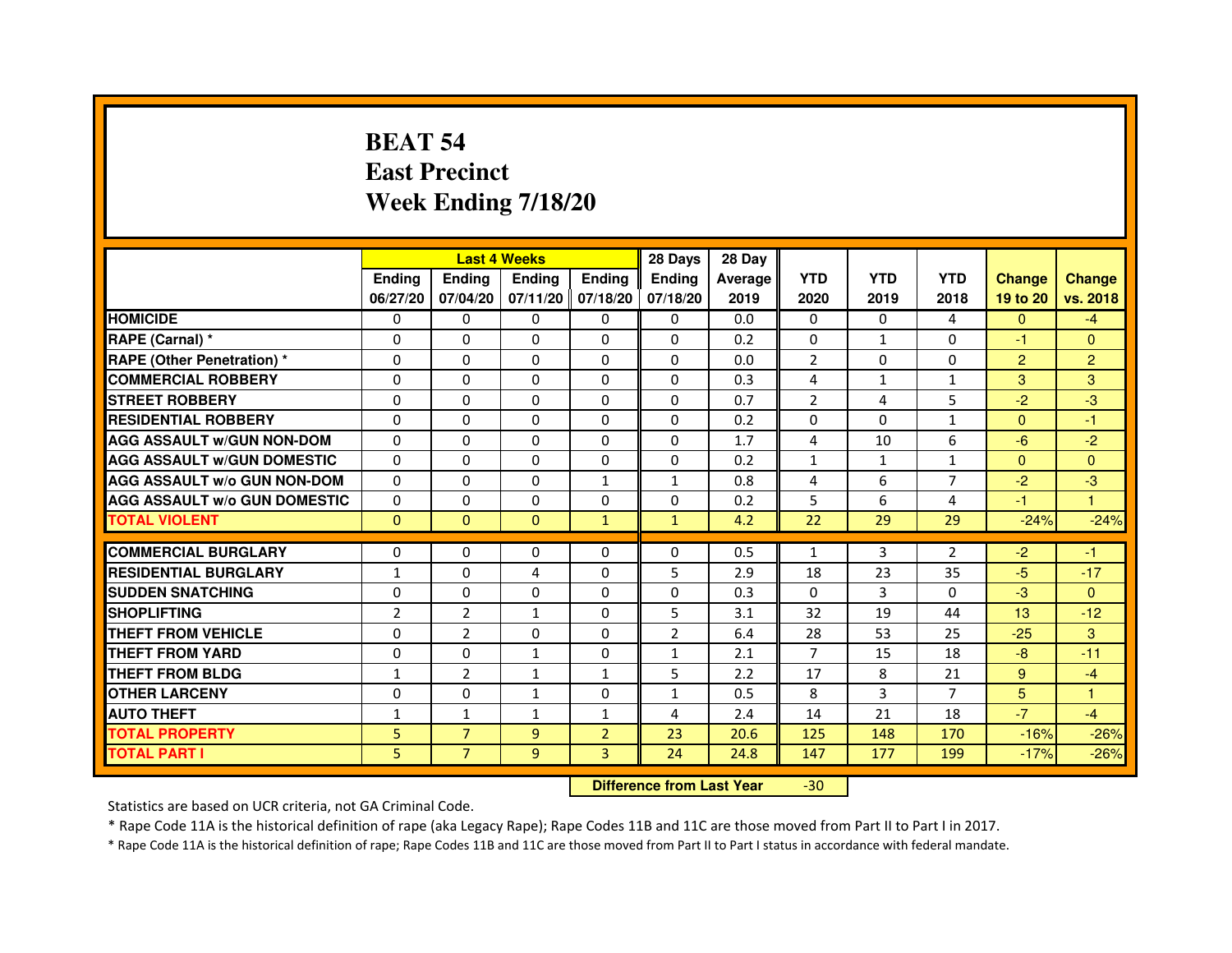# **BEAT 55 East PrecinctWeek Ending 7/18/20**

|                                     |                |                                  | <b>Last 4 Weeks</b> |                | 28 Days        | 28 Day  |                |                |                |                |               |
|-------------------------------------|----------------|----------------------------------|---------------------|----------------|----------------|---------|----------------|----------------|----------------|----------------|---------------|
|                                     | <b>Ending</b>  | <b>Ending</b>                    | <b>Ending</b>       | <b>Ending</b>  | <b>Ending</b>  | Average | <b>YTD</b>     | <b>YTD</b>     | <b>YTD</b>     | <b>Change</b>  | <b>Change</b> |
|                                     | 06/27/20       | 07/04/20                         | 07/11/20            | 07/18/20       | 07/18/20       | 2019    | 2020           | 2019           | 2018           | 19 to 20       | vs. 2018      |
| <b>HOMICIDE</b>                     | $\Omega$       | $\Omega$                         | $\Omega$            | 0              | $\mathbf{0}$   | 0.0     | $\mathbf{1}$   | $\Omega$       | $\mathbf{1}$   | 1.             | $\mathbf{0}$  |
| RAPE (Carnal) *                     | 0              | $\Omega$                         | $\Omega$            | $\Omega$       | $\Omega$       | 0.2     | $\Omega$       | $\overline{2}$ | $\Omega$       | $-2$           | $\Omega$      |
| <b>RAPE (Other Penetration) *</b>   | $\mathbf{0}$   | $\Omega$                         | $\Omega$            | $\Omega$       | $\Omega$       | 0.0     | $\Omega$       | $\Omega$       | $\mathbf{1}$   | $\Omega$       | $-1$          |
| <b>COMMERCIAL ROBBERY</b>           | $\mathbf{0}$   | $\Omega$                         | $\Omega$            | $\Omega$       | $\Omega$       | 0.1     | $\Omega$       | $\Omega$       | $\Omega$       | $\Omega$       | $\mathbf{0}$  |
| <b>STREET ROBBERY</b>               | $\Omega$       | $\mathbf{1}$                     | $\Omega$            | $\Omega$       | $\mathbf{1}$   | 0.3     | 3              | 3              | 4              | $\Omega$       | $-1$          |
| <b>RESIDENTIAL ROBBERY</b>          | $\mathbf{0}$   | $\Omega$                         | $\Omega$            | $\Omega$       | $\Omega$       | 0.1     | $\Omega$       | $\mathbf{1}$   | $\Omega$       | $-1$           | $\mathbf{0}$  |
| <b>AGG ASSAULT w/GUN NON- DOM</b>   | $\Omega$       | $\Omega$                         | $\Omega$            | $\Omega$       | $\Omega$       | 0.2     | $\mathbf{1}$   | 3              | 4              | $-2$           | $-3$          |
| <b>AGG ASSAULT w/GUN DOMESTIC</b>   | $\Omega$       | $\Omega$                         | $\Omega$            | $\Omega$       | $\Omega$       | 0.3     | $\Omega$       | 4              | $\mathbf{1}$   | $-4$           | $-1$          |
| <b>AGG ASSAULT w/o GUN NON-DOM</b>  | $\Omega$       | 0                                | $\Omega$            | $\Omega$       | 0              | 0.4     | $\overline{2}$ | $\overline{2}$ | $\mathbf{1}$   | $\Omega$       | 1             |
| <b>AGG ASSAULT W/o GUN DOMESTIC</b> | 1              | $\Omega$                         | $\Omega$            | $\Omega$       | $\mathbf{1}$   | 0.4     | $\overline{2}$ | 4              | $\overline{2}$ | $-2$           | $\Omega$      |
| <b>TOTAL VIOLENT</b>                | $\mathbf{1}$   | $\mathbf{1}$                     | $\mathbf{0}$        | $\mathbf{0}$   | $\overline{2}$ | 2.0     | $\overline{9}$ | 19             | 14             | $-53%$         | $-36%$        |
| <b>COMMERCIAL BURGLARY</b>          | $\Omega$       | $\mathbf{1}$                     | $\Omega$            | $\Omega$       | $\mathbf{1}$   | 0.5     | 3              | 5              | 4              | $-2$           | $-1$          |
| <b>RESIDENTIAL BURGLARY</b>         | $\Omega$       | $\Omega$                         | $\Omega$            | $\Omega$       | $\Omega$       | 1.8     | 5              | 10             | 10             | $-5$           | $-5$          |
| <b>SUDDEN SNATCHING</b>             | $\Omega$       | $\Omega$                         | $\Omega$            | $\Omega$       | $\Omega$       | 0.2     | $\Omega$       | $\mathbf{1}$   | $\mathbf{1}$   | $-1$           | $-1$          |
| <b>SHOPLIFTING</b>                  | 0              | $\mathbf{1}$                     | $\overline{2}$      | $\overline{2}$ | 5              | 16.0    | 88             | 130            | 110            | $-42$          | $-22$         |
| <b>THEFT FROM VEHICLE</b>           | $\mathbf{0}$   | $\mathbf{1}$                     | $\mathbf{1}$        | $\Omega$       | $\overline{2}$ | 3.6     | 15             | 21             | 26             | $-6$           | $-11$         |
| <b>THEFT FROM YARD</b>              | $\mathbf{1}$   | $\overline{2}$                   | $\Omega$            | $\mathbf{1}$   | 4              | 1.3     | 11             | 11             | 17             | $\overline{0}$ | $-6$          |
| <b>THEFT FROM BLDG</b>              | $\Omega$       | $\Omega$                         | $\mathbf{1}$        | $\mathbf{1}$   | $\overline{2}$ | 1.8     | 10             | 10             | 11             | $\Omega$       | $-1$          |
| <b>OTHER LARCENY</b>                | $\mathbf{0}$   | $\Omega$                         | $\Omega$            | $\Omega$       | $\Omega$       | 0.3     | $\overline{2}$ | $\overline{2}$ | $\overline{2}$ | $\Omega$       | $\mathbf{0}$  |
| <b>AUTO THEFT</b>                   | $\mathbf{1}$   | $\Omega$                         | $\mathbf{1}$        | $\Omega$       | $\overline{2}$ | 0.8     | $\overline{7}$ | 6              | 10             | $\mathbf{1}$   | $-3$          |
| <b>TOTAL PROPERTY</b>               | $\overline{2}$ | 5                                | 5                   | $\overline{4}$ | 16             | 26.2    | 141            | 196            | 191            | $-28%$         | $-26%$        |
| <b>TOTAL PART I</b>                 | $\overline{3}$ | 6                                | 5                   | $\overline{4}$ | 18             | 28.2    | 150            | 215            | 205            | $-30%$         | $-27%$        |
|                                     |                | <b>Difference from Last Year</b> |                     | $-65$          |                |         |                |                |                |                |               |

Statistics are based on UCR criteria, not GA Criminal Code.

\* Rape Code 11A is the historical definition of rape (aka Legacy Rape); Rape Codes 11B and 11C are those moved from Part II to Part I in 2017.